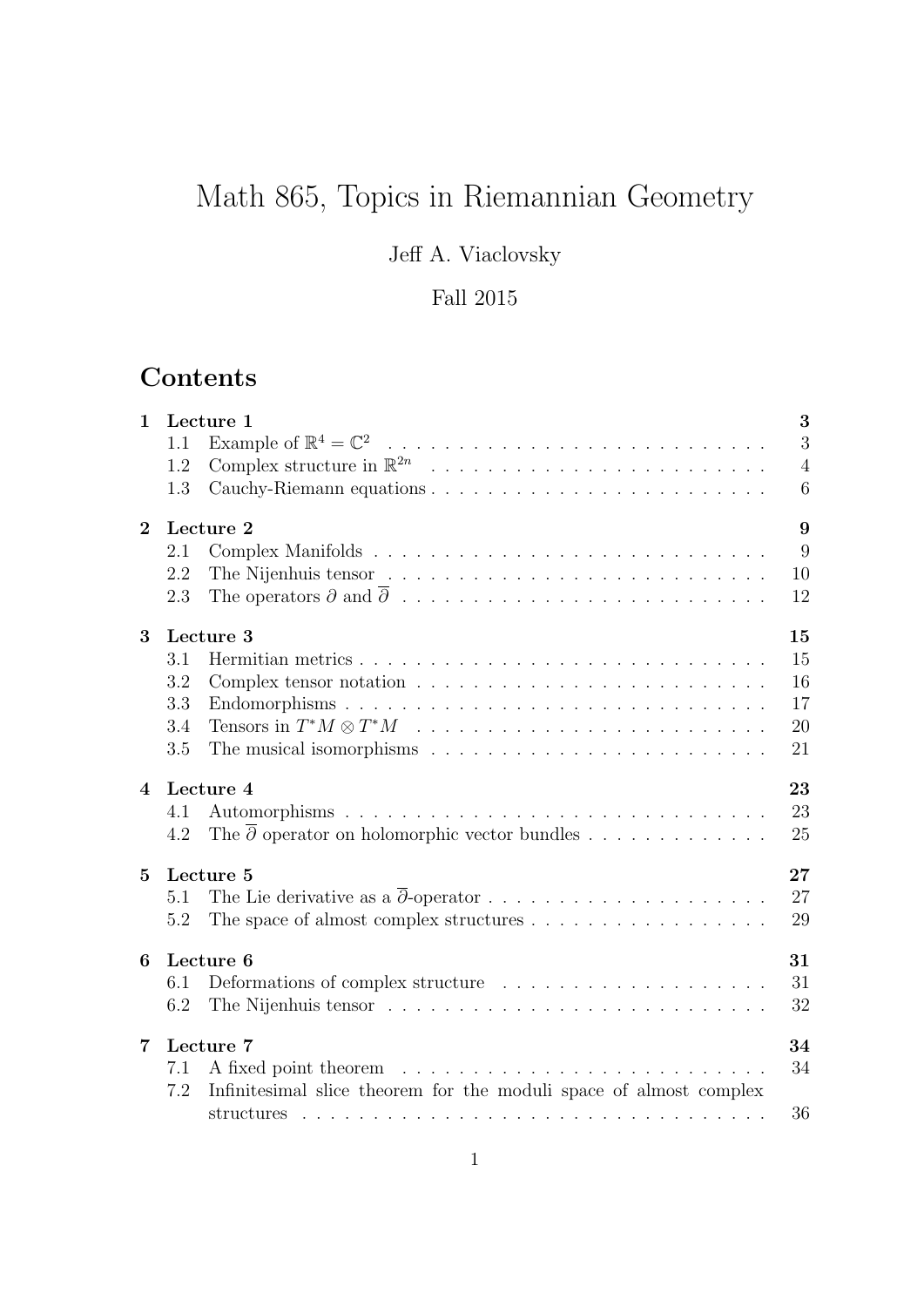| 8 | Lecture 8                                     |  |  |  |  |  |  |
|---|-----------------------------------------------|--|--|--|--|--|--|
|   | 8.1                                           |  |  |  |  |  |  |
|   | 8.2                                           |  |  |  |  |  |  |
| 9 | Lecture 9                                     |  |  |  |  |  |  |
|   | 9.1                                           |  |  |  |  |  |  |
|   | 9.2                                           |  |  |  |  |  |  |
|   | 9.3                                           |  |  |  |  |  |  |
|   | 45<br>10 Lecture 10                           |  |  |  |  |  |  |
|   |                                               |  |  |  |  |  |  |
|   |                                               |  |  |  |  |  |  |
|   | 10.3 Line bundles on complex projective space |  |  |  |  |  |  |
|   |                                               |  |  |  |  |  |  |
|   | 11 Lecture 11                                 |  |  |  |  |  |  |
|   | 11.1 Characteristic numbers of hypersurfaces  |  |  |  |  |  |  |
|   |                                               |  |  |  |  |  |  |
|   |                                               |  |  |  |  |  |  |
|   |                                               |  |  |  |  |  |  |
|   |                                               |  |  |  |  |  |  |
|   | 12 Lecture 12                                 |  |  |  |  |  |  |
|   |                                               |  |  |  |  |  |  |
|   |                                               |  |  |  |  |  |  |
|   |                                               |  |  |  |  |  |  |
|   |                                               |  |  |  |  |  |  |
|   | 62<br>13 Lecture 13                           |  |  |  |  |  |  |
|   |                                               |  |  |  |  |  |  |
|   |                                               |  |  |  |  |  |  |
|   | 14 Lecture 14                                 |  |  |  |  |  |  |
|   |                                               |  |  |  |  |  |  |
|   | 14.2 Genus $0$                                |  |  |  |  |  |  |
|   | 14.3 Genus $1$                                |  |  |  |  |  |  |
|   |                                               |  |  |  |  |  |  |
|   |                                               |  |  |  |  |  |  |

# Introduction

This semester will be about complex manifolds and Kähler geometry.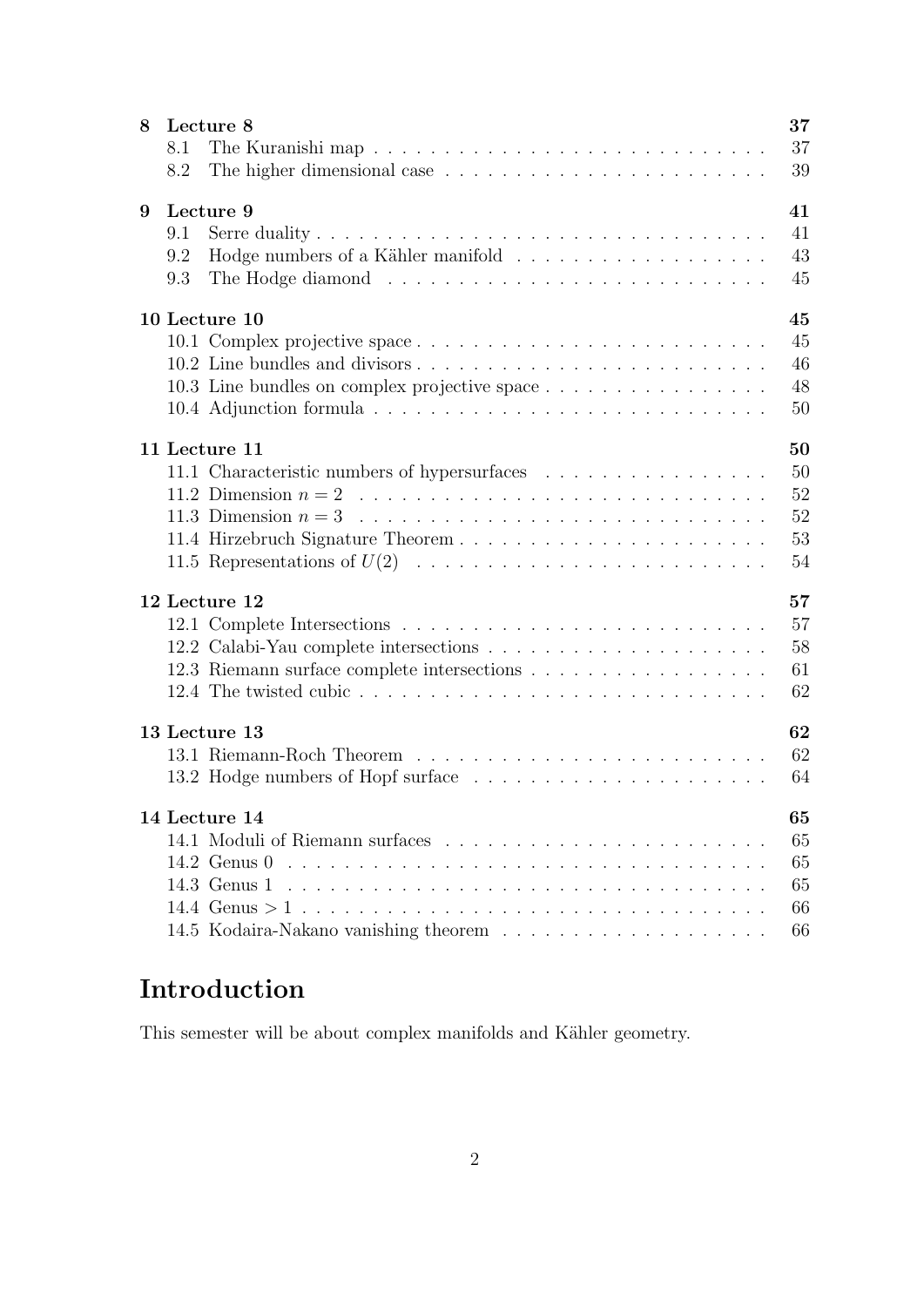# 1 Lecture 1

# 1.1 Example of  $\mathbb{R}^4 = \mathbb{C}^2$

We consider  $\mathbb{R}^4$  and take coordinates  $x_1, y_1, x_2, y_2$ . Letting  $z_j = x_j + iy_j$  and  $\bar{z}_j = z_j$  $x_j - iy_j$ , define complex one-forms

$$
dz_j = dx_j + i dy_j,
$$
  

$$
d\bar{z}_j = dx_j - i dz_j,
$$

and tangent vectors

$$
\partial/\partial z_j = (1/2) (\partial/\partial x_j - i \partial/\partial y_j), \partial/\partial \bar{z}_j = (1/2) (\partial/\partial x_j + i \partial/\partial y_j).
$$

Note that

$$
dz_j(\partial/\partial z_k) = d\overline{z}_j(\partial/\partial \overline{z}_k) = \delta_{jk},
$$
  
\n
$$
dz_j(\partial/\partial \overline{z}_k) = d\overline{z}_j(\partial/\partial z_k) = 0.
$$

Let  $\langle \cdot, \cdot \rangle$  denote the complexified Euclidean inner product, so that

$$
\langle \partial/\partial z_j, \partial/\partial z_k \rangle = \langle \partial/\partial \bar{z}_j, \partial/\partial \bar{z}_k \rangle = 0,
$$
  

$$
\langle \partial/\partial z_j, \partial/\partial \bar{z}_k \rangle = \frac{1}{2} \delta_{jk}.
$$

Similarly, on 1-forms we have

$$
\langle dz_j, dz_k \rangle = \langle d\bar{z}_j, d\bar{z}_k \rangle = 0, \langle dz_j, d\bar{z}_k \rangle = 2\delta_{jk}.
$$

The standard complex structure  $J_0: T\mathbb{R}^4 \to T\mathbb{R}^4$  on  $\mathbb{R}^4$  is given by

$$
J_0(\partial/\partial x_j) = \partial/\partial y_j, \quad J_0(\partial/\partial y_j) = -\partial/\partial x_j,
$$

which in matrix form is written

$$
J_0 = \begin{pmatrix} 0 & -1 & 0 & 0 \\ 1 & 0 & 0 & 0 \\ 0 & 0 & 0 & -1 \\ 0 & 0 & 1 & 0 \end{pmatrix} .
$$
 (1.1)

Next, we complexify the tangent space  $T \otimes \mathbb{C}$ , and let

$$
T^{(1,0)}(J_0) = \text{span}\{\partial/\partial z_1, \partial/\partial z_2\} = \{X - iJ_0X, X \in T_p\mathbb{R}^4\}
$$
(1.2)

be the i-eigenspace and

$$
T^{(0,1)}(J_0) = \text{span}\{\partial/\partial \bar{z}_1, \partial/\partial \bar{z}_2\} = \{X + iJ_0X, X \in T_p\mathbb{R}^4\}
$$
(1.3)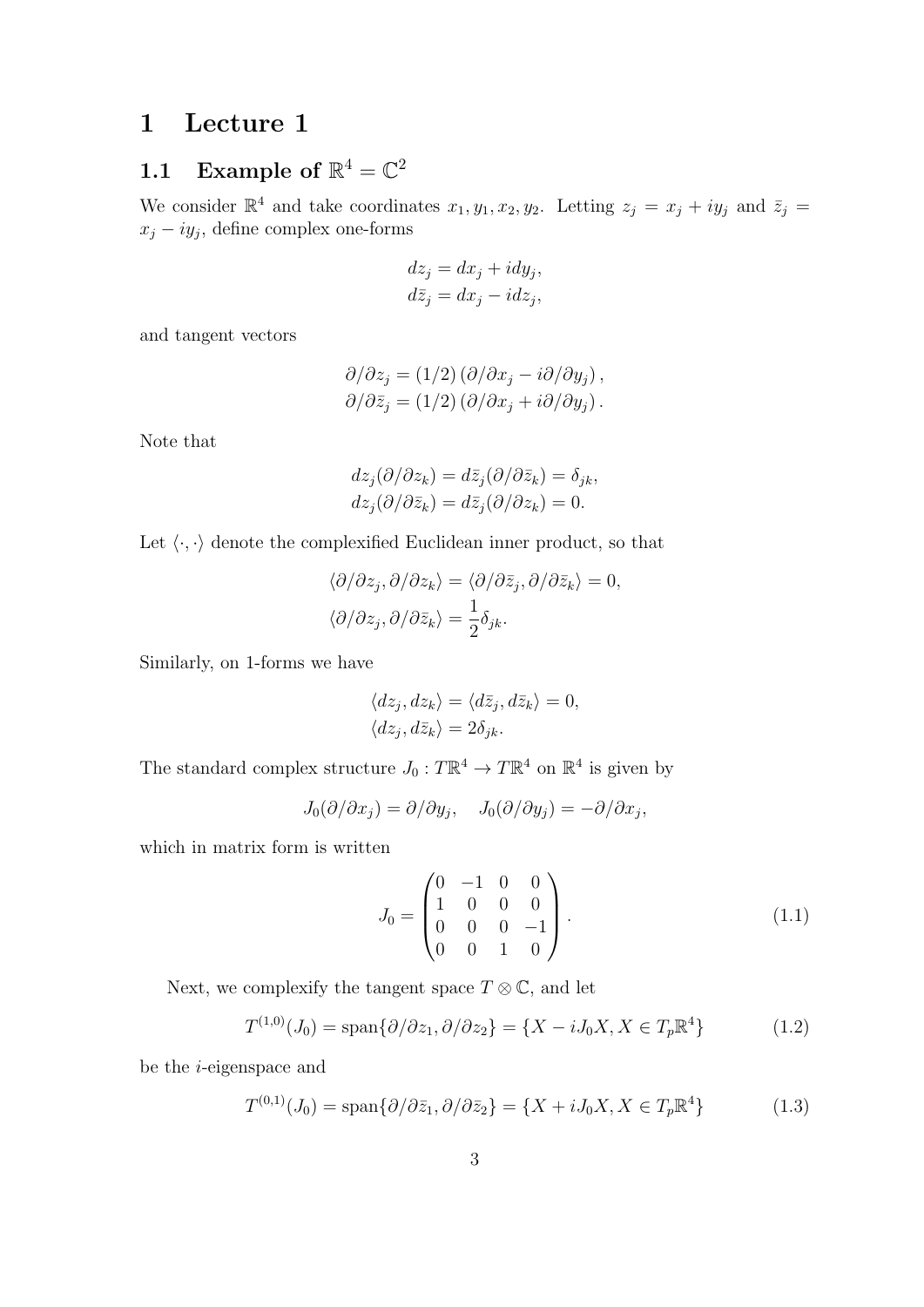be the  $-i$ -eigenspace of  $J_0$ , so that

$$
T \otimes \mathbb{C} = T^{(1,0)}(J_0) \oplus T^{(0,1)}(J_0). \tag{1.4}
$$

The map  $J_0$  also induces an endomorphism of 1-forms by

$$
J_0(\omega)(v_1) = \omega(J_0v_1).
$$

Since the components of this map in a dual basis are given by the transpose, we have

$$
J_0(dx_j) = -dy_j, \quad J_0(dy_j) = +dx_j.
$$

Then complexifying the cotangent space  $T^* \otimes \mathbb{C}$ , we have

$$
\Lambda^{1,0}(J_0) = \text{span}\{dz_1, dz_2\} = \{\alpha - iJ_0\alpha, \alpha \in T_p^*\mathbb{R}^4\}
$$
 (1.5)

is the i-eigenspace, and

$$
\Lambda^{0,1}(J_0) = \text{span}\{d\bar{z}_1, d\bar{z}_2\} = \{\alpha + iJ_0\alpha, \alpha \in T_p^*\mathbb{R}^4\}
$$
(1.6)

is the  $-i$ -eigenspace of  $J_0$ , and

$$
T^* \otimes \mathbb{C} = \Lambda^{1,0}(J_0) \oplus \Lambda^{0,1}(J_0). \tag{1.7}
$$

We note that

$$
\Lambda^{1,0} = \{ \alpha \in T^* \otimes \mathbb{C} : \alpha(X) = 0 \text{ for all } X \in T^{(0,1)} \},\tag{1.8}
$$

and similarly

$$
\Lambda^{0,1} = \{ \alpha \in T^* \otimes \mathbb{C} : \alpha(X) = 0 \text{ for all } X \in T^{(1,0)} \}. \tag{1.9}
$$

# 1.2 Complex structure in  $\mathbb{R}^{2n}$

The above works in a more general setting, in any even dimension. We only need assume that  $J : \mathbb{R}^{2n} \to \mathbb{R}^{2n}$  is linear and satisfies  $J^2 = -I$ . In this more general setting, we have

$$
T \otimes \mathbb{C} = T^{(1,0)}(J) \oplus T^{(0,1)}(J), \tag{1.10}
$$

where

$$
T^{(1,0)}(J) = \{X - iJX, X \in T_p \mathbb{R}^{2n}\}\tag{1.11}
$$

is the *i*-eigenspace of  $J$  and

$$
T^{(0,1)}(J) = \{X + iJX, X \in T_p \mathbb{R}^{2n}\}\tag{1.12}
$$

is the  $-i$ -eigenspace of  $J$ .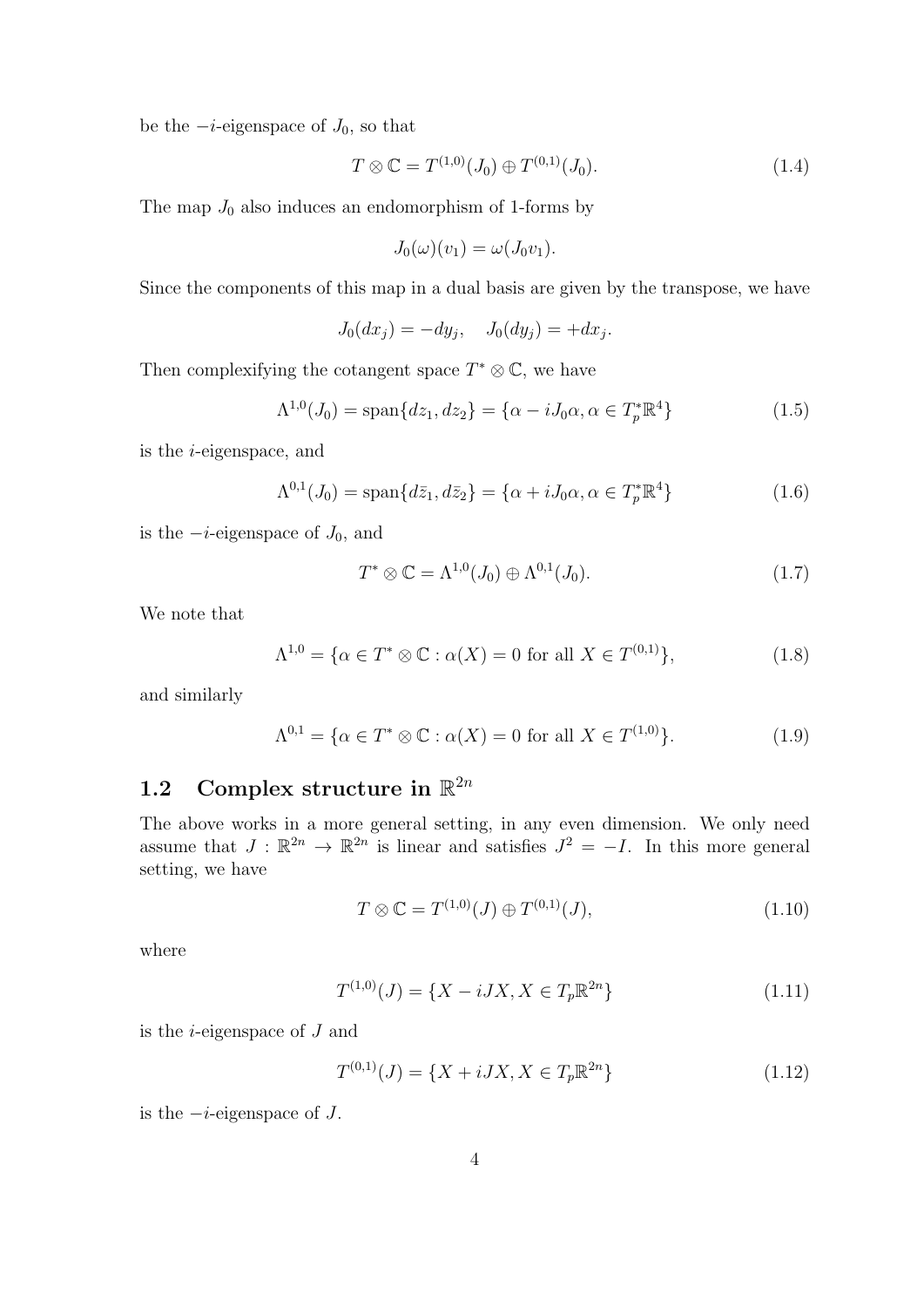As above, The map J also induces an endomorphism of 1-forms by

$$
J(\omega)(v_1) = \omega(Jv_1).
$$

We then have

$$
T^* \otimes \mathbb{C} = \Lambda^{1,0}(J) \oplus \Lambda^{0,1}(J),\tag{1.13}
$$

where

$$
\Lambda^{1,0}(J) = \{ \alpha - iJ\alpha, \alpha \in T_p^* \mathbb{R}^{2n} \}
$$
\n(1.14)

is the  $i$ -eigenspace of  $J$ , and

$$
\Lambda^{0,1}(J) = \{ \alpha + iJ\alpha, \alpha \in T_p^* \mathbb{R}^{2n} \}
$$
\n(1.15)

is the  $-i$ -eigenspace of  $J$ .

Again, we have the characterizations

$$
\Lambda^{1,0} = \{ \alpha \in T^* \otimes \mathbb{C} : \alpha(X) = 0 \text{ for all } X \in T^{(0,1)} \},\tag{1.16}
$$

and

$$
\Lambda^{0,1} = \{ \alpha \in T^* \otimes \mathbb{C} : \alpha(X) = 0 \text{ for all } X \in T^{(1,0)} \}. \tag{1.17}
$$

We define  $\Lambda^{p,q} \subset \Lambda^{p+q} \otimes \mathbb{C}$  to be the span of forms which can be written as the wedge product of exactly p elements in  $\Lambda^{1,0}$  and exactly q elements in  $\Lambda^{0,1}$ . We have that

$$
\Lambda^k \otimes \mathbb{C} = \bigoplus_{p+q=k} \Lambda^{p,q},\tag{1.18}
$$

and note that

$$
\dim_{\mathbb{C}}(\Lambda^{p,q}) = \binom{n}{p} \cdot \binom{n}{q}.\tag{1.19}
$$

Note that we can characterize  $\Lambda^{p,q}$  as those forms satisfying

$$
\alpha(v_1,\ldots,v_{p+q})=0,\t\t(1.20)
$$

if more than p if the  $v_j$ -s are in  $T^{(1,0)}$  or if more than q of the  $v_j$ -s are in  $T^{(0,1)}$ .

Finally, we can extend  $J : \Lambda^k \otimes \mathbb{C} \to \Lambda^k \otimes \mathbb{C}$  by letting

$$
J\alpha = i^{p-q}\alpha,\tag{1.21}
$$

for  $\alpha \in \Lambda^{p,q}, p+q=k$ .

In general, J is not a complex structure on the space  $\Lambda_{\mathbb{C}}^k$  for  $k > 1$ . Also, note that if  $\alpha \in \Lambda^{p,p}$ , then  $\alpha$  is *J*-invariant.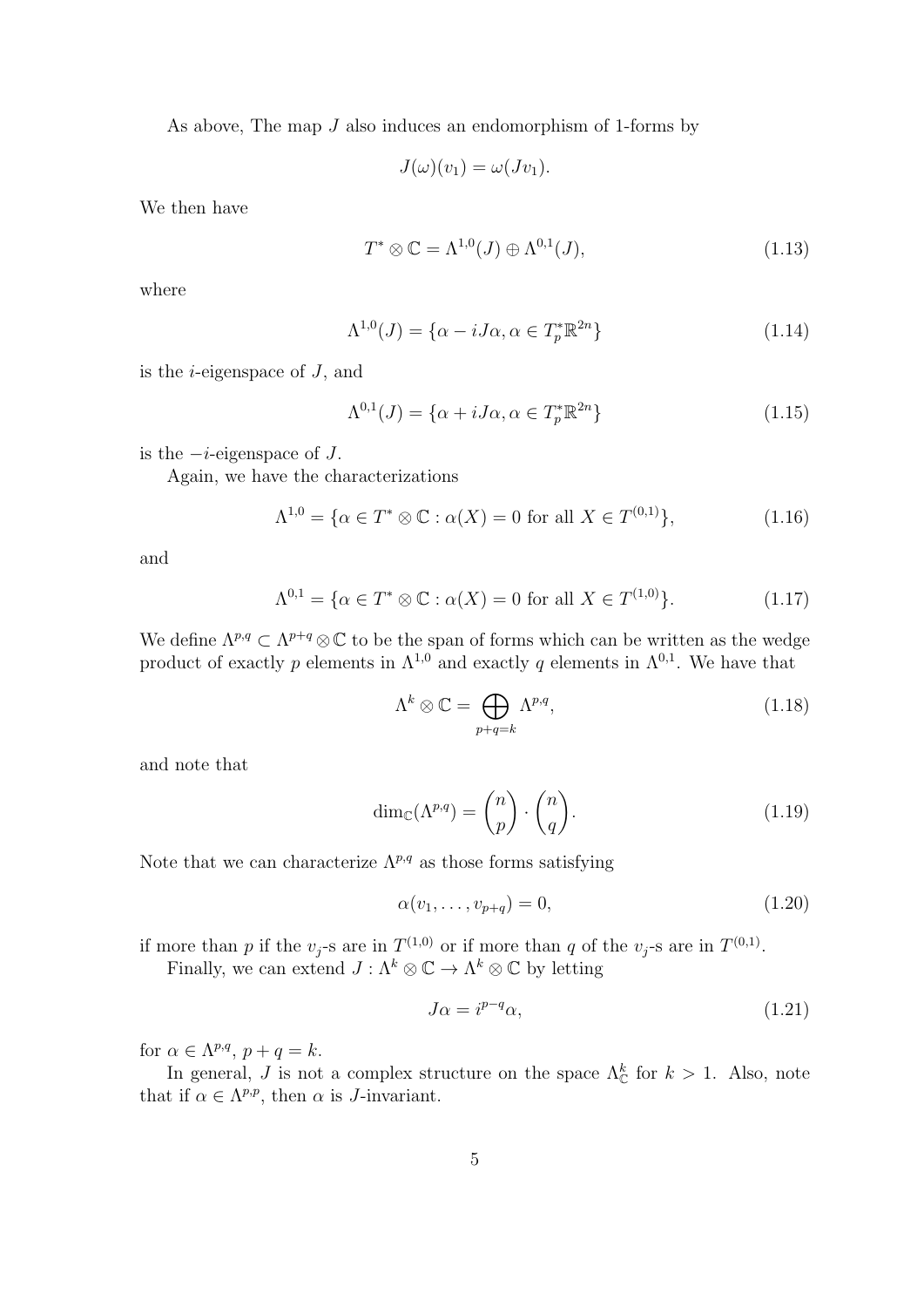# 1.3 Cauchy-Riemann equations

Let  $f: \mathbb{C}^n \to \mathbb{C}^m$ . Let the coordinates on  $\mathbb{C}^n$  be given by

$$
\{z^1, \dots z^n\} = \{x^1 + iy^1, \dots, x^n + iy^n\},\tag{1.22}
$$

and coordinates on  $\mathbb{C}^m$  given by

$$
\{w^1, \dots z^m\} = \{u^1 + iv^1, \dots, u^m + iv^m\}
$$
\n(1.23)

Write

$$
T_{\mathbb{R}}(\mathbb{C}^n) = \text{span}\{\partial/\partial x^1, \dots \partial/\partial x^n, \partial/\partial y^1, \dots \partial/\partial y^n\},\tag{1.24}
$$

$$
T_{\mathbb{R}}(\mathbb{C}^m) = \text{span}\{\partial/\partial u^1, \dots \partial/\partial u^m, \partial/\partial v^1, \dots \partial/\partial v^m\}.
$$
 (1.25)

Then the real Jacobian of

$$
f = (f1, \dots f2m) = (u1 \circ f, u2 \circ f, \dots, v2m \circ f).
$$
 (1.26)

in this basis is given by

$$
\mathcal{J}_{\mathbb{R}}f = \begin{pmatrix} \frac{\partial f^1}{\partial x^1} & \cdots & \frac{\partial f^1}{\partial y^n} \\ \vdots & \cdots & \vdots \\ \frac{\partial f^{2m}}{\partial x^1} & \cdots & \frac{\partial f^{2m}}{\partial y^n} \end{pmatrix}
$$
 (1.27)

Definition 1. A differentiable mappging f is pseudo-holomorphic if

$$
f_* \circ J_0 = J_0 \circ f_*.
$$
\n(1.28)

That is, the differential of f commutes with  $J_0$ .

We have the following characterization of pseudo-holomorphic maps.

**Proposition 1.1.** A mapping  $f: \mathbb{C}^m \to \mathbb{C}^n$  is pseudo-holomorphic if and only if the Cauchy-Riemann equations are satisfied, that is, writing

$$
f(z^1, \dots z^m) = (f_1, \dots, f_n) = (u_1 + iv_1, \dots u_n + iv_n), \tag{1.29}
$$

and  $z^j = x^j + iy^j$ , for each  $j = 1 \ldots n$ , we have

$$
\frac{\partial u_j}{\partial x^k} = \frac{\partial v_j}{\partial y^k} \qquad \frac{\partial u_j}{\partial y^k} = -\frac{\partial v_j}{\partial x^k},\tag{1.30}
$$

for each  $k = 1 \ldots m$ , and these equations are equivalent to

$$
\frac{\partial}{\partial \bar{z}^k} f_j = 0,\tag{1.31}
$$

for each  $j = 1 \ldots n$  and each  $k = 1 \ldots m$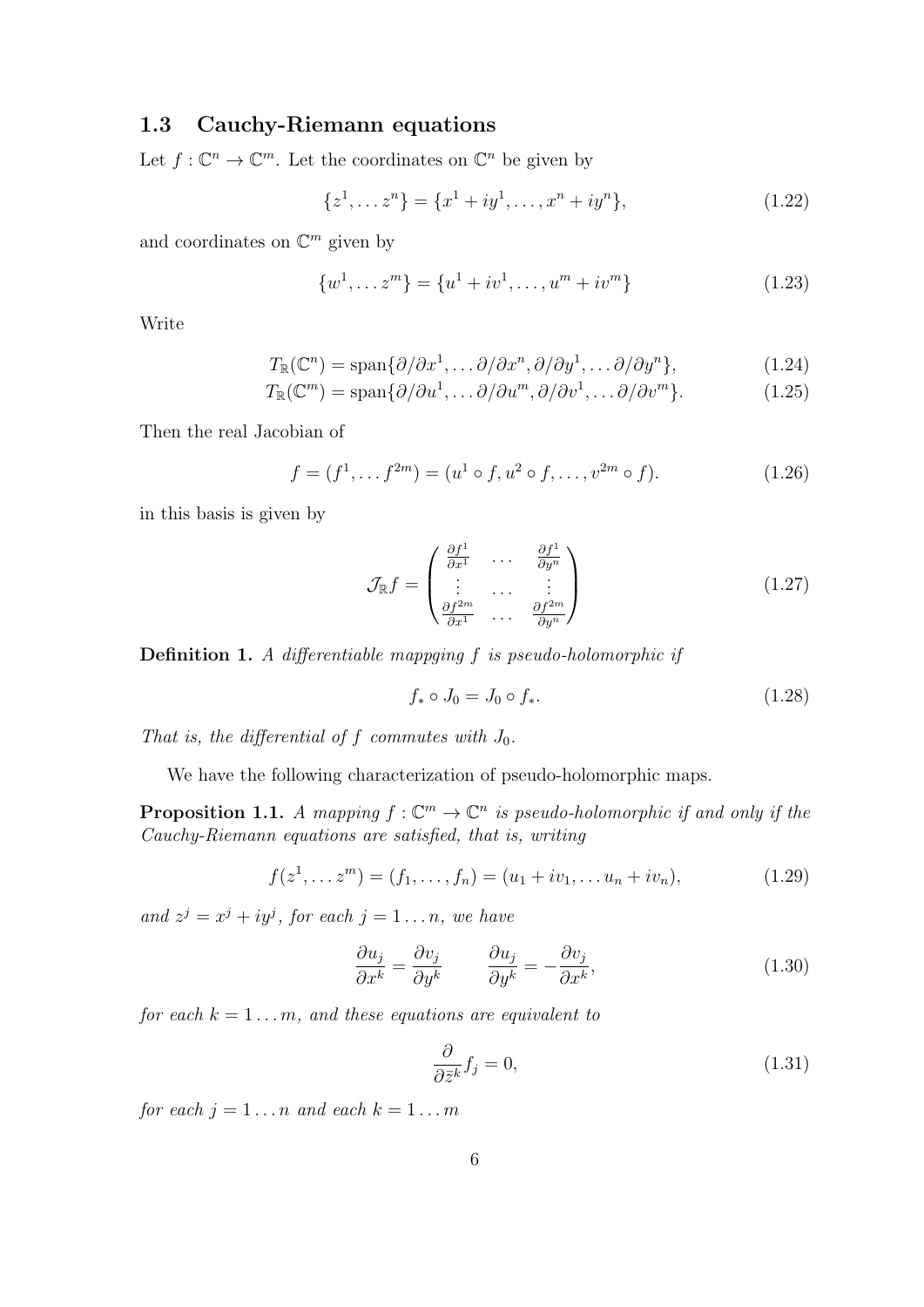*Proof.* First, we consider  $m = n = 1$ . We compute

$$
\begin{pmatrix}\n\frac{\partial f_1}{\partial x^1} & \frac{\partial f_1}{\partial y^1} \\
\frac{\partial f_2}{\partial x^1} & \frac{\partial f_2}{\partial y^1}\n\end{pmatrix}\n\begin{pmatrix}\n0 & -1 \\
1 & 0\n\end{pmatrix}\n=\n\begin{pmatrix}\n0 & -1 \\
1 & 0\n\end{pmatrix}\n\begin{pmatrix}\n\frac{\partial f_1}{\partial x^1} & \frac{\partial f_1}{\partial y^1} \\
\frac{\partial f_2}{\partial x^1} & \frac{\partial f_2}{\partial y^1}\n\end{pmatrix},
$$
\n(1.32)

says that

$$
\begin{pmatrix}\n\frac{\partial f_1}{\partial y^1} & -\frac{\partial f_1}{\partial x^1} \\
\frac{\partial f_2}{\partial y^1} & -\frac{\partial f_2}{\partial x^1}\n\end{pmatrix} = \begin{pmatrix}\n-\frac{\partial f_2}{\partial x^1} & -\frac{\partial f_2}{\partial y^1} \\
\frac{\partial f_1}{\partial x^1} & \frac{\partial f_1}{\partial y^1}\n\end{pmatrix},
$$
\n(1.33)

which is exactly the Cauchy-Riemann equations. In the general case, rearrange the coordinates so that  $(x^1, \ldots, x^m, y^1, \ldots, y^m)$  are the real coordinates on  $\mathbb{R}^{2m}$  and  $(u^1, \ldots, u^n, v^1, \ldots, v^n)$ , such that the complex structure  $J_0$  is given by

$$
J_0(\mathbb{R}^{2m}) = \begin{pmatrix} 0 & -I_m \\ I_m & 0 \end{pmatrix},\tag{1.34}
$$

and similarly for  $J_0(\mathbb{R}^{2n})$ . Then the computation in matrix form is entirely analogous to the case of  $m = n = 1$ .

Finally, we compute

$$
\frac{\partial}{\partial \bar{z}^k} f_j = \frac{1}{2} \left( \frac{\partial}{\partial x^k} + i \frac{\partial}{\partial y^k} \right) (u_j + iv_j)
$$
\n(1.35)

$$
= \frac{1}{2} \left\{ \frac{\partial}{\partial x^k} u_j - \frac{\partial}{\partial y^k} v_j + i \left( \frac{\partial}{\partial x^k} v_j + \frac{\partial}{\partial y^k} u_j \right) \right\},
$$
(1.36)

the vanishing of which again yields the Cauchy-Riemann equations.

From now on, if  $f$  is a mapping satisfying the Cauchy-Riemann equations, we will just say that f is *holomorphic*.

For any differentiable f, the mapping  $f_*: T_{\mathbb{R}}(\mathbb{C}^n) \to T_{\mathbb{R}}(\mathbb{C}^m)$  extends to a mapping

$$
f_*: T_{\mathbb{C}}(\mathbb{C}^n) \to T_{\mathbb{C}}(\mathbb{C}^m). \tag{1.37}
$$

 $\Box$ 

Consider the bases

$$
T_{\mathbb{C}}(\mathbb{C}^n) = \text{span}\{\partial/\partial z^1, \dots \partial/\partial z^n, \partial/\partial \overline{z}^1, \dots \partial/\partial \overline{z}^n\},\tag{1.38}
$$

$$
T_{\mathbb{R}}(\mathbb{C}^m) = \text{span}\{\partial/\partial w^1, \dots \partial/\partial w^m, \partial/\partial \overline{w}^1, \dots \partial/\partial \overline{w}^m\}.
$$
 (1.39)

The matrix of  $f_*$  with respect to these bases is the complex Jacobian, and is given by

$$
\mathcal{J}_{\mathbb{C}}f = \begin{pmatrix}\n\frac{\partial f^{1}}{\partial z^{1}} & \cdots & \frac{\partial f^{1}}{\partial z^{n}} & \frac{\partial f^{1}}{\partial z^{1}} & \cdots & \frac{\partial f^{1}}{\partial z^{n}} \\
\vdots & \cdots & \vdots & \vdots & \cdots & \vdots \\
\frac{\partial f^{m}}{\partial z^{1}} & \cdots & \frac{\partial f^{m}}{\partial z^{n}} & \frac{\partial f^{m}}{\partial z^{1}} & \cdots & \frac{\partial f^{m}}{\partial z^{n}} \\
\frac{\partial f^{1}}{\partial z^{1}} & \cdots & \frac{\partial f^{1}}{\partial z^{n}} & \frac{\partial f^{1}}{\partial z^{1}} & \cdots & \frac{\partial f^{1}}{\partial z^{n}} \\
\vdots & \cdots & \vdots & \vdots & \cdots & \vdots \\
\frac{\partial f^{m}}{\partial z^{1}} & \cdots & \frac{\partial f^{m}}{\partial z^{n}} & \frac{\partial f^{m}}{\partial z^{1}} & \cdots & \frac{\partial f^{m}}{\partial z^{n}}\n\end{pmatrix}
$$
\n(1.40)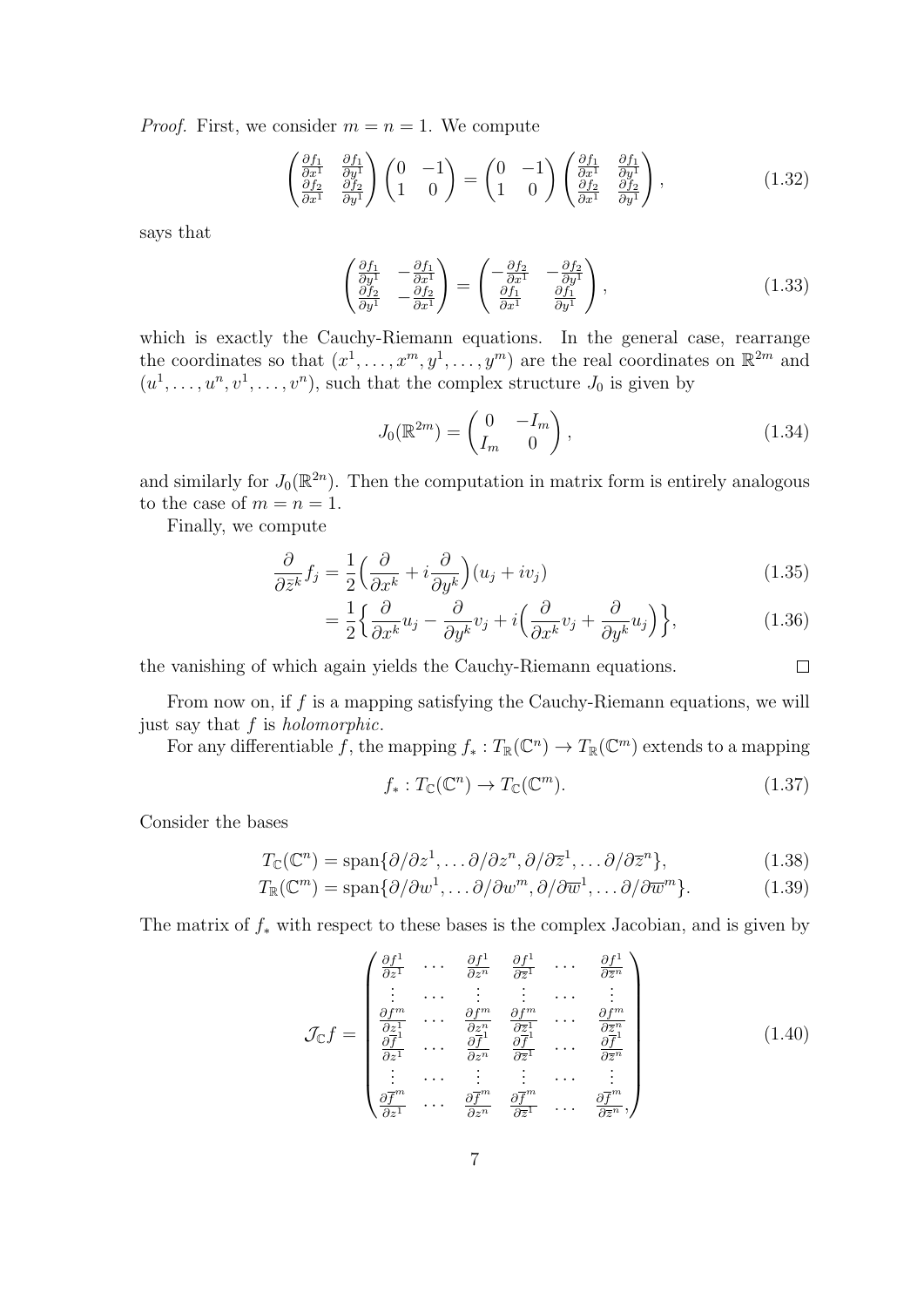where  $(f^1, \ldots, f^m) = f$  now denotes the complex components of f. This is equivalent to saying that

$$
df^{j} = \sum_{k} \frac{\partial f^{j}}{\partial z^{k}} dz^{k} + \sum_{k} \frac{\partial f^{1}}{\partial \overline{z}^{k}} d\overline{z}^{k}.
$$
 (1.41)

Notice that (1.40) is of the form

$$
\mathcal{J}_{\mathbb{C}}f = \begin{pmatrix} A & B \\ \overline{B} & \overline{A} \end{pmatrix} \tag{1.42}
$$

which is equivalent to the condition that the complex mapping is the complexification of a real mapping.

What we have done here is to embed

$$
Hom_{\mathbb{R}}(\mathbb{R}^{2n}, \mathbb{R}^{2m}) \subset Hom_{\mathbb{C}}(\mathbb{C}^{2n}, \mathbb{C}^{2m}),\tag{1.43}
$$

where C-linear means with respect to i (not  $J_0$ ), via

$$
\begin{pmatrix} A & B \\ C & D \end{pmatrix} \mapsto \frac{1}{2} \begin{pmatrix} A+D+i(C-B) & A-D+i(B+C) \\ A-D-i(B+C) & A+D-i(C-B) \end{pmatrix}.
$$
 (1.44)

Notice that if f is holomorphic, the condition that  $f_*$  commutes with  $J_0$  says that the real Jacobian must have the form

$$
(f_*)_{\mathbb{R}} = \begin{pmatrix} A & -B \\ B & A \end{pmatrix}.
$$
 (1.45)

This corresponds to the embeddings

$$
Hom_{\mathbb{C}}(\mathbb{C}^n, \mathbb{C}^m) \subset Hom_{\mathbb{R}}(\mathbb{R}^{2n}, \mathbb{R}^{2m}) \subset Hom_{\mathbb{C}}(\mathbb{C}^{2n}, \mathbb{C}^{2m}),\tag{1.46}
$$

where the left  $\mathbb{C}$ -linear is with respect to  $J_0$ , via

$$
A + iB \mapsto \begin{pmatrix} A & -B \\ B & A \end{pmatrix} \mapsto \begin{pmatrix} A + iB & 0 \\ 0 & A - iB \end{pmatrix}.
$$
 (1.47)

Note the first embedding acts as

$$
(z1,..., zn)T \mapsto (A + iB)(z1,..., zn)T
$$
 (1.48)

Therefore if  $m = n$ , then

$$
\det(\mathcal{J}_{\mathbb{R}}) = \det(A + iB)\det(A - iB) = |\det(A + iB)|^2 \ge 0,
$$
\n(1.49)

which implies that holomorphic maps are orientation-preserving. Note also that  $f$  is holomorphic if and only if

$$
f_*(T^{(1,0)}) \subset T^{(1,0)}.\tag{1.50}
$$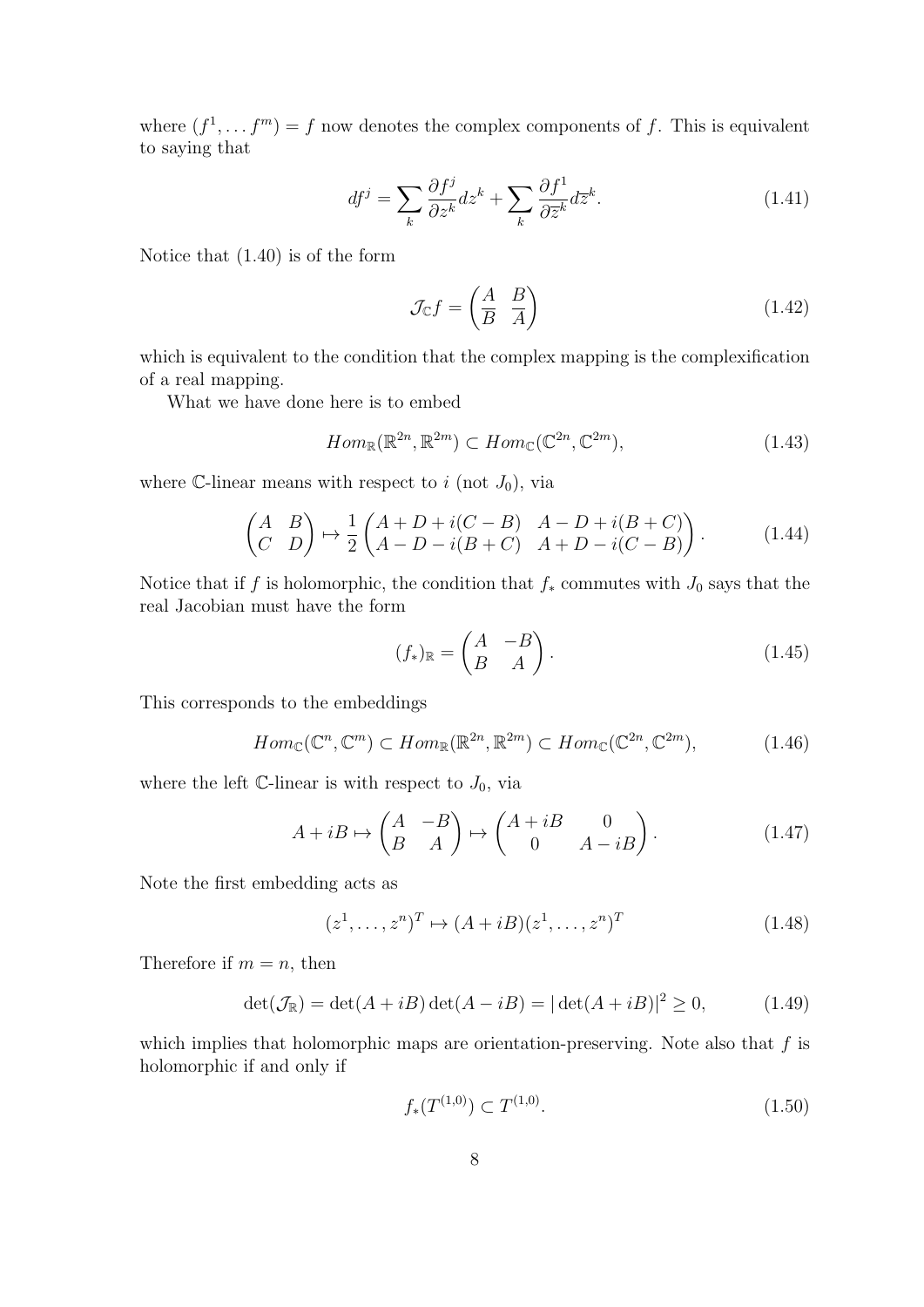A formula which will be useful later is the following for the volume form:

$$
\left(\frac{i}{2}\right)^n dz^1 \wedge d\overline{z}^1 \wedge \cdots \wedge dz^n \wedge d\overline{z}^n = dx^1 \wedge dy^1 \wedge \cdots \wedge dx^n \wedge dy^n \tag{1.51}
$$

Notice that if f is anti-holomorphic, which is the condition that  $f_*$  anti-commutes with  $J_0$ , then the real Jacobian must have the form

$$
(f_*)_{\mathbb{R}} = \begin{pmatrix} A & B \\ B & -A \end{pmatrix} . \tag{1.52}
$$

This corresponds to the embeddings

$$
Hom_{\mathbb{C}}(\mathbb{C}^n, \mathbb{C}^m) \subset Hom_{\mathbb{R}}(\mathbb{R}^{2n}, \mathbb{R}^{2m}) \subset Hom_{\mathbb{C}}(\mathbb{C}^{2n}, \mathbb{C}^{2m})
$$
(1.53)

via

$$
A + iB \mapsto \begin{pmatrix} A & B \\ B & -A \end{pmatrix} \mapsto \begin{pmatrix} 0 & A + iB \\ A - iB & 0 \end{pmatrix} . \tag{1.54}
$$

The first embedding acts as

$$
(z1,..., zn)T \mapsto (A + iB)(\overline{z}1,..., \overline{z}n)T.
$$
 (1.55)

Finally, note that  $f$  is anti-holomorphic if and only if

$$
f_*(T^{(1,0)}) \subset T^{(0,1)}.\tag{1.56}
$$

# 2 Lecture 2

#### 2.1 Complex Manifolds

Now we can define a complex manifold

**Definition 2.** A *complex manifold* of dimension  $n$  is a smooth manifold of real dimension 2n with a collection of coordinate charts  $(U_{\alpha}, \phi_{\alpha})$  covering M, such that  $\phi_{\alpha}: U_{\alpha} \to \mathbb{C}^n$  and with overlap maps  $\phi_{\alpha} \circ \phi_{\beta}^{-1}$  $\phi_{\beta}^{-1}$  :  $\phi_{\beta}(U_{\beta}) \rightarrow \phi_{\alpha}(U_{\alpha})$  satisfying the Cauchy-Riemann equations.

**Definition 3.** An almost complex structure is an endomorphism  $J : TM \rightarrow TM$ satisfying  $J^2 = -Id$ . An almost complex structure J is said to be *integrable* if J is induced from a collection of holomorphic coordinates on M.

If  $M$  is of real dimension  $n$ , and admits an almost complex structure, then

$$
(\det(J))^2 = \det(J^2) = \det(-I) = (-1)^n,
$$
\n(2.1)

which implies that  $n$  is even. Furthermore,  $M$  is orientable and carries a natural orientation by the discussion in the previous section.

Complex manifolds have a uniquely determined compatible almost complex structure on the tangent bundle: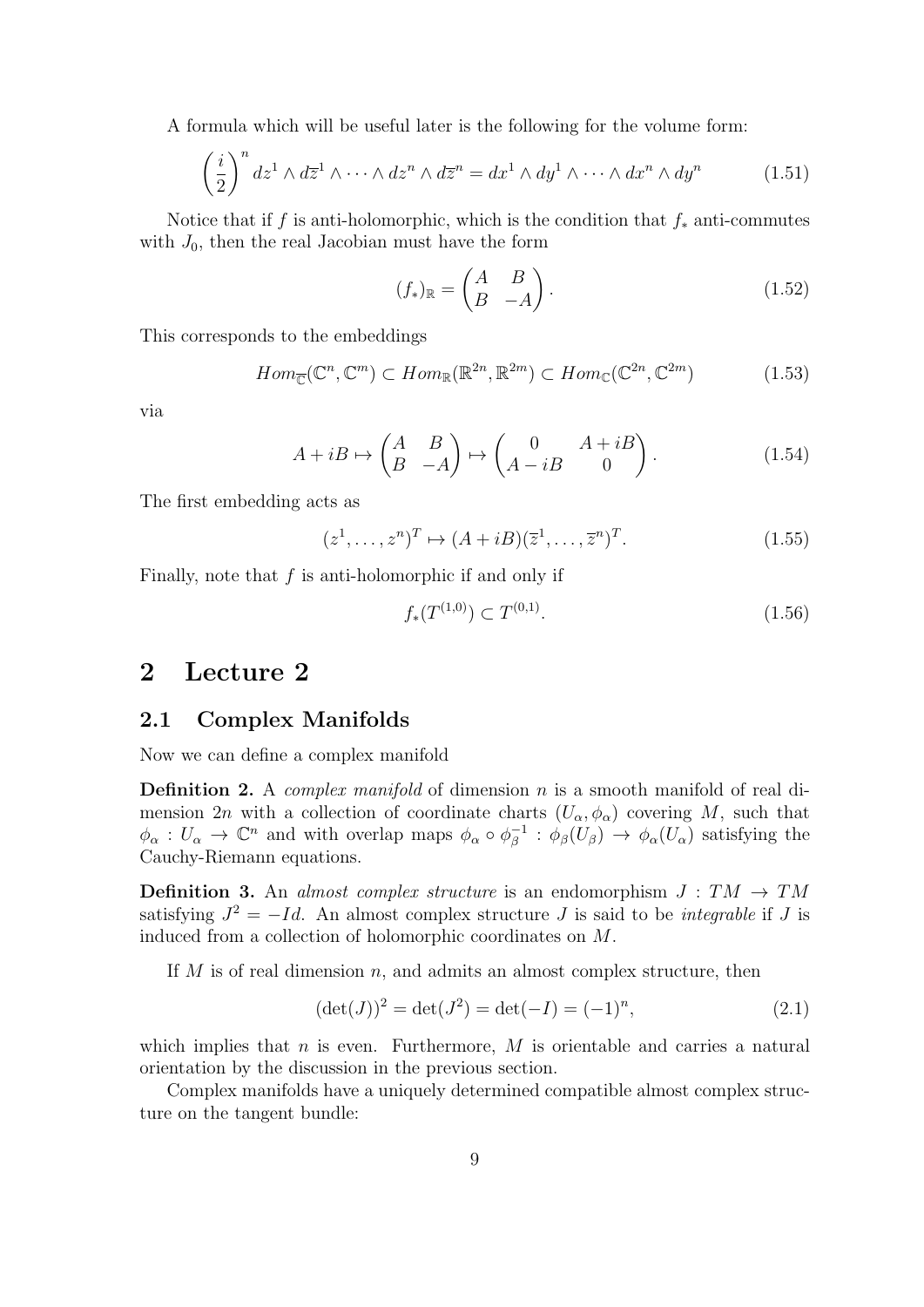**Proposition 2.1.** In any coordinate chart, define  $J_{\alpha}: TM_{U_{\alpha}} \to TM_{U_{\alpha}}$  by

$$
J(X) = (\phi_{\alpha})_*^{-1} \circ J_0 \circ (\phi_{\alpha})_* X.
$$
 (2.2)

Then  $J_{\alpha} = J_{\beta}$  on  $U_{\alpha} \cap U_{\beta}$  and therefore gives a globally defined almost complex structure  $J: TM \rightarrow TM$  satisfying  $J^2 = -Id$ .

Proof. On overlaps, the equation

$$
(\phi_{\alpha})_{*}^{-1} \circ J_{0} \circ (\phi_{\alpha})_{*} = (\phi_{\beta})_{*}^{-1} \circ J_{0} \circ (\phi_{\beta})_{*}
$$
\n(2.3)

can be rewritten as

$$
J_0 \circ (\phi_\alpha)_* \circ (\phi_\beta)_*^{-1} = (\phi_\alpha)_* \circ (\phi_\beta)_*^{-1} \circ J_0.
$$
 (2.4)

Using the chain rule this is

$$
J_0 \circ (\phi_\alpha \circ \phi_\beta^{-1})_* = (\phi_\alpha \circ \phi_\beta^{-1})_* \circ J_0,
$$
\n
$$
(2.5)
$$

which is exactly the condition that the overlap maps satisfy the Cauchy-Riemann equations.

Obviously,

$$
J^{2} = (\phi_{\alpha})_{*}^{-1} \circ J_{0} \circ (\phi_{\alpha})_{*} \circ (\phi_{\alpha})_{*}^{-1} \circ J_{0} \circ (\phi_{\alpha})_{*}
$$
  
=  $(\phi_{\alpha})_{*}^{-1} \circ J_{0}^{2} \circ (\phi_{\alpha})_{*}$   
=  $(\phi_{\alpha})_{*}^{-1} \circ (-Id) \circ (\phi_{\alpha})_{*} = -Id.$ 

Let  $(M^2, g)$  be any oriented Riemannian surface. Then  $* : \Lambda^1 \to \Lambda^1$  satisfies  $*^2 = -Id$ , and using the metric we obtain an endomorphism  $J: TM \rightarrow TM$  satisfying  $J^2 = -Id$ , which is an almost complex structure.

In the case of surfaces, this always comes from a collection of holomorphic coordinate charts (we wil prove this later), but this is not true in higher dimensions. To understand this we proceed as follows.

### 2.2 The Nijenhuis tensor

**Proposition 2.2.** The Nijenhuis tensor of an almost complex structure defined by

$$
N(X,Y) = 2\{ [JX, JY] - [X,Y] - J[X,JY] - J[JX,Y] \}
$$
\n(2.6)

is a tensor of type  $(1,2)$  and satisfies

$$
(i) \quad N(Y, X) = -N(X, Y).
$$

 $(ii) N(JX, JY) = -N(X, Y).$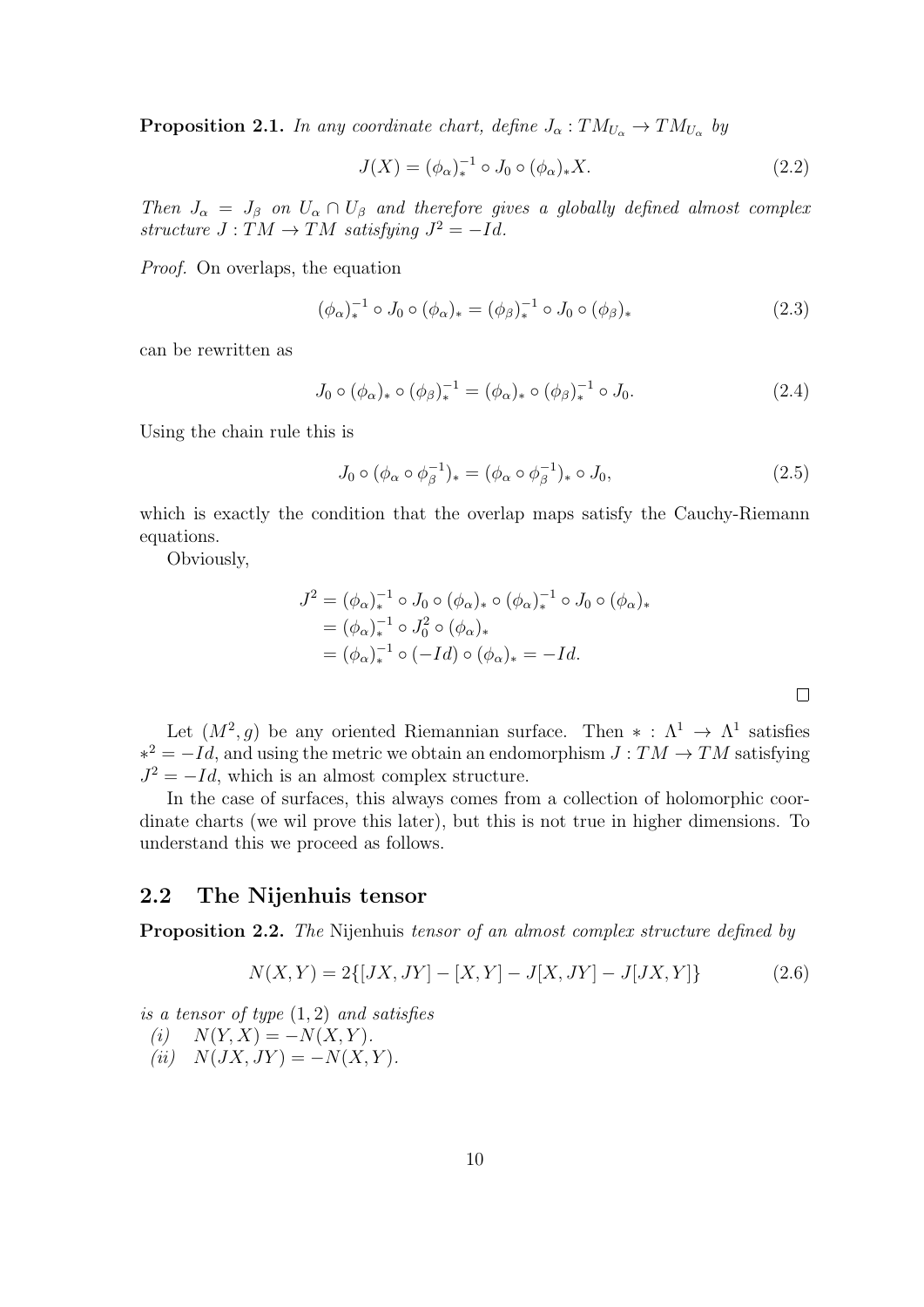*Proof.* Given a function  $f : M \to \mathbb{R}$ , we compute

$$
N(fX,Y) = 2\{[J(fX),JY] - [fX,Y] - J[fX,JY] - J[J(fX),Y]\}
$$
  
= 2\{[fJX,JY] - [fX,Y] - J[fX,JY] - J[fJX,Y]\}  
= 2\{f[JX,JY] - (JY(f))JX - f[X,Y] + (Yf)X  
- J(f[X,JY] - (JY(f))X) - J(f[JX,Y] - (Yf)JX)\}  
= fN(X,Y) + 2\{-(JY(f))JX + (Yf)X + (JY(f))JX + (Yf)J^2X.

Since  $J^2 = -I$ , the last 4 terms vanish. A similar computation proves that  $N(X, fY) =$  $fN(X, Y)$ . Consequently, N is a tensor. The skew-symmetry in X and Y is obvious, and (ii) follows easily using  $J^2 = -Id$ .  $\Box$ 

Notice that if  $M$  is of complex dimension 1, then there is a basis of the tangent space of the form  $\{X, JX\}$ , so

$$
N(X, JX) = -N(JX, X) = -N(JX, J^2X) = N(JX, X),
$$
\n(2.7)

which shows that the Nijenhuis tensor of any almost complex structure on a surface vanishes.

We have the following local formula for the Nijenhuis tensor.

Proposition 2.3. In local coordinates, the Nijenhuis tensor is given by

$$
N_{jk}^{i} = 2\sum_{h=1}^{2n} (J_{j}^{h} \partial_{h} J_{k}^{i} - J_{k}^{h} \partial_{h} J_{j}^{i} - J_{h}^{i} \partial_{j} J_{k}^{h} + J_{h}^{i} \partial_{k} J_{j}^{h})
$$
\n(2.8)

Proof. We compute

$$
\frac{1}{2}N(\partial_j, \partial_k) = [J\partial_j, J\partial_k] - [\partial_j, \partial_k] - J[\partial_j, J\partial_k] - J[J\partial_j, \partial_k]
$$
  
\n
$$
= [J_j^l \partial_l, J_k^m \partial_m] - [\partial_j, \partial_k] - J[\partial_j, J_k^l \partial_l] - J[J_j^l \partial_l, \partial_k]
$$
  
\n
$$
= I + II + III + IV.
$$

The first term is

$$
I = J_j^l \partial_l (J_k^m \partial_m) - J_k^m \partial_m (J_j^l \partial_l)
$$
  
=  $J_j^l (\partial_l J_k^m) \partial_m + J_j^l J_k^m \partial_l \partial_m - J_k^m (\partial_m J_j^l) \partial_l - J_k^m J_j^l \partial_m \partial_l$   
=  $J_j^l (\partial_l J_k^m) \partial_m - J_k^m (\partial_m J_j^l) \partial_l.$ 

The second term is obviously zero. The third term is

$$
III = -J(\partial_j(J_k^l)\partial_l) = -\partial_j(J_k^l)J_l^m\partial_m.
$$
\n(2.9)

Finally, the fourth term is

$$
III = \partial_k (J_j^l) J_l^m \partial_m.
$$
\n(2.10)

Combining these, we are done.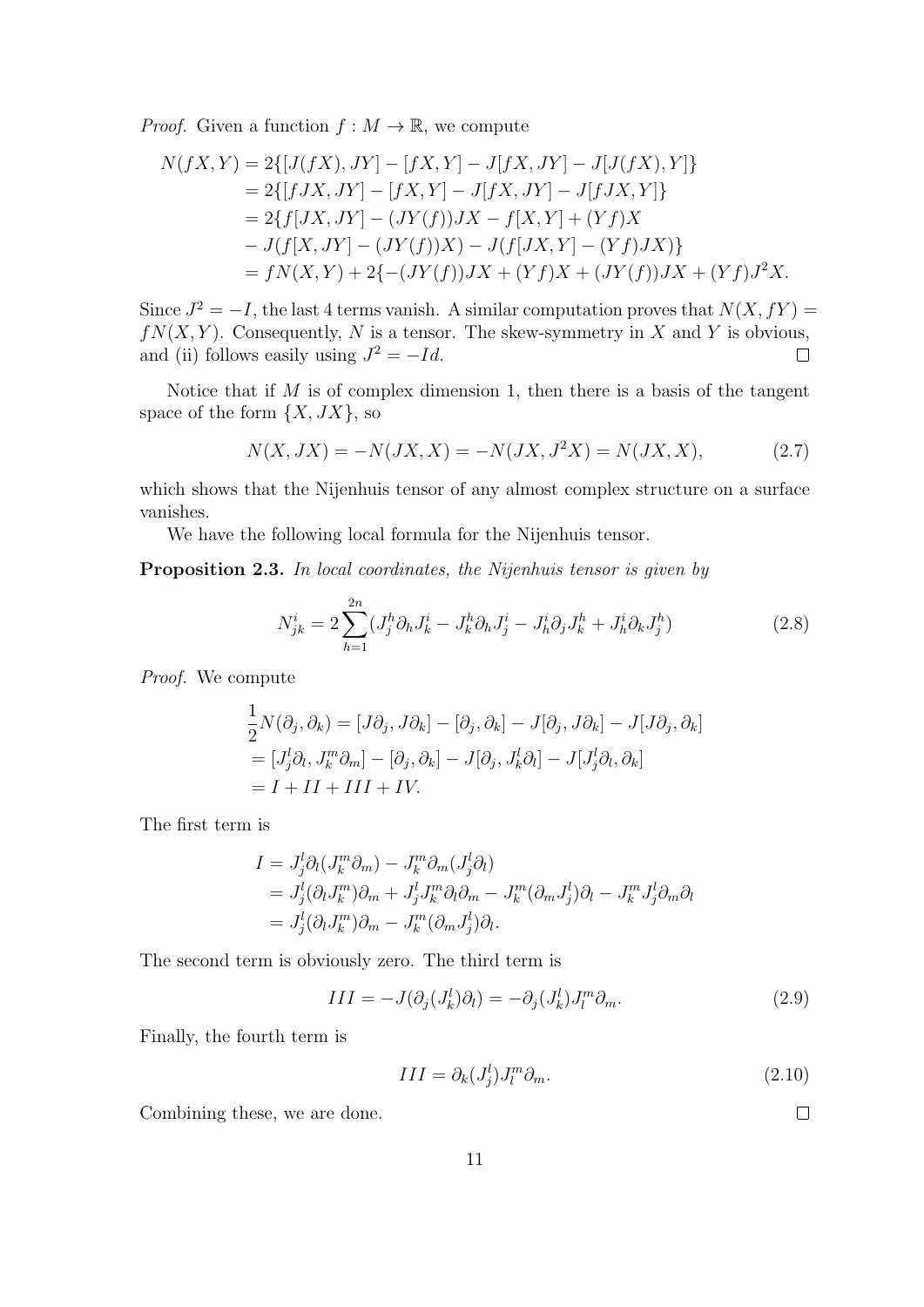Next, we have

**Theorem 2.1.** An almost complex structure  $J$  is integrable if and only if the Nijenhuis tensor vanishes.

*Proof.* If J is integrable, then we can always find local coordinates so that  $J = J_0$ , and Proposition 2.3 shows that the Nijenhuis tensor vanishes. For the converse, the vanishing of the Nijenhuis tensor is the integrability condition for  $T^{1,0}$  as a complex sub-distribution of  $T \otimes \mathbb{C}$ . To see this, if X and Y are both sections of  $T^{1,0}$  then we can write  $X = X' - iJX'$  and  $Y = Y' - iJY'$  for real vector fields X' and Y'. The commutator is

$$
[X' - iJX', Y' - iJY'] = [X', Y'] - [JX', JY'] - i([X', JY'] + [JX', Y']). \tag{2.11}
$$

But this is also a  $(1,0)$  vector field if and only if

$$
[X', JY'] + [JX', Y'] = J[X', Y'] - J[JX', JY'], \qquad (2.12)
$$

applying J, and moving everything to the left hand side, this says that

$$
[JX', JY'] - [X', Y'] - J[X', JY'] - J[JX', Y'] = 0,
$$
\n(2.13)

which is exactly the vanishing of the Nijenhuis tensor. In the analytic case, the converse then follows using a complex version of the Frobenius Theorem. The  $C^{\infty}$ case is more difficult, and is the content of the Newlander-Nirenberg Theorem, which we will discuss a bit later.  $\Box$ 

#### 2.3 The operators  $\partial$  and  $\overline{\partial}$

We can apply all of the linear algebra from the previous sections to almost complex manifolds, in particular we have the complex bundles  $T^{(1,0)}(M)$ ,  $T^{(0,1)}(M)$ , and the bundles of  $(p, q)$ -forms, denoted by  $\Lambda^{p,q}(M)$ . The real operator  $d: \Lambda^k_{\mathbb{R}} \to \Lambda^{k+1}_{\mathbb{R}}$ , extends to an operator

$$
d: \Lambda^k_{\mathbb{C}} \to \Lambda^{k+1}_{\mathbb{C}} \tag{2.14}
$$

by complexification. On a complex manifold, if  $\alpha$  is a  $(p, q)$ -form, then locally we can write

$$
\alpha = \sum_{I,J} \alpha_{I,J} dz^I \wedge d\overline{z}^J,\tag{2.15}
$$

where I and J are multi-indices of length p and q, respectively, and  $\alpha_{I,J}$  are complexvalued functions. Using (1.41), we have the formula

$$
d\alpha = \sum_{I,J} \left( \sum_k \frac{\partial \alpha_{I,J}}{\partial z^k} dz^k + \sum_k \frac{\partial \alpha_{I,J}}{\partial \overline{z}^k} d\overline{z}^k \right) \wedge dz^I \wedge d\overline{z}^J. \tag{2.16}
$$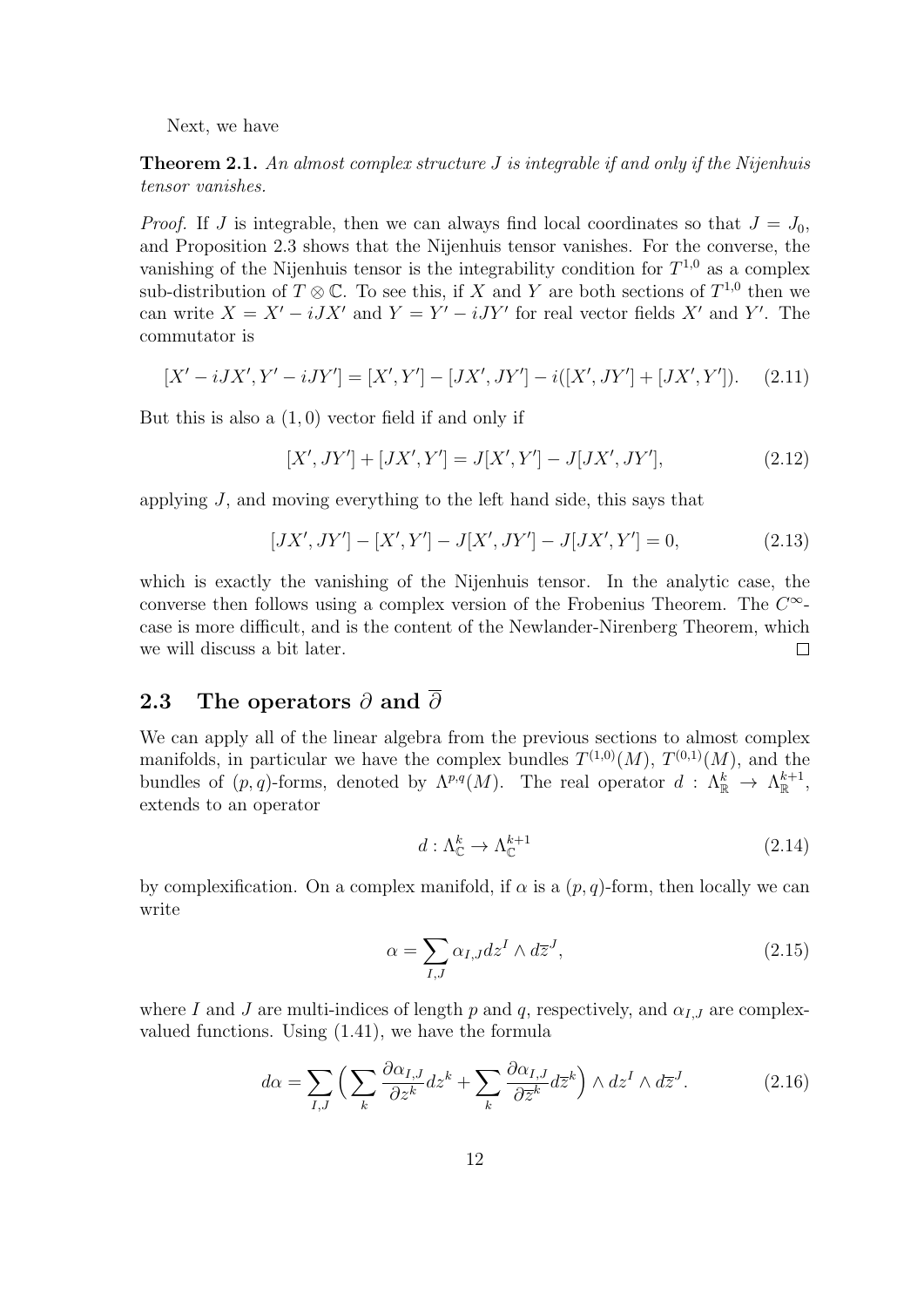Proposition 2.4. For an almost complex structure J

$$
d(\Lambda^{p,q}) \subset \Lambda^{p+2,q-1} + \Lambda^{p+1,q} + \Lambda^{p,q+1} + \Lambda^{p-1,q+2},
$$
\n(2.17)

and J is integrable if and only if

$$
d(\Lambda^{p,q}) \subset \Lambda^{p+1,q} + \Lambda^{p,q+1}.\tag{2.18}
$$

(In a slight abuse of notation, by  $\Lambda^{p,q}$ , we mean the space of smooth sections of this bundle. )

*Proof.* Let  $\alpha \in \Lambda^{p,q}$ , and write  $p + q = r$ . Then we have the basic formula

$$
d\alpha(X_0, \dots, X_r) = \sum (-1)^j X_j \alpha(X_0, \dots, \hat{X}_j, \dots, X_r)
$$
  
+ 
$$
\sum_{i < j} (-1)^{i+j} \alpha([X_i, X_j], X_0, \dots, \hat{X}_i, \dots, \hat{X}_j, \dots, X_r).
$$
 (2.19)

This is easily seen to vanish if more than  $p + 2$  of the  $X_j$  are of type  $(1, 0)$  or if more than  $q + 2$  are of type  $(0, 1)$ .

If  $J$  is integrable, then in a local complex coordinate system,  $(2.18)$  is easily seen to hold. For the converse we have the inclusions,

$$
d(\Lambda^{1,0}) \subset \Lambda^{2,0} + \Lambda^{1,1} \text{ and } d(\Lambda^{0,1}) \subset \Lambda^{1,1} + \Lambda^{0,2}.
$$
 (2.20)

The formula

$$
d\alpha(X,Y) = X(\alpha(Y)) - Y(\alpha(X)) - \alpha([X,Y])
$$
\n(2.21)

then implies that if both X and Y are in  $T^{1,0}$  then so is their bracket  $[X, Y]$ . So write  $X = X' - iJX'$  and  $Y = Y' - iJY'$  for real vector fields X' and Y'. Define  $Z = [X, Y]$ , then Z is also of type  $(1, 0)$ , so

$$
Z + iJZ = 0.\t\t(2.22)
$$

 $\Box$ 

 $\Box$ 

Writing this in terms of  $X'$  and  $Y'$  we see that

$$
0 = 2(Z + iJZ) = -N(X', Y') - iJN(X', Y'), \qquad (2.23)
$$

which implies that  $N \equiv 0$ .

**Corollary 2.1.** On a complex manifold,  $d = \partial + \overline{\partial}$  where  $\partial : \Lambda^{p,q} \to \Lambda^{p+1,q}$  and  $\overline{\partial}:\Lambda^{p,q}\to \Lambda^{p,q+1},$  and these operators satisfy

$$
\partial^2 = 0, \quad \overline{\partial}^2 = 0, \quad \partial \overline{\partial} + \overline{\partial} \partial = 0. \tag{2.24}
$$

*Proof.* These relations follow simply from  $d^2 = 0$ .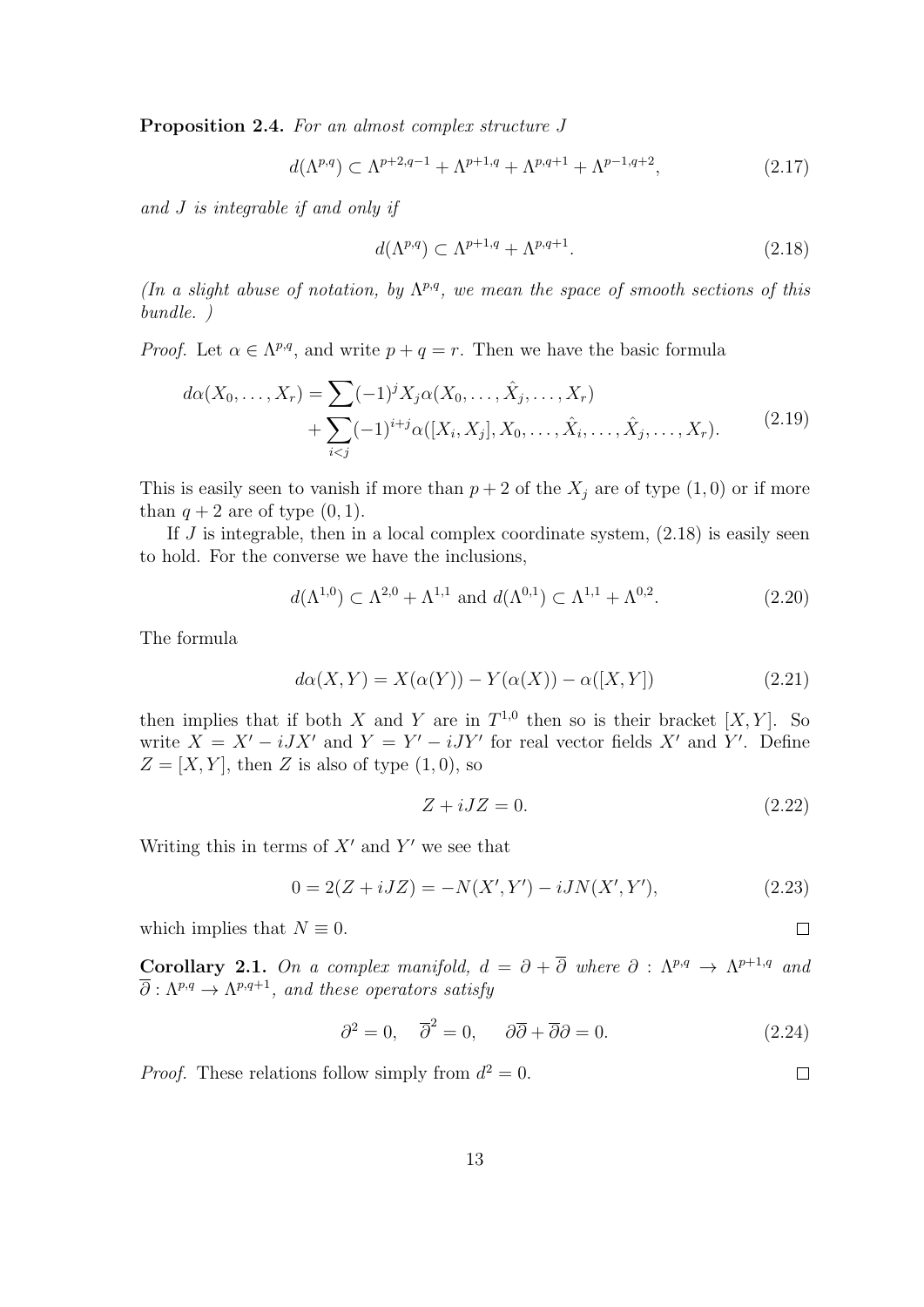Note that on a complex manifold, if  $\alpha$  is a  $(p, q)$ -form written locally as

$$
\alpha = \sum_{I,J} \alpha_{I,J} dz^I \wedge d\overline{z}^J,\tag{2.25}
$$

then

$$
\partial \alpha = \sum_{I,J,k} \frac{\partial \alpha_{I,J}}{\partial z^k} dz^k \wedge dz^I \wedge d\overline{z}^J.
$$
 (2.26)

$$
\overline{\partial}\alpha = \sum_{I,J,k} \frac{\partial \alpha_{I,J}}{\partial \overline{z}^k} d\overline{z}^k \wedge dz^I \wedge d\overline{z}^J.
$$
 (2.27)

**Definition 4.** A form  $\alpha \in \Lambda^{p,0}$  is holomorphic if  $\overline{\partial}\alpha = 0$ .

It is easy to see that a  $(p, 0)$ -form is holomorphic if and only if it can locally be written as

$$
\alpha = \sum_{|I|=p} \alpha_I dz^I,\tag{2.28}
$$

where the  $\alpha_I$  are holomorphic functions.

**Definition 5.** The  $(p, q)$  Dolbeault cohomology group is

$$
H^{p,q}_{\overline{\partial}}(M) = \frac{\{\alpha \in \Lambda^{p,q}(M) | \overline{\partial}\alpha = 0\}}{\overline{\partial}(\Lambda^{p,q-1}(M))}.
$$
\n(2.29)

We will discuss these in more detail later, and just point out the following for now.

**Definition 6.** A map between almost complex manifolds  $f : (M, J_M) \to (M, J_N)$  is called pseudo-holomorphic if

$$
f_* \circ J_M = J_N \circ f_*.\tag{2.30}
$$

If both  $J_M$  and  $J_N$  are integrable, then f is called holomorphic if it is holomorphic in coordinate charts.

Clearly, a holomorphic map is pseudo-holomorphic. If  $f : M \to N$  is a holomorphic map between complex manifolds, then

$$
f^*(\Lambda^{p,q}(N)) \subset \Lambda^{p,q}(M),\tag{2.31}
$$

and

$$
\overline{\partial} \circ f^* = f^* \circ \overline{\partial}.\tag{2.32}
$$

Consequently, there is an induced mapping

$$
f^*: H^{p,q}_{\overline{\partial}}(N) \to H^{p,q}_{\overline{\partial}}(M) \tag{2.33}
$$

In particular, if  $f$  is a biholomorphism (one-to-one, onto, with holomorphic inverse), then the Dolbeault cohomologies of  $M$  and  $N$  are isomorphic.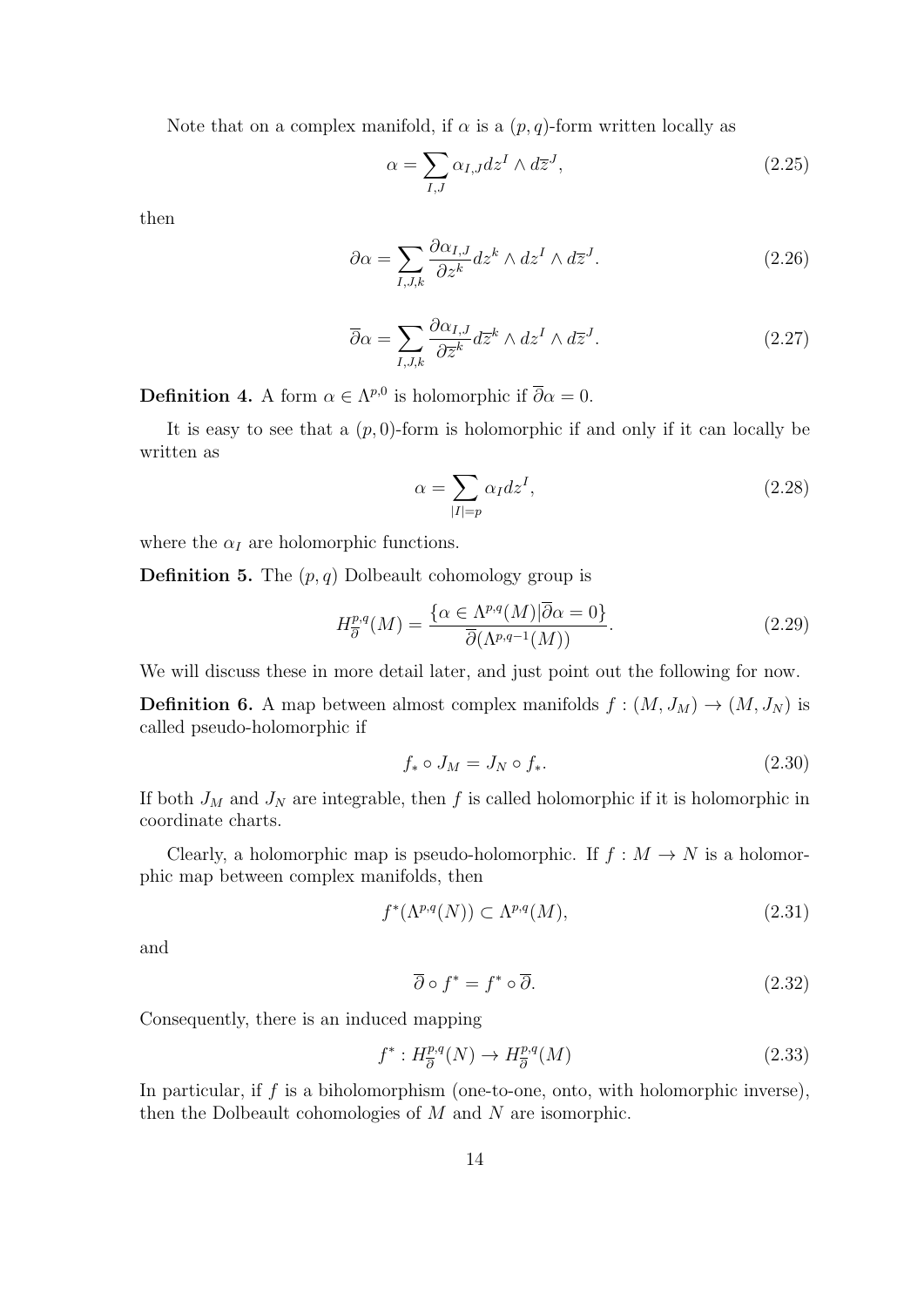# 3 Lecture 3

#### 3.1 Hermitian metrics

We next consider  $(M, J, g)$  where g is a Riemannian metric, and we assume that g and J are compatible. That is,

$$
g(X,Y) = g(JX,JY). \tag{3.1}
$$

The metric g is called an almost-Hermitian metric. If  $J$  is also integrable, then  $g$  is called Hermitian. We extend g by complex linearity to a symmetric inner product on  $T \otimes \mathbb{C}$ . The following will be useful later.

**Proposition 3.1.** There exist elements  $\{X_1, \ldots X_n\}$  in  $\mathbb{R}^{2n}$  so that

$$
\{X_1, JX_1, \dots, X_n, JX_n\} \tag{3.2}
$$

is an ONB for  $\mathbb{R}^{2n}$  with respect to g.

*Proof.* We use induction on the dimension. First we note that if  $X$  is any unit vector, then  $JX$  is also unit, and

$$
g(X, JX) = g(JX, J^2X) = -g(X, JX),
$$
\n(3.3)

so X and JX are orthonormal. This handles  $n = 1$ . In general, start with any  $X_1$ , and let W be the orthogonal complement of  $span{X_1, JX_1}$ . We claim that  $J: W \to W$ . To see this, let  $X \in W$  so that  $g(X, X_1) = 0$ , and  $g(X, JX_1) = 0$ . Using J-invariance of g, we see that  $g(JX, JX_1) = 0$  and  $g(JX, X_1) = 0$ , which says that  $JX \in W$ . Then use induction since W is of dimension  $2n - 2$ .  $\Box$ 

To a Hermitian metric  $(\mathbb{R}^{2n}, J, g)$  we associate a 2-form

$$
\omega(X, Y) = g(JX, Y). \tag{3.4}
$$

This is indeed a 2-form since

$$
\omega(Y, X) = g(JY, X) = g(J^2Y, JX) = -g(JX, Y) = -\omega(X, Y). \tag{3.5}
$$

Since

$$
\omega(JX, JY) = \omega(X, Y),\tag{3.6}
$$

this form is a real form of type  $(1, 1)$ , and is called the Kähler form or fundamental 2-form.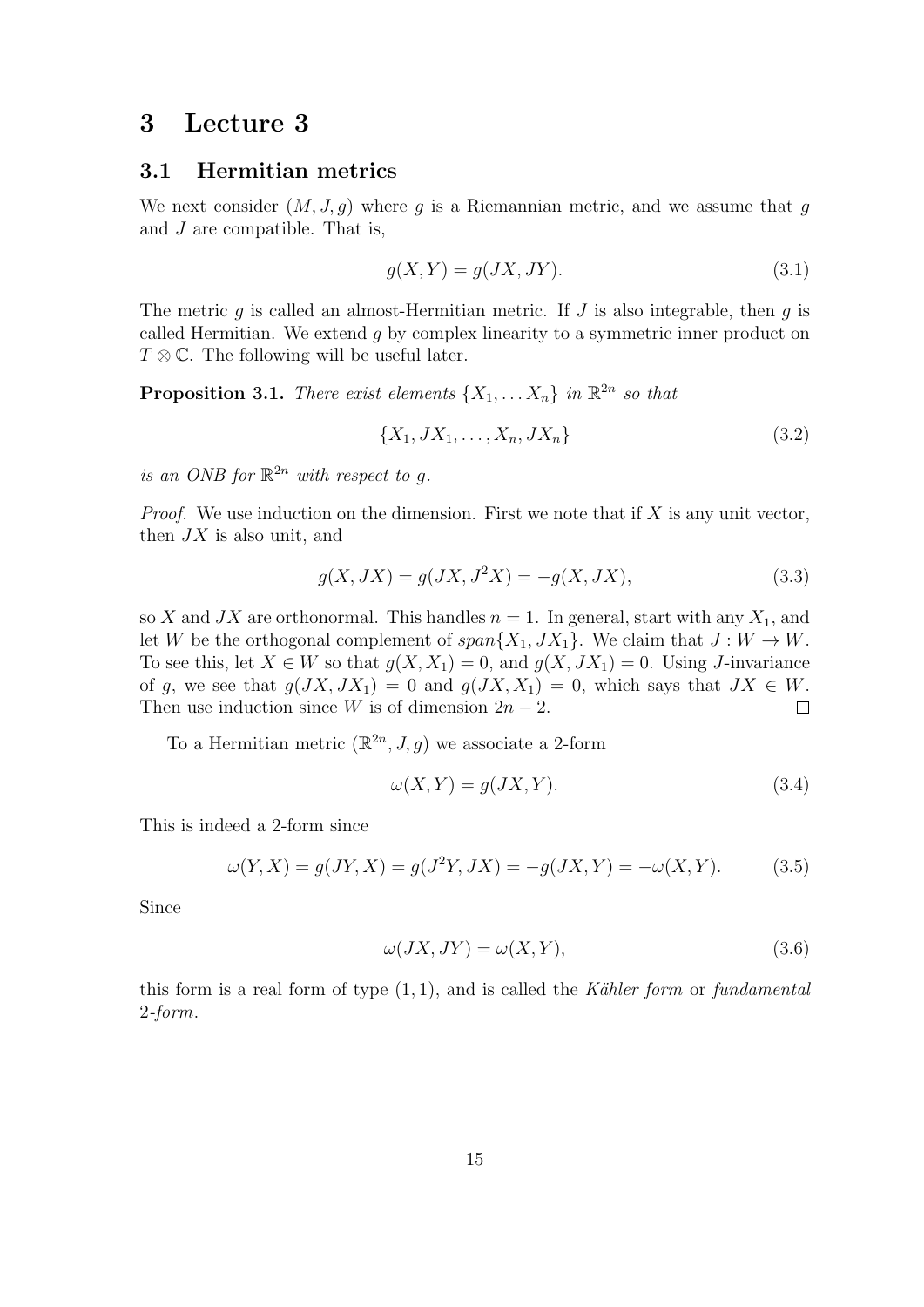# 3.2 Complex tensor notation

Choosing any real basis of the form  $\{X_1, JX_1, \ldots, X_n, JX_n\}$ , let us abbreviate

$$
Z_{\alpha} = \frac{1}{2} \left( X_{\alpha} - iJX_{\alpha} \right) \tag{3.7}
$$

$$
Z_{\overline{\alpha}} = \frac{1}{2} \Big( X_{\alpha} + iJX_{\alpha} \Big), \tag{3.8}
$$

and define

$$
g_{\alpha\beta} = g(Z_{\alpha}, Z_{\beta})\tag{3.9}
$$

$$
g_{\overline{\alpha}\overline{\beta}} = g(Z_{\overline{\alpha}}, Z_{\overline{\beta}}) \tag{3.10}
$$

$$
g_{\alpha\overline{\beta}} = g(Z_{\alpha}, Z_{\overline{\beta}}) \tag{3.11}
$$

$$
g_{\overline{\alpha}\beta} = g(Z_{\overline{\alpha}}, Z_{\beta}).\tag{3.12}
$$

Notice that

$$
g_{\alpha\beta} = g(Z_{\alpha}, Z_{\beta}) = \frac{1}{4}g(X_{\alpha} - iJX_{\alpha}, X_{\beta} - iJX_{\beta})
$$
  
= 
$$
\frac{1}{4}\Big(g(X_{\alpha}, X_{\beta}) - g(JX_{\alpha}, JX_{\beta}) - i(g(X_{\alpha}, JX_{\beta}) + g(JX_{\alpha}, X_{\beta}))\Big)
$$
  
= 0,

since g is J-invariant, and  $J^2 = -Id$ . Similarly,

$$
g_{\overline{\alpha}\overline{\beta}} = 0,\t\t(3.13)
$$

Also, from symmetry of  $g$ , we have

$$
g_{\alpha\overline{\beta}} = g(Z_{\alpha}, Z_{\overline{\beta}}) = g(Z_{\overline{\beta}}, Z_{\alpha}) = g_{\overline{\beta}\alpha}.
$$
\n(3.14)

However, applying conjugation, since  $g$  is real we have

$$
\overline{g_{\alpha\overline{\beta}}} = \overline{g(Z_{\alpha}, Z_{\overline{\beta}})} = g(Z_{\overline{\alpha}}, Z_{\beta}) = g(Z_{\beta}, Z_{\overline{\alpha}}) = g_{\beta\overline{\alpha}},
$$
\n(3.15)

which says that  $g_{\alpha\overline{\beta}}$  is a Hermitian matrix.

We repeat the above for the fundamental 2-form  $\omega$ , and define

$$
\omega_{\alpha\beta} = \omega(Z_{\alpha}, Z_{\beta}) = ig_{\alpha\beta} = 0 \tag{3.16}
$$

$$
\omega_{\overline{\alpha}\overline{\beta}} = \omega(Z_{\overline{\alpha}}, Z_{\overline{\beta}}) = -ig_{\overline{\alpha}\overline{\beta}} = 0 \tag{3.17}
$$

$$
\omega_{\alpha\overline{\beta}} = \omega(Z_{\alpha}, Z_{\overline{\beta}}) = ig_{\alpha\overline{\beta}} \tag{3.18}
$$

$$
\omega_{\overline{\alpha}\beta} = \omega(Z_{\overline{\alpha}}, Z_{\beta}) = -ig_{\overline{\alpha}\beta}.
$$
\n(3.19)

The first 2 equations are just a restatement that  $\omega$  is of type (1, 1). Also, note that

$$
\omega_{\alpha\overline{\beta}} = ig_{\alpha\overline{\beta}},\tag{3.20}
$$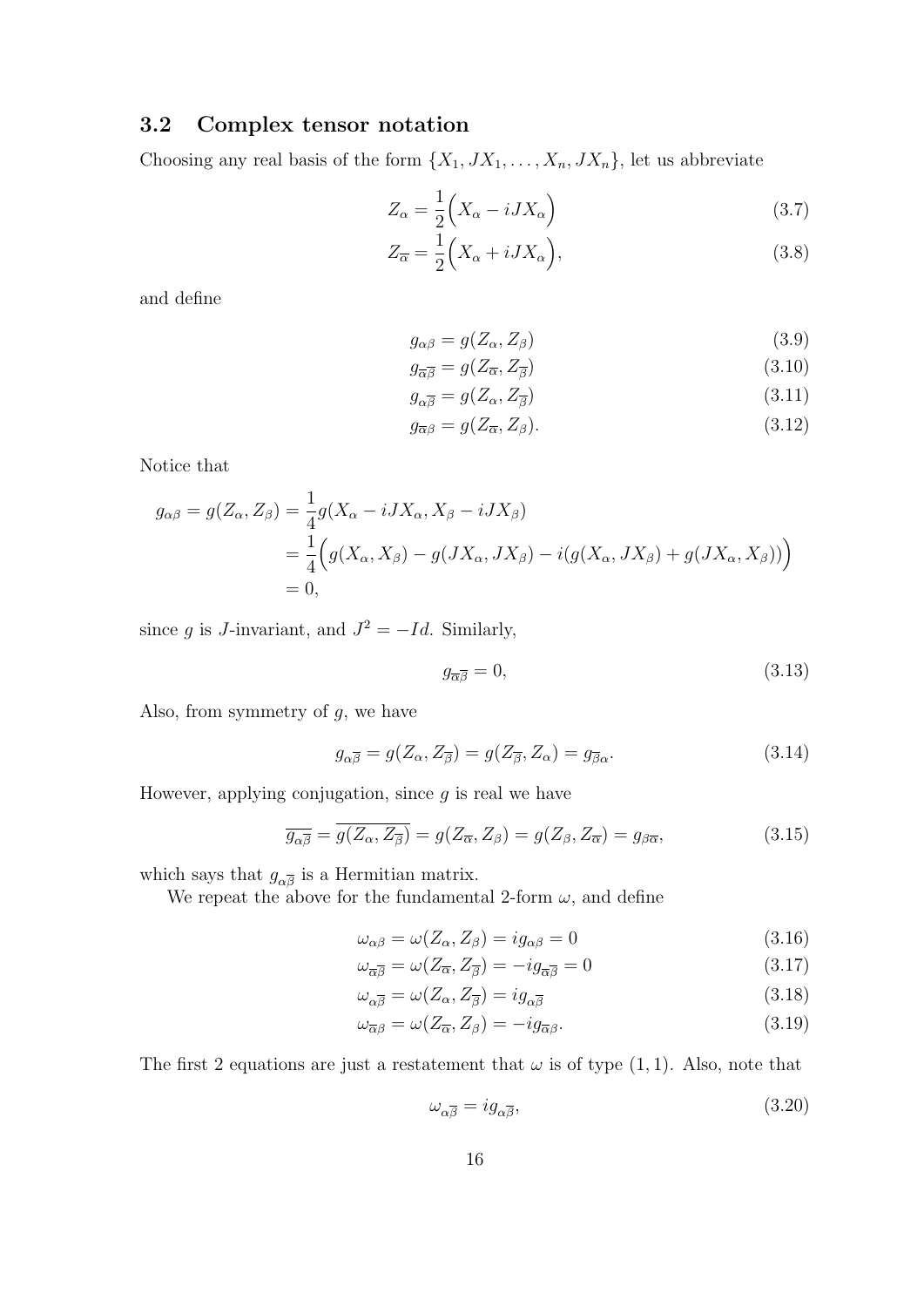defines a skew-Hermitian matrix.

On a complex manifold, the fundamental 2-form in holomorphic coordinates takes the form

$$
\omega = \sum_{\alpha,\beta=1}^{n} \omega_{\alpha\overline{\beta}} dz^{\alpha} \wedge d\overline{z}^{\beta}
$$
 (3.21)

$$
= i \sum_{\alpha,\beta=1}^{n} g_{\alpha\overline{\beta}} dz^{\alpha} \wedge d\overline{z}^{\beta}.
$$
 (3.22)

## 3.3 Endomorphisms

Let  $End_{\mathbb{R}}(TM)$  denotes the real endomorphisms of the tangent bundle.

**Proposition 3.2.** On an almost complex manifold  $(M, J)$ , the bundle  $End_{\mathbb{R}}(TM)$ admit the decomposition

$$
End_{\mathbb{R}}(TM) = End_{\mathbb{C}}(TM) \oplus End_{\overline{\mathbb{C}}}(TM)
$$
\n(3.23)

where the first factor on the left consists of endomorphisms  $I$  commuting with  $J$ ,

$$
IJ = JI \tag{3.24}
$$

and the second factor consists of endomorphisms I anti-commuting with J,

$$
IJ = -JI \tag{3.25}
$$

Furthermore,

$$
End_{\mathbb{C}}(TM) \cong \left( (\Lambda^{1,0} \otimes T^{1,0}) \oplus (\Lambda^{0,1} \otimes T^{0,1}) \right)_{\mathbb{R}},
$$
\n(3.26)

and

$$
End_{\overline{\mathbb{C}}}(TM) \cong \left( (\Lambda^{1,0} \otimes T^{0,1}) \oplus (\Lambda^{0,1} \otimes T^{1,0}) \right)_{\mathbb{R}}.
$$
 (3.27)

*Proof.* Given  $J$ , we define

$$
I^C = \frac{1}{2}(I - JIJ) \tag{3.28}
$$

$$
I^A = \frac{1}{2}(I + JIJ). \tag{3.29}
$$

Then

$$
I^C J = \frac{1}{2}(IJ - J I J^2) = \frac{1}{2}(IJ + J I),
$$

and

$$
JI^{C} = \frac{1}{2}(JI - J^{2}IJ) = \frac{1}{2}(JI + IJ).
$$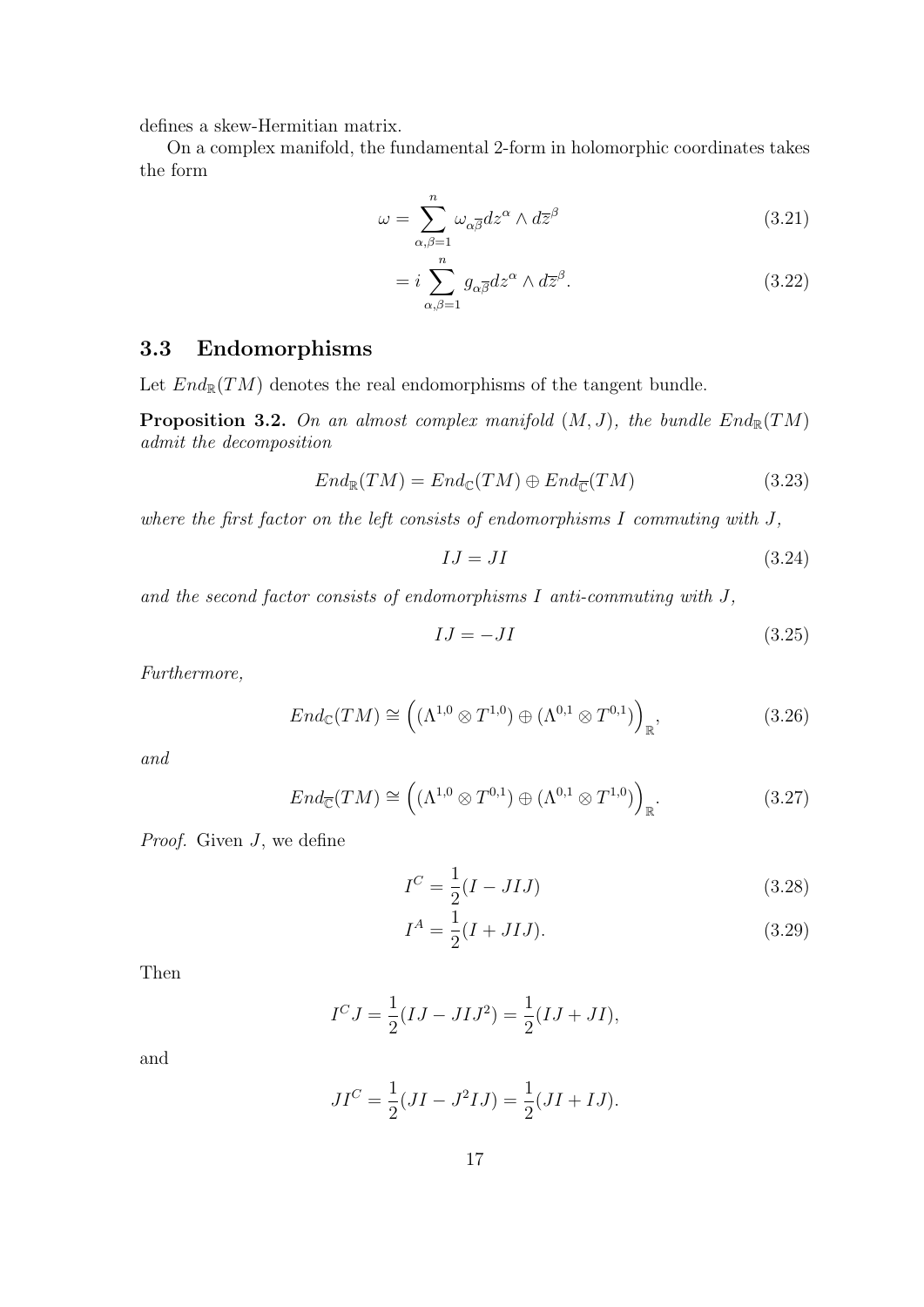Next,

$$
I^A J = \frac{1}{2}(IJ + JIJ^2) = \frac{1}{2}(IJ - JI),
$$

and

$$
JI^{A} = \frac{1}{2}(JI + J^{2}IJ) = \frac{1}{2}(JI - IJ).
$$

To prove uniqueness, if

$$
I = I_1^C + I_1^A = I_2^C + I_2^A,\tag{3.30}
$$

then

$$
I_1^C - I_2^C = I_2^A - I_1^A. \tag{3.31}
$$

Denote by  $\tilde{I} = I_1^C - I_2^C = I_2^A - I_1^A$ . Then  $\tilde{I}$  both commutes and anti-commutes with I, so is then easily seen to vanish identically.

An element  $\mathcal{I} \in \Lambda^{0,1} \otimes T^{1,0}$  is a complex linear mapping from  $T^{0,1}$  to  $T^{1,0}$ , that is  $\mathcal{I} \in Hom_{\mathbb{C}}(T^{0,1}, T^{1,0}).$  Writing  $X \in T^{0,1}$  as  $X = X' + iJX'$  for real  $X' \in T$  and since  $\mathcal I$  maps to  $T^{1,0}, \mathcal I$  can be written as

$$
\mathcal{I}: X' + iJX' \mapsto I(X') - iJI(X'),\tag{3.32}
$$

for some real endomorphism of the tangent space  $I: T \to T$ , by defined by

$$
I(X') = Re(\mathcal{I}(X' + iJX')).
$$
\n(3.33)

To show that  $IJ = -JI$ , we first compute

$$
IJ(X') = Re\{\mathcal{I}(JX' + iJJX')\} = Re\{\mathcal{I}(J(X' + iJX'))\},\
$$

but since  $X' + iJX' \in T^{0,1}$ , we have  $J(X' + iJX') = -i(X' + iJX')$ , so

$$
IJ(X') = Re\{\mathcal{I}(-i(X' + iJX')\},\,
$$

using complex linearity of  $\mathcal{I},$ 

$$
IJ(X') = Re{-i\mathcal{I}(X' + iJX')} = Im(\mathcal{I}(X' + iJX')).
$$

Next, we have

$$
JI(X') = JRe(\mathcal{I}(X' + iJX')) = -Im(\mathcal{I}(X' + iJX')), \qquad (3.34)
$$

since  $\mathcal{I}(X' + iJX')$  is a (1,0) vector field, and we have shown that  $IJ = -JI$ .

For the converse, given a real mapping satisfying  $IJ + JI = 0$ , writing  $X \in T^{0,1}$ as  $X = X' + iJX'$  define  $\mathcal{I}: T^{0,1} \to T^{1,0}$  by

$$
\mathcal{I}: X' + iJX' \mapsto I(X') - iJI(X'). \tag{3.35}
$$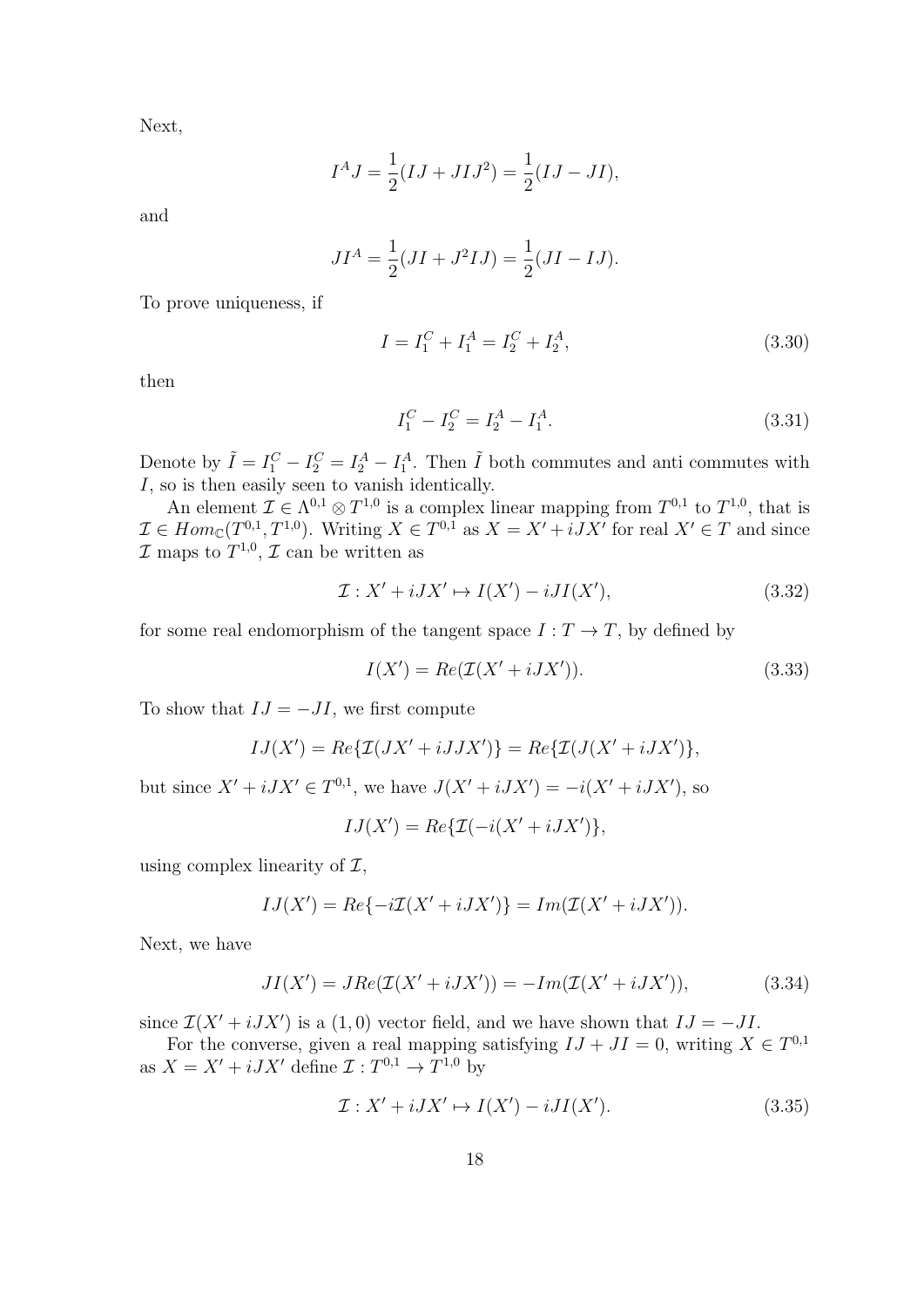This map is clearly real linear, and we claim that this map is moreover complex linear. To see this,

$$
\mathcal{I}(i(X' + iJX')) = \mathcal{I}(-J(X' + iJX'))
$$
  
= 
$$
-\mathcal{I}(JX' + iJ(JX')) = -I(JX') + iJI(JX').
$$

Using  $IJ = -JI$ , this is

$$
\mathcal{I}(i(X' + iJX')) = JI(X') - iIJ(JX') = JI(X') + iI(X').
$$

Next,

$$
i\mathcal{I}(X' + iJX') = i(I(X') - iJI(X')) = JI(X') + iI(X'),
$$

so  $\mathcal I$  is indeed complex linear.

A similar argument proves the second case, and we are done.

In matrix terms, this proposition is equivalent to the following

$$
\begin{pmatrix} A & B \\ C & D \end{pmatrix} = \frac{1}{2} \begin{pmatrix} A+D & B-C \\ C-B & A+D \end{pmatrix} + \frac{1}{2} \begin{pmatrix} A-D & B+C \\ B+C & D-A \end{pmatrix}.
$$
 (3.36)

Embedding this into  $Hom_{\mathbb{C}}(\mathbb{C}^{2n}, \mathbb{C}^{2n})$ , this is

$$
\begin{pmatrix}\nA & B \\
C & D\n\end{pmatrix}\n\mapsto \frac{1}{2}\n\begin{pmatrix}\nA+D+i(C-B) & 0 \\
0 & A+D-i(C-B)\n\end{pmatrix} + \frac{1}{2}\n\begin{pmatrix}\n0 & A-D+i(B+C) \\
A-D-i(B+C) & 0\n\end{pmatrix}.
$$
\n(3.37)

Notice that we can refine this a bit.

**Proposition 3.3.** On an almost complex manifold  $(M, J)$ , the bundle  $End_{\mathbb{R}}(TM)$ admit the decomposition

$$
End_{\mathbb{R}}(TM) = End_{\mathbb{C},0}(TM) \oplus \mathbb{R} \oplus End_{\overline{\mathbb{C}}}(TM),
$$
\n(3.38)

where the first factor consists of traceless endomorphisms, and the middle factor consists of multiples of the identity transformation.

Remark 3.1. Note that the complex anti-linear endomorphisms are necessarily traceless.

**Remark 3.2.** Note if we take a path of complex structures  $J(t)$  with  $J(0) = J$  and  $J'(0) = I$ , then differentiating  $J^2 = -I_n$  an evaluating at  $t = 0$  yields  $IJ +JI = 0$ . So elements of  $\Lambda^{0,1} \otimes T^{1,0}$  are infinitesimal deformations of the almost complex structure.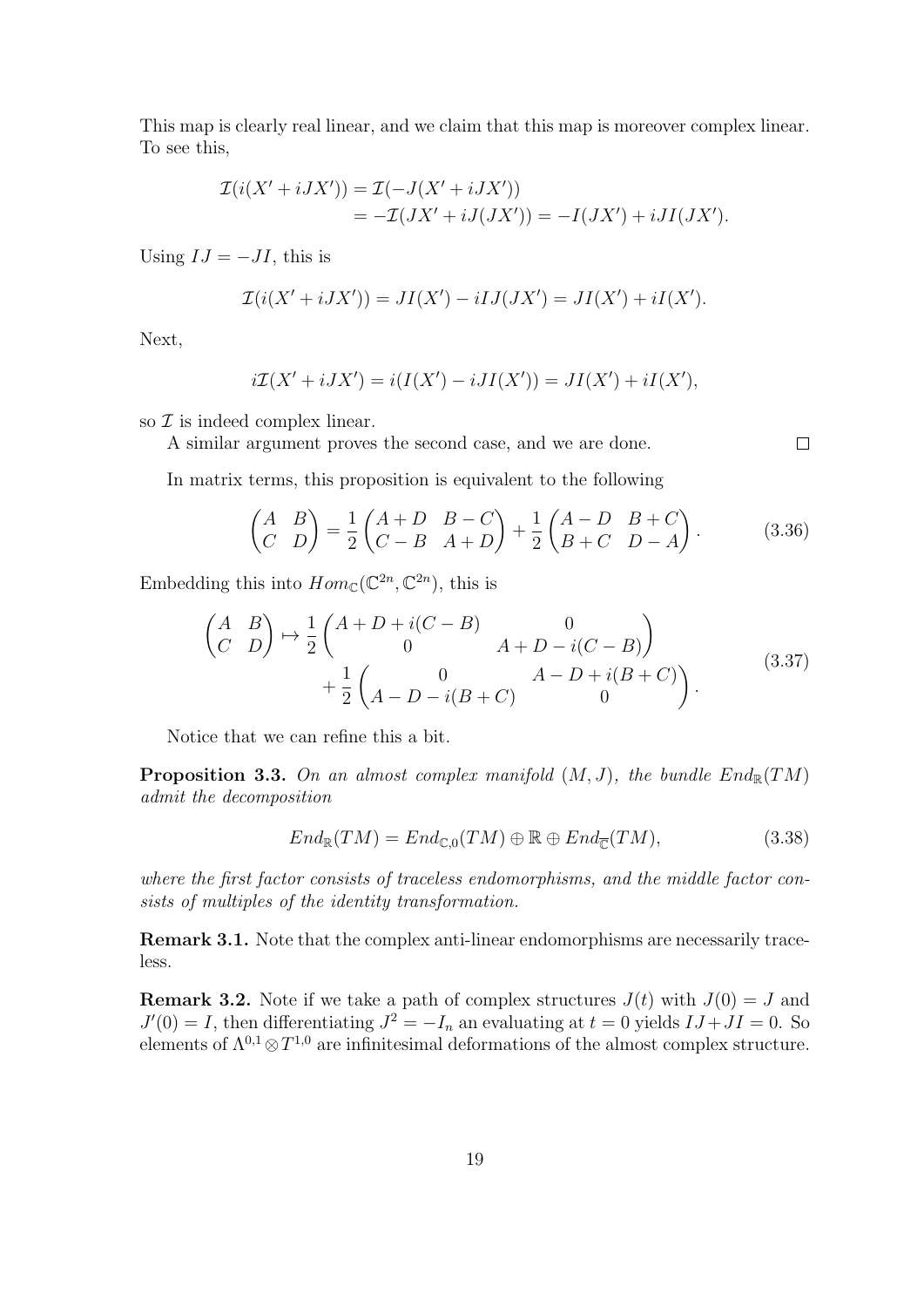# **3.4** Tensors in  $T^*M \otimes T^*M$

Next, we decompose  $T^*M \otimes T^*M$ .

**Definition 7.** A tensor  $B \in T^*M \otimes T^*M$  is called symmetric if

$$
B(X,Y) = B(Y,X),\tag{3.39}
$$

for all  $X, Y \in TM$ . A  $(0, 2)$  tensor  $B \in T^*M \otimes T^*M$  is called anti-symmetric if

$$
B(X,Y) = -B(Y,X),
$$
\n(3.40)

for all  $X, Y \in TM$ .

The space of symmetric  $(0, 2)$  tensors will be denoted  $S^2(T^*M)$ , and the space of skew-symmetric tensors is  $\Lambda^2(T^*M)$ . Note that J acts on  $T^*M \otimes T^*M$  by

$$
JB(X,Y) = B(JX,JY) \tag{3.41}
$$

and satisfies  $J^2 = Id$ , and therefore  $T^*M \otimes T^*M$  splits into the +1 and -1 eigenspaces for J.

**Definition 8.** A  $(0, 2)$  tensor will be called Hermitian if it is in the  $+1$  eigenspace for J, and skew-Hermitian if it is in the −1 eigenspace for J.

**Proposition 3.4.** On an almost complex manifold  $(M, J)$  the space of tensors in  $T^*M \otimes T^*M$  decomposes as

$$
T^*M \otimes T^*M = \Lambda^2 \oplus S^2
$$
  
=  $\Lambda_{+1}^2 \oplus \Lambda_{-1}^2 \oplus S_{+1}^2 \oplus S_{-1}^2$   
=  $\Lambda^{1,1} \oplus (\Lambda^{2,0} \oplus \Lambda^{0,2}) \oplus S_{+1}^2 \oplus S_{-1}^2$   
=  $\Lambda^{1,1} \oplus (\Lambda^{2,0} \oplus \Lambda^{0,2}) \oplus \Lambda^{1,1} \oplus S_{-1}^2$  (3.42)

*Proof.* The decomposition of  $\Lambda^2$  has already been discussed. We need to show that

$$
S^{2}(T^{*}M) \cong \Lambda^{1,1}(T^{*}M). \tag{3.43}
$$

This is easily proved: if  $T \in S^2(T^*M)$ , then

$$
\omega_T(X, Y) = T(JX, Y) \tag{3.44}
$$

is a 2-form of type  $(1, 1)$ . To check this, we need to show that

$$
\omega_T(X, Y) = 0\tag{3.45}
$$

if either both X and Y are in  $T^{(1,0)}$  or both are in  $T^{(0,1)}$ . For the first case,

$$
\omega_T(X,Y) = \omega_T(X' - iJX', Y' - iJY') = T(J(X' - iJX'), Y' - iJY')
$$
  
=  $T(JX' + iX', Y' - iJY')$   
=  $T(JX', Y') + T(X', JY') + i(T(X', Y') - T(JX', JY')) = 0,$ 

since  $T$  is  $J$ -invariant.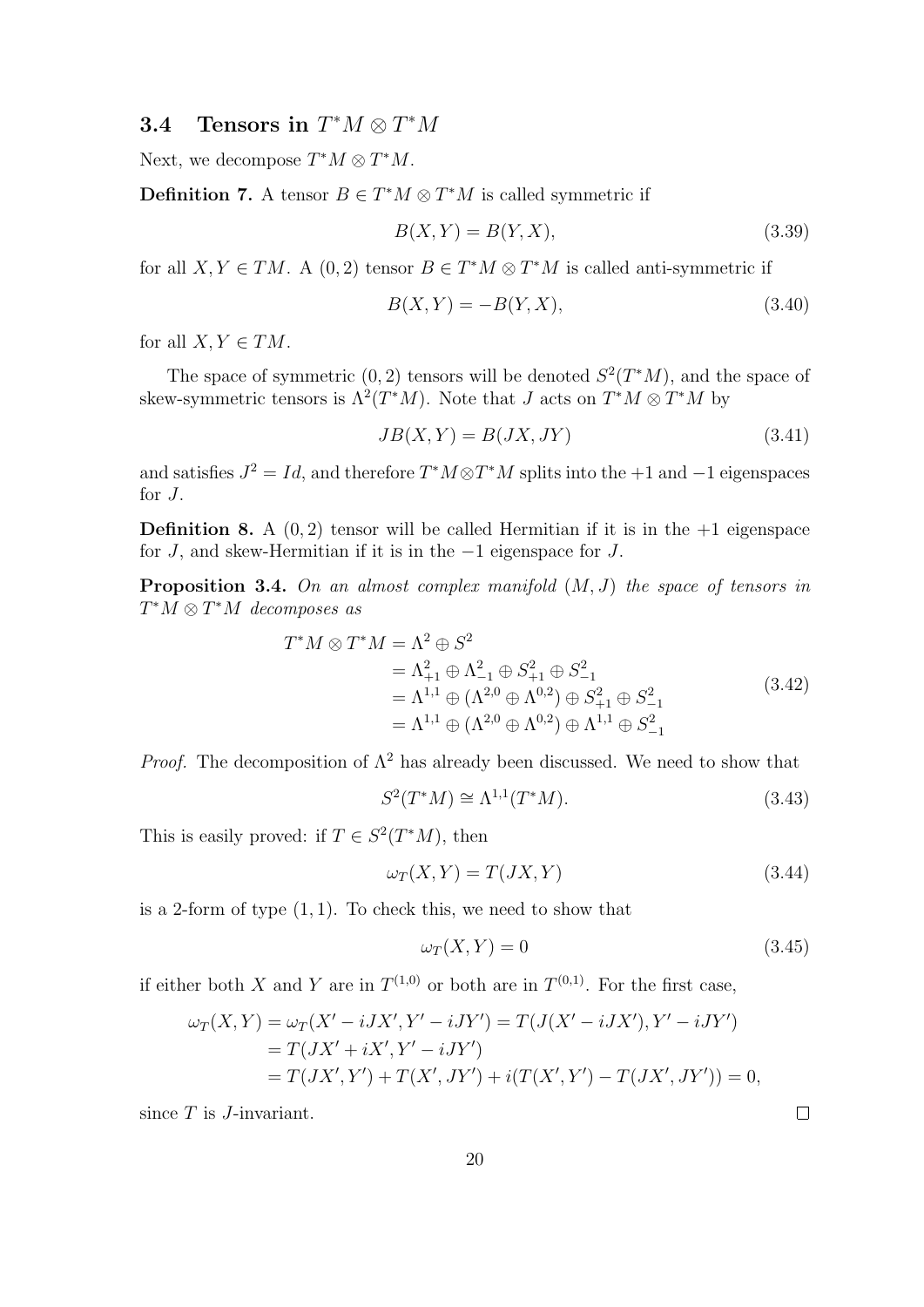## 3.5 The musical isomorphisms

We recall the following from Riemannian geometry. The metric gives an isomorphism between  $TM$  and  $T^*M$ ,

$$
\flat: TM \to T^*M \tag{3.46}
$$

defined by

$$
\flat(X)(Y) = g(X, Y). \tag{3.47}
$$

The inverse map is denoted by  $\sharp : T^*M \to TM$ . The cotangent bundle is endowed with the metric

$$
\langle \omega_1, \omega_2 \rangle = g(\sharp \omega_1, \sharp \omega_2). \tag{3.48}
$$

Note that if g has components  $g_{ij}$ , then  $\langle \cdot, \cdot \rangle$  has components  $g^{ij}$ , the inverse matrix of  $q_{ij}$ .

If  $X \in \Gamma(TM)$ , then

$$
\flat(X) = X_i dx^i,\tag{3.49}
$$

where

$$
X_i = g_{ij} X^j,\tag{3.50}
$$

so the flat operator "lowers" an index. If  $\omega \in \Gamma(T^*M)$ , then

$$
\sharp(\omega) = \omega^i \partial_i,\tag{3.51}
$$

where

$$
\omega^i = g^{ij}\omega_j,\tag{3.52}
$$

thus the sharp operator "raises" an index.

The  $\flat$  operator extends to a complex linear mapping

$$
\flat: TM \otimes \mathbb{C} \to T^*M \otimes \mathbb{C}.\tag{3.53}
$$

We have the following

**Proposition 3.5.** The operator  $\flat$  is a complex anti-linear isomorphism

$$
\flat: T^{(1,0)} \to \Lambda^{0,1} \tag{3.54}
$$

$$
\flat : T^{(0,1)} \to \Lambda^{1,0}.
$$
\n(3.55)

Proof. These mapping properties follow from the Hermitian property of g. Next, for any two vectors  $X$  and  $Y$ 

$$
\phi(JX)Y = g(JX, Y),\tag{3.56}
$$

while

$$
J(\flat X)(Y) = (\flat X)(JY) = g(X, JY) = -g(JX, Y). \tag{3.57}
$$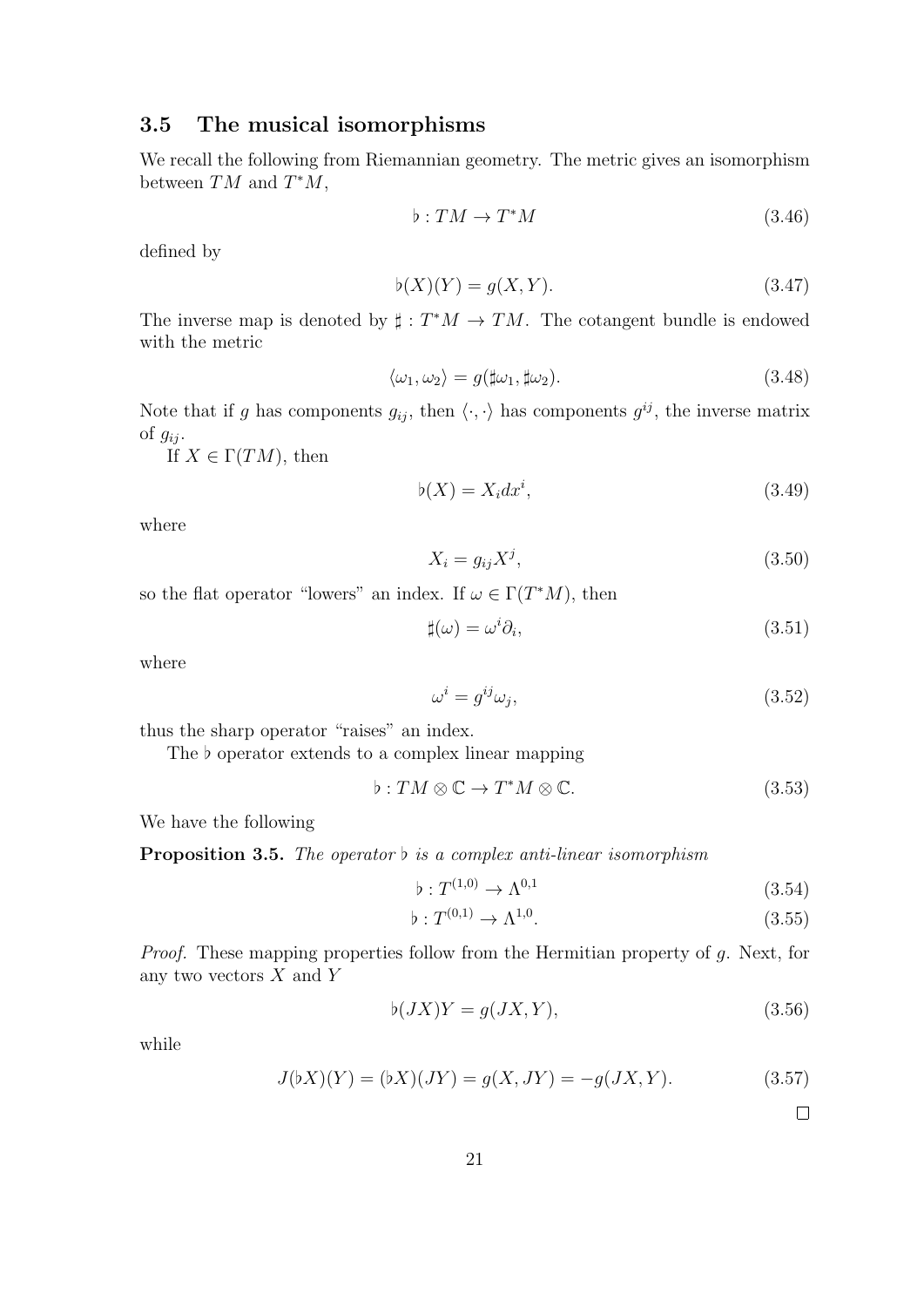In components, we have the following. The metric on the  $T^*Z \otimes \mathbb{C}$  as components  $g^{\alpha\beta}$  where these of the component of the inverse matrix of  $g_{\alpha\overline{\beta}}$ . We have the identities

$$
g^{\alpha\overline{\beta}}g_{\overline{\beta}\gamma} = \delta^{\alpha}_{\gamma},\tag{3.58}
$$

$$
g^{\overline{\alpha}\beta}g_{\beta\overline{\gamma}} = \delta^{\overline{\alpha}}_{\overline{\gamma}},\tag{3.59}
$$

If  $X = X^{\alpha} Z_{\alpha}$  is in  $T^{(1,0)}$ , then  $\flat X$  has components

$$
(\flat X)_{\overline{\alpha}} = g_{\overline{\alpha}\beta} X^{\beta},\tag{3.60}
$$

and if  $X = X^{\overline{\alpha}} Z_{\overline{\alpha}}$  is in  $T^{(0,1)}$ , then  $\flat X$  has components

$$
(\flat X)_{\alpha} = g_{\alpha\overline{\beta}} X^{\overline{\beta}},\tag{3.61}
$$

Similarly, if  $\omega = \omega_{\alpha} Z^{\alpha}$  is in  $\Lambda^{1,0}$ , then  $\sharp \omega$  has components

$$
(\sharp\omega)^{\overline{\alpha}} = g^{\overline{\alpha}\beta}\omega_{\beta},\tag{3.62}
$$

and if  $\omega = \omega_{\overline{\alpha}} Z^{\overline{\alpha}}$  is in  $\Lambda^{0,1}$ , then  $\sharp X$  has components

$$
(\sharp\omega)^{\alpha} = g^{\alpha\overline{\beta}}\omega_{\overline{\beta}}.\tag{3.63}
$$

If  $(M, J, g)$  is almost Hermitian, then the b operator gives an identification

$$
End_{\mathbb{R}}(TM) \cong T^*M \otimes TM \cong T^*M \otimes T^*M,
$$
\n(3.64)

This yields a trace map defined on  $T^*M \otimes T^*M$  defined as follows. If

$$
h = h_{\alpha\beta} dz^{\alpha} dz^{\beta} + h_{\overline{\alpha}\overline{\beta}} d\overline{z}^{\alpha} d\overline{z}^{\beta} + h_{\alpha\overline{\beta}} dz^{\alpha} d\overline{z}^{\beta} + h_{\overline{\alpha}\beta} d\overline{z}^{\alpha} dz^{\beta},\tag{3.65}
$$

then

$$
tr(h) = g^{\alpha \overline{\beta}} h_{\alpha \overline{\beta}} + g^{\overline{\alpha} \beta} h_{\overline{\alpha} \beta}.
$$
 (3.66)

Note that the components  $h_{\alpha\beta}$  and  $h_{\overline{\alpha}\overline{\beta}}$  do not contribute to the trace.

Remark 3.3. In Kähler geometry one sometimes sees the trace of some 2-tensor defined as just the first term in  $(3.66)$ . If h is the complexification of a real tensor, then this is  $(1/2)$  of the Riemannian trace.

Using the trace map, we can put together the two decompositions from above

**Proposition 3.6.** On an almost Hermitian manifold  $(M, J, g)$  we have the following decomposition

$$
T^*M \otimes T^*M = \Lambda^2 \oplus S^2
$$
  
=  $\Lambda^2_{+1} \oplus \Lambda^2_{-1} \oplus S^2_{+1} \oplus S^2_{-1}$   
=  $\Lambda^{1,1} \oplus (\Lambda^{2,0} \oplus \Lambda^{0,2}) \oplus S^2_{+1} \oplus S^2_{-1}$   
=  $\Lambda^{1,1}_0 \oplus (\mathbb{R} \cdot \omega) \oplus (\Lambda^{2,0} \oplus \Lambda^{0,2}) \oplus \Lambda^{1,1}_0 \oplus (\mathbb{R} \cdot g) \oplus S^2_{-1},$  (3.67)

where  $\Lambda_0^{1,1}$  $_{0}^{1,1}$  is the space of  $(1,1)$ -forms which are orthogonal to the fundamental 2-form.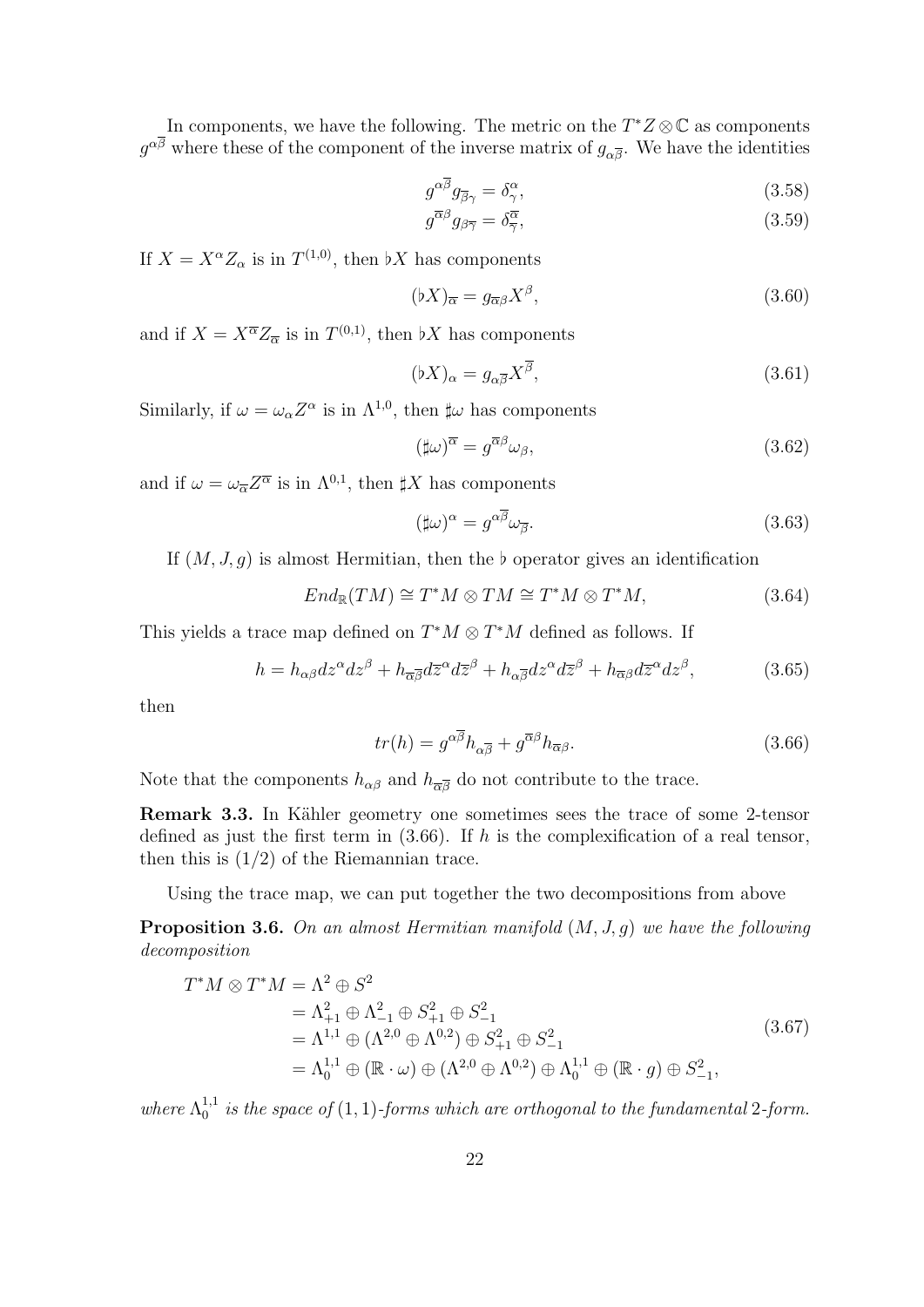## 4 Lecture 4

#### 4.1 Automorphisms

Definition 9. An *infinitesimal automorphism* of a complex manifold is a real vector field X such that  $\mathcal{L}_XJ = 0$ , where  $\mathcal L$  denotes the Lie derivative operator.

It is straightforward to see that  $X$  is an infinitesimal automorphism if and only if its 1-parameter group of diffeomorphisms are holomorphic automorphisms, that is,  $(\phi_s)_* \circ J = J \circ (\phi_s)_*.$ 

**Proposition 4.1.** A vector field  $X$  is an infinitesimal automorphism if and only if

$$
J([X,Y]) = [X, JY],
$$
\n(4.1)

for all vector fields Y .

Proof. We compute

$$
[X, JY] = \mathcal{L}_X(JY) = \mathcal{L}_X(J)Y + J(\mathcal{L}_XY) = \mathcal{L}_X(J)Y + J([X, Y]), \qquad (4.2)
$$

and the result follows.

**Definition 10.** A *holomorphic vector field* on a complex manifold  $(M, J)$  is vector field  $Z \in \Gamma(T^{1,0})$  which satisfies  $Zf$  is holomorphic for every locally defined holomorphic function  $f$ .

In complex coordinates, a holomorphic vector field can locally be written as

$$
Z = \sum f_i \frac{\partial}{\partial z^i},\tag{4.3}
$$

where the  $f_i$  are locally defined holomorphic functions.

**Proposition 4.2.** For  $X \in \Gamma(TM)$ , associate a vector field of type  $(1,0)$  by mapping  $X \mapsto Z = X - iJX$ . Then X is an infinitesimal automorphism if and only if Z is a holomorphic vector field.

*Proof.* Choose a local holomorphic coordinate system  $\{z^{i}\}\text{, and for real vector fields }$  $X'$  and  $Y'$ , write

$$
X = X' - iJX' = \sum X^j \frac{\partial}{\partial z^j},\tag{4.4}
$$

$$
Y = Y' - iJY' = \sum Y^j \frac{\partial}{\partial z^j}.
$$
\n(4.5)

We know that  $X'$  is an infinitesimal automorphism if and only if

$$
J([X', Y']) = [X', JY'], \tag{4.6}
$$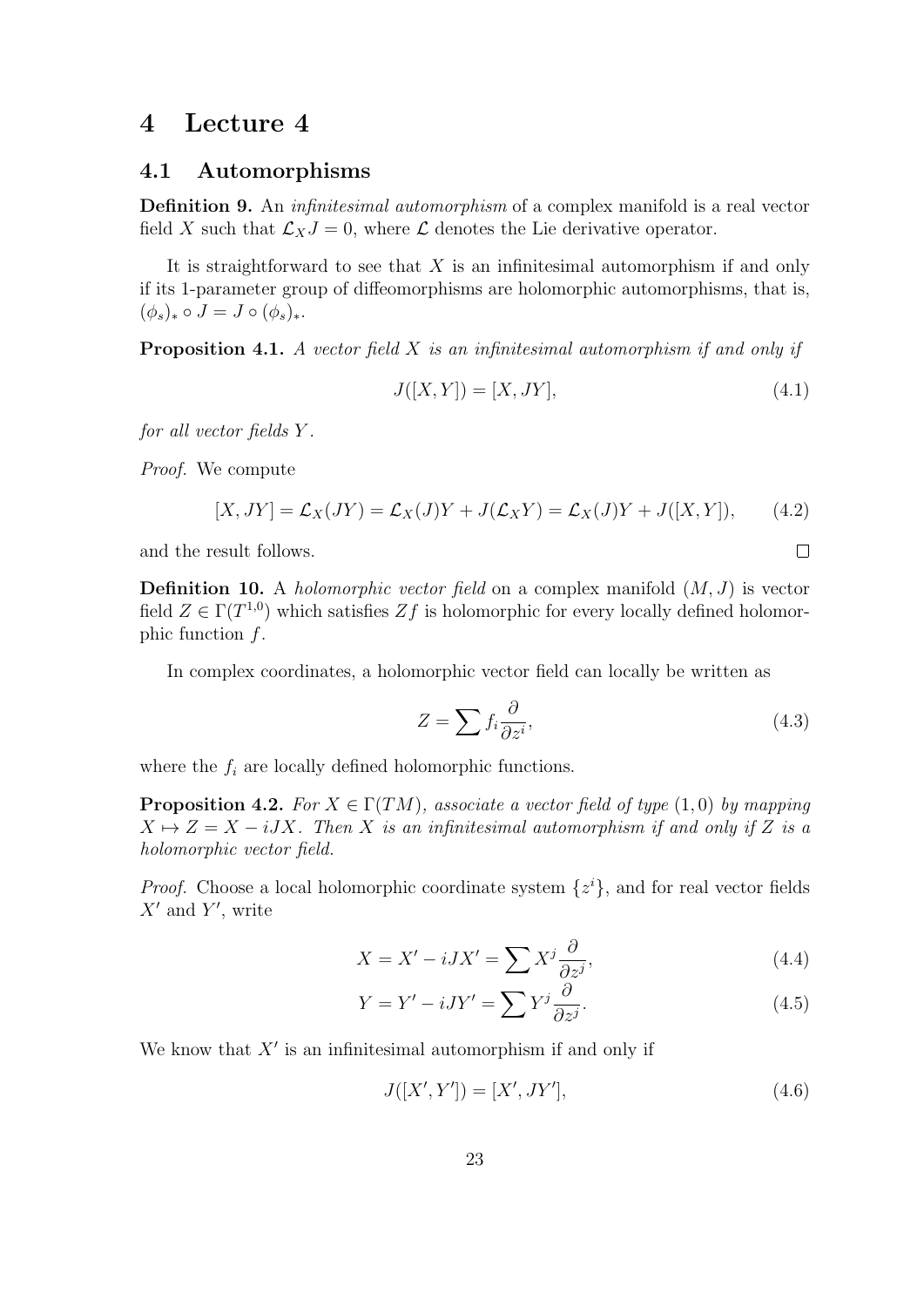for all real vector fields  $Y'$ . This condition is equivalent to

$$
\sum_{j} \overline{Y}^{j} \frac{\partial X^{k}}{\partial \overline{z}^{j}} = 0, \qquad (4.7)
$$

for each  $k = 1 \ldots n$ , which is equivalent to X being a holomorphic vector field.

To see this, we rewrite (4.6) in terms of complex vector fields. We have

$$
X' = \frac{1}{2}(X + \overline{X}) \quad JX' = \frac{i}{2}(X - \overline{X})
$$

$$
Y' = \frac{1}{2}(Y + \overline{Y}) \quad JY' = \frac{i}{2}(Y - \overline{Y})
$$

The left hand side of (4.6) is

$$
J([X', Y']) = J([\frac{1}{2}(X + \overline{X}), \frac{1}{2}(Y + \overline{Y})])
$$
  
=  $\frac{1}{4}J([X, Y] + [X, \overline{Y}] + [\overline{X}, Y] + [\overline{X}, \overline{Y}]).$ 

But from integrability,  $[X, Y]$  is also of type  $(1, 0)$ , and  $[\overline{X}, \overline{Y}]$  is of type  $(0, 1)$ . So we can write this as

$$
J([X', Y']) = \frac{1}{4}(i[X, Y] - i[\overline{X}, \overline{Y}] + J[X, \overline{Y}] + J[\overline{X}, Y]).
$$
 (4.8)

Next, the right hand side of (4.6) is

$$
[\frac{1}{2}(X+\overline{X}), \frac{i}{2}(Y-\overline{Y})] = \frac{i}{4}([X,Y]-[X,\overline{Y}]+[\overline{X},Y]-[\overline{X},\overline{Y}]).
$$
 (4.9)

Then (4.8) equals (4.9) if and only if

$$
J[X,\overline{Y}] + J[\overline{X},Y] = -i[X,\overline{Y}] + i[\overline{X},Y].
$$
\n(4.10)

This is equivalent to

$$
J(Re([X,\overline{Y}])) = Im([X,\overline{Y}]). \tag{4.11}
$$

This says that  $[X, \overline{Y}]$  is a vector field of type  $(0, 1)$ . We can write the Lie bracket as

$$
[X,\overline{Y}] = \Big[ \sum_{j} X^{j} \frac{\partial}{\partial z^{j}}, \sum_{k} \overline{Y}^{k} \frac{\partial}{\partial \overline{z}^{k}} \Big] = -\sum_{j} \overline{Y}^{k} \left( \frac{\partial}{\partial \overline{z}^{k}} X^{j} \right) \frac{\partial}{\partial z^{j}} + \sum_{k} X^{j} \left( \frac{\partial}{\partial z^{j}} \overline{Y}^{k} \right) \frac{\partial}{\partial \overline{z}^{k}},
$$

and the vanishing of the  $(1, 0)$  component is exactly  $(4.7)$ .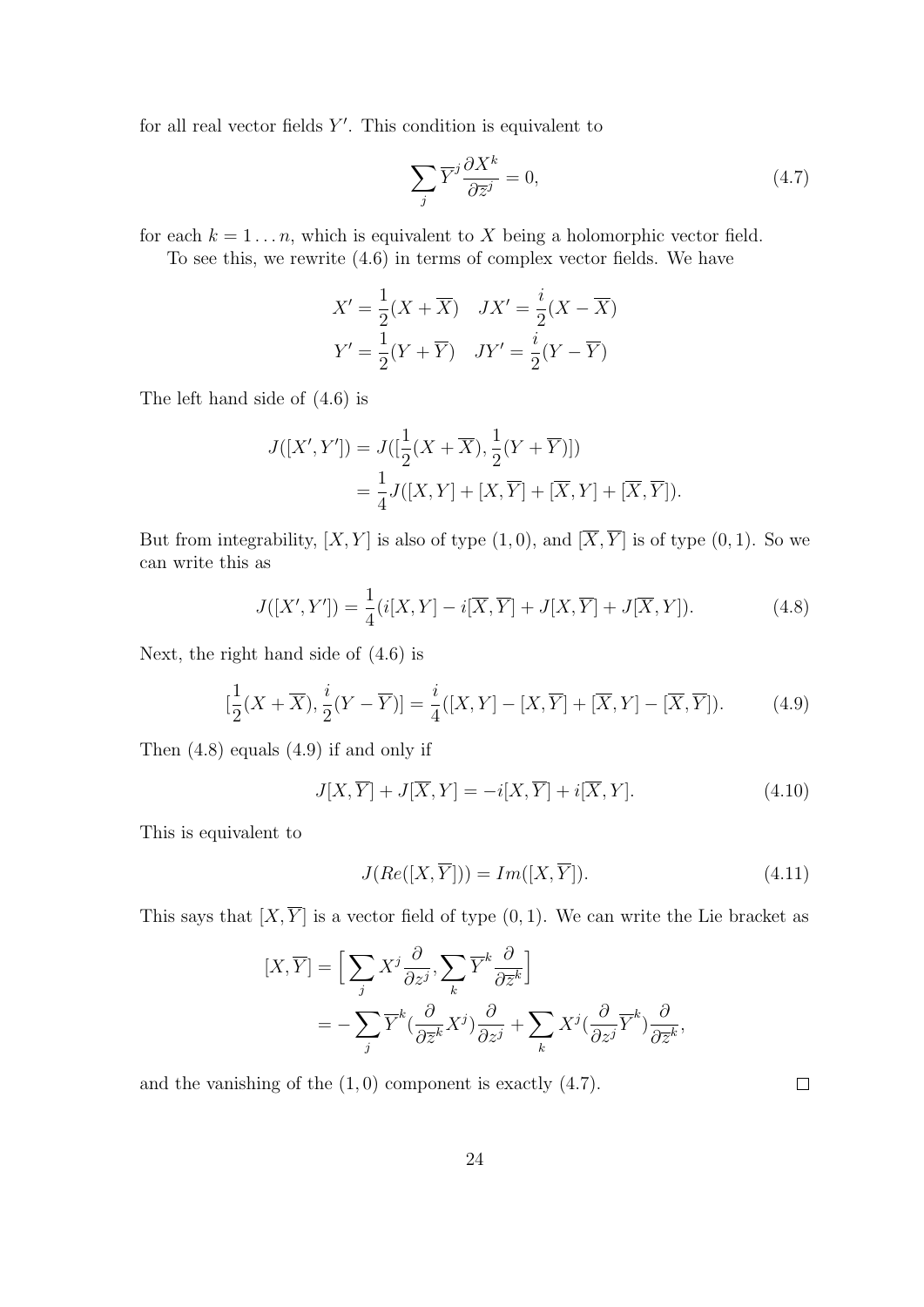# 4.2 The  $\bar{\partial}$  operator on holomorphic vector bundles

We first illustrate this operator for the holomorphic tangent bundle  $T^{1,0}$ .

Proposition 4.3. There is an first order differential operator

$$
\overline{\partial}: \Gamma(T^{1,0}) \to \Gamma(\Lambda^{0,1} \otimes T^{1,0}), \tag{4.12}
$$

such that a vector field Z is holomorphic if and only if  $\overline{\partial}(Z) = 0$ .

*Proof.* Choose local holomorphic coordinates  $\{z^{j}\}\$ , and write any section of Z of  $T^{1,0}$ , locally as

$$
Z = \sum Z^j \frac{\partial}{\partial z^j}.
$$
\n(4.13)

Then define

$$
\overline{\partial}(Z) = \sum_{j} (\overline{\partial}Z^{j}) \otimes \frac{\partial}{\partial z^{j}}.
$$
\n(4.14)

This is in fact a well-defined global section of  $\Lambda^{0,1} \otimes T^{1,0}$  since the transition functions of the bundle  $T^{1,0}$  corresponding to a change of holomorphic coordinates are holomorphic.

To see this, if we have an overlapping coordinate system  $\{w^j\}$  and

$$
Z = \sum W^j \frac{\partial}{\partial w^j}.
$$
\n(4.15)

Note that

$$
\frac{\partial}{\partial z^j} = \frac{\partial w^k}{\partial z^j} \frac{\partial}{\partial w^j},\tag{4.16}
$$

which implies that

$$
W^j = Z^p \frac{\partial w^j}{\partial z^p}.
$$
\n(4.17)

We compute

$$
\overline{\partial}(Z) = \sum \overline{\partial}(W^j) \otimes \frac{\partial}{\partial w^j} = \sum \overline{\partial}(Z^p \frac{\partial w^j}{\partial z^p}) \otimes \frac{\partial z^q}{\partial w^j} \frac{\partial}{\partial z^q}
$$
  
= 
$$
\sum \frac{\partial w^j}{\partial z^p} \frac{\partial z^q}{\partial w^j} \overline{\partial}(Z^p) \otimes \frac{\partial}{\partial z^q} = \sum \delta^q_p \overline{\partial}(Z^p) \otimes \frac{\partial}{\partial z^q} = \sum \overline{\partial}(Z^j) \otimes \frac{\partial}{\partial z^j}.
$$

Recall that the transition functions of a complex vector bundle are locally defined functions  $\phi_{\alpha\beta}: U_{\alpha} \cap U_{\beta} \to GL(m, \mathbb{C}),$  satisfying

$$
\phi_{\alpha\beta} = \phi_{\alpha\gamma}\phi_{\gamma\beta}.\tag{4.18}
$$

Notice the main property we used in the proof of Proposition 4.3 is that the transition functions of the bundle are holomorphic. Thus we make the following definition.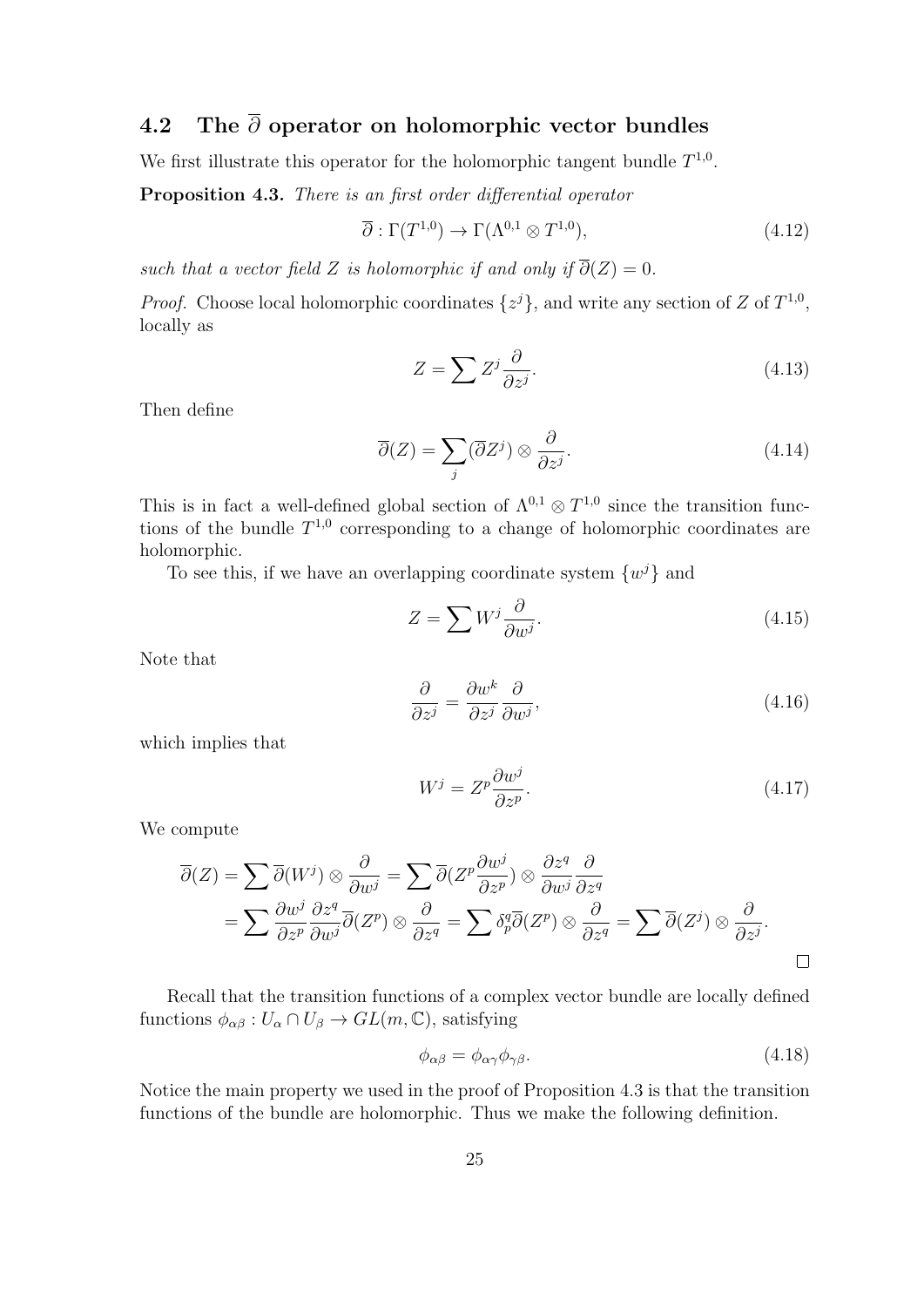**Definition 11.** A vector bundle  $\pi : E \to M$  is a *holomorphic vector bundle* if in complex coordinates the transition functions  $\phi_{\alpha\beta}$  are holomorphic.

Recall that a section of a vector bundle is a mapping  $\sigma : M \to E$  satisfying  $\pi \circ \sigma = Id_M$ . In local coordinates, a section satisfies

$$
\sigma_{\alpha} = \phi_{\alpha\beta}\sigma_{\beta},\tag{4.19}
$$

and conversely any locally defined collection of functions  $\sigma_{\alpha}: U_{\alpha} \to \mathbb{C}^m$  satisfying (4.19) defines a global section. A section is holomorphic if in complex coordinates, the  $\sigma_{\alpha}$  are holomorphic.

We next have the generalization of Proposition 4.3.

**Proposition 4.4.** If  $\pi : E \to M$  is a holomorphic vector bundle, then there is an first order differential operator

$$
\overline{\partial}: \Gamma(E) \to \Gamma(\Lambda^{0,1} \otimes E), \tag{4.20}
$$

such that a section  $\sigma$  is holomorphic if and only if  $\overline{\partial}(\sigma) = 0$ .

*Proof.* Let  $\sigma_j$  be a local basis of holomorphic sections in  $U_\alpha$ , and write any section  $\sigma$ as

$$
\sigma = \sum s_j \sigma_j. \tag{4.21}
$$

Then define

$$
\overline{\partial}\sigma = \sum (\overline{\partial}s_j) \otimes \sigma_j. \tag{4.22}
$$

We claim this is a global section of  $\Gamma(\Lambda^{0,1} \otimes E)$ . If we choose a local basis  $\sigma'_j$  of holomorphic sections in  $U_{\beta}$ , and write  $\sigma$  as

$$
\sigma = \sum s'_j \sigma'_j. \tag{4.23}
$$

We can write

$$
s_j' = A_{jl} s_l,\tag{4.24}
$$

where  $A: U_{\alpha} \cap U_{\beta} \to GL(m, \mathbb{C})$  is holomorphic. We also have

$$
\sigma_j' = A_{jl}^{-1} \sigma_l. \tag{4.25}
$$

 $\Box$ 

Consequently

$$
\overline{\partial}\sigma = \sum (\overline{\partial}s'_j) \otimes \sigma'_j = \sum \overline{\partial}(A_{jk}s_k) \otimes A_{jl}^{-1}\sigma_l
$$
  
=  $\sum A_{jk}\overline{\partial}(s_k) \otimes A_{jl}^{-1}\sigma_l = \sum \delta_{kl}(\overline{\partial}s_k) \otimes \sigma_l = \sum (\overline{\partial}s_k) \otimes \sigma_k.$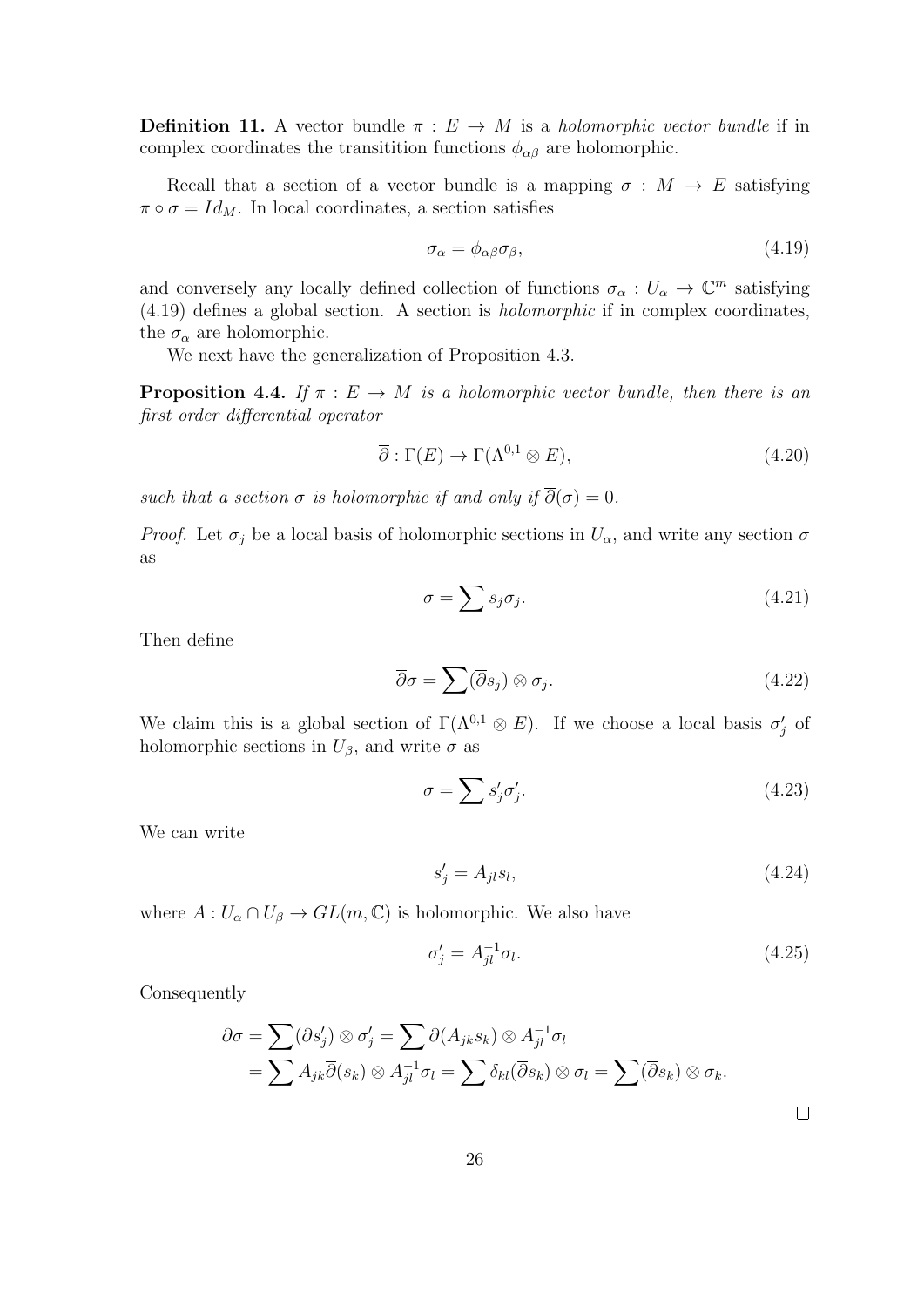# 5 Lecture 5

# 5.1 The Lie derivative as a  $\overline{\partial}$ -operator

For the special case of  $T^{1,0}$  we have another operator mapping from

$$
\Gamma(T^{1,0}) \to \Gamma(\Lambda^{0,1} \otimes T^{1,0})
$$
\n
$$
(5.1)
$$

defined as follows. If X is a section of  $T^{1,0}$ , writing  $X = X' - iJX'$  for a real vector field X' then consider  $\mathcal{L}_{X'}J$ . Since  $J^2 = -I$ , applying the Lie derivative, we have

$$
(\mathcal{L}_{X'}J) \circ J + J \circ (\mathcal{L}_{X'}J) = 0, \tag{5.2}
$$

that is,  $\mathcal{L}_{X'}J$  anti-commutes with J, so using Proposition 3.2 we can we view  $\mathcal{L}_{X'}J$ as a section of  $\Lambda^{0,1} \otimes T^{1,0}$ .

**Proposition 5.1.** For  $X \in \Gamma(T^{1,0}),$ 

$$
\overline{\partial}X = J \circ \mathcal{L}_{X'}J,\tag{5.3}
$$

where  $X' = Re(X)$ .

Proof. The proof is similar to the proof of Proposition 4.2 above. For real vector fields  $X'$  and  $Y'$ , we let

$$
X = X' - iJX' = \sum X^j \frac{\partial}{\partial z^j},
$$
  

$$
Y = Y' - iJY' = \sum Y^j \frac{\partial}{\partial z^j},
$$

and we have the formulas

$$
X' = \frac{1}{2}(X + \overline{X}) \quad JX' = \frac{i}{2}(X - \overline{X})
$$

$$
Y' = \frac{1}{2}(Y + \overline{Y}) \quad JY' = \frac{i}{2}(Y - \overline{Y})
$$

Expanding the Lie derivative,

$$
(\mathcal{L}_{X'}J)(Y') = \mathcal{L}_{X'}(J(Y')) - J(\mathcal{L}_{X'}Y') = [X', JY'] - J[X', Y'].
$$
 (5.4)

In the proof of Proposition 4.2, it was shown that

$$
J([X',Y']) = \frac{1}{4}(i[X,Y] - i[\overline{X},\overline{Y}] + J[X,\overline{Y}] + J[\overline{X},Y]),
$$
\n
$$
(5.5)
$$

and

$$
[X', JY'] = \frac{i}{4}([X, Y] - [X, \overline{Y}] + [\overline{X}, Y] - [\overline{X}, \overline{Y}]).
$$
\n(5.6)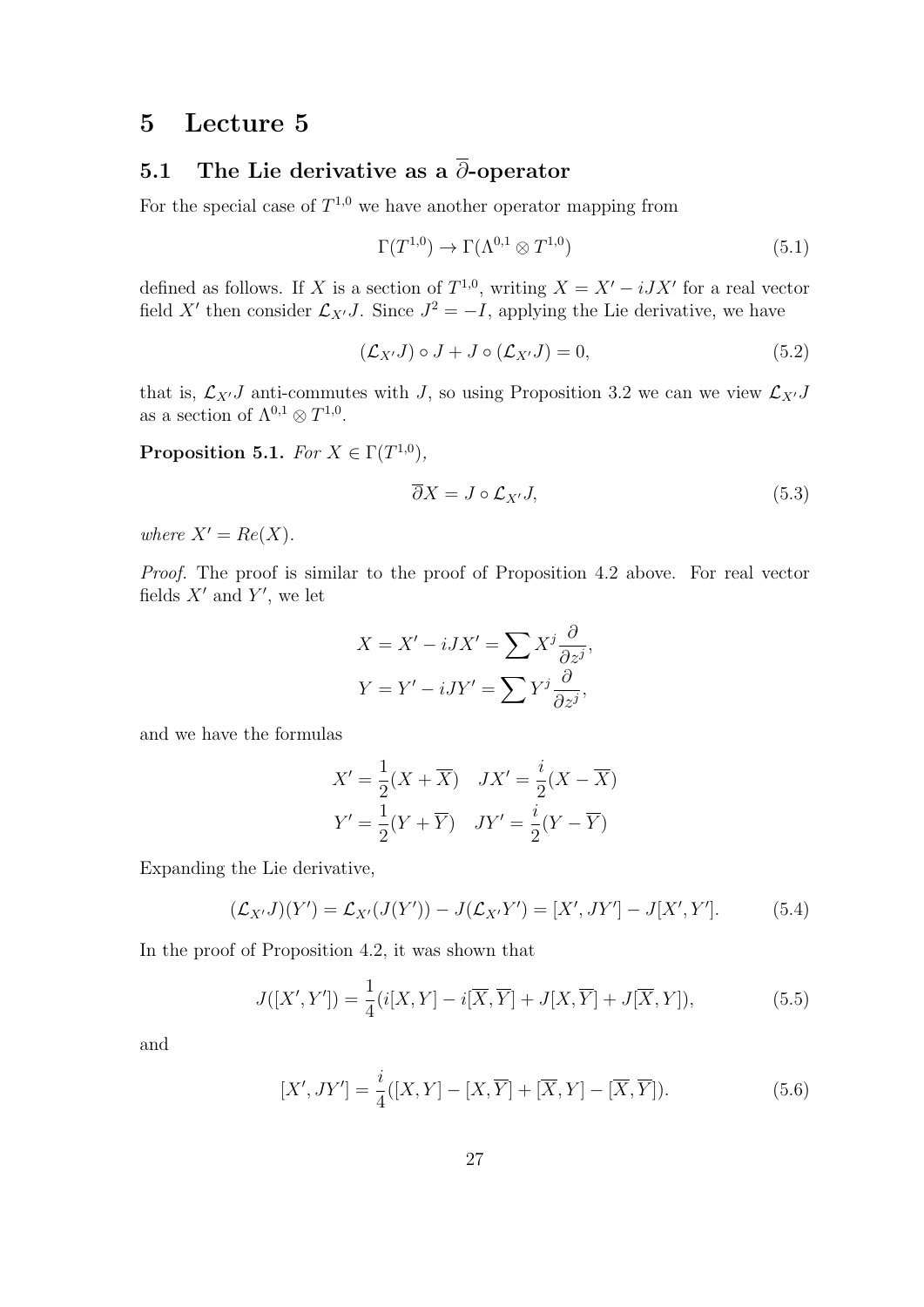So we have

$$
[X',JY'] - J[X',Y'] = \frac{1}{4}(-i[X,\overline{Y}] + i[\overline{X},Y] - J[X,\overline{Y}] - J[\overline{X},Y])
$$
  
= 
$$
-\frac{1}{4}(i(Z-\overline{Z}) + J(Z+\overline{Z})),
$$

where  $Z = [X, \overline{Y}]$ . We have that

$$
Z = [X, \overline{Y}] = -\sum_{j} \overline{Y}^{k} \left( \frac{\partial}{\partial \overline{z}^{k}} X^{j} \right) \frac{\partial}{\partial z^{j}} + \sum_{k} X^{j} \left( \frac{\partial}{\partial z^{j}} \overline{Y}^{k} \right) \frac{\partial}{\partial \overline{z}^{k}},
$$

which we write as

$$
Z = \sum Z^j \frac{\partial}{\partial z^j} + W^j \frac{\partial}{\partial \overline{z}^j}.
$$
 (5.7)

We next compute

$$
i(Z - \overline{Z}) + J(Z + \overline{Z}) = i\left(Z^j \frac{\partial}{\partial z^j} + W^j \frac{\partial}{\partial \overline{z}^j} - \overline{Z}^j \frac{\partial}{\partial \overline{z}^j} - \overline{W}^j \frac{\partial}{\partial z^j}\right) + J\left(\sum Z^j \frac{\partial}{\partial z^j} + W^j \frac{\partial}{\partial \overline{z}^j} + \overline{Z}^j \frac{\partial}{\partial \overline{z}^j} + \overline{W}^j \frac{\partial}{\partial z^j}\right) = i\left(Z^j \frac{\partial}{\partial z^j} + W^j \frac{\partial}{\partial \overline{z}^j} - \overline{Z}^j \frac{\partial}{\partial \overline{z}^j} - \overline{W}^j \frac{\partial}{\partial z^j}\right) + i\left(\sum Z^j \frac{\partial}{\partial z^j} - W^j \frac{\partial}{\partial \overline{z}^j} - \overline{Z}^j \frac{\partial}{\partial \overline{z}^j} + \overline{W}^j \frac{\partial}{\partial z^j}\right) = 2i\left(\sum Z^j \frac{\partial}{\partial z^j} - \overline{Z}^j \frac{\partial}{\partial \overline{z}^j}\right).
$$

We have obtained the formula

$$
(\mathcal{L}_{X'}J)(Y') = \frac{-i}{2} \left( \sum Z^j \frac{\partial}{\partial z^j} - \overline{Z}^j \frac{\partial}{\partial \overline{z}^j} \right) = Im(Z^{1,0}),\tag{5.8}
$$

where  $Z^{1,0}$  is the  $(1,0)$  part of Z, which is

$$
Z^{1,0} = \sum_{j} \overline{Y}^{k} \left( \frac{\partial}{\partial \overline{z}^{k}} X^{j} \right) \frac{\partial}{\partial z^{j}}.
$$
\n(5.9)

Next, we need to view  $\overline{\partial}X$  as a real endomorphism, and from the proof of Proposition 3.2, this is

$$
(\overline{\partial}X)(Y') = Re((\overline{\partial}X)(Y' + iJY'))
$$
  
= Re $\left\{ \left( \sum_{j} \overline{\partial}X^{j} \otimes \frac{\partial}{\partial z^{j}} \right) (Y' + iJY') \right\}$   
= Re $\left\{ \left( \sum_{j} \overline{\partial}X^{j} \right) (Y' + iJY') \frac{\partial}{\partial z^{j}} \right\}.$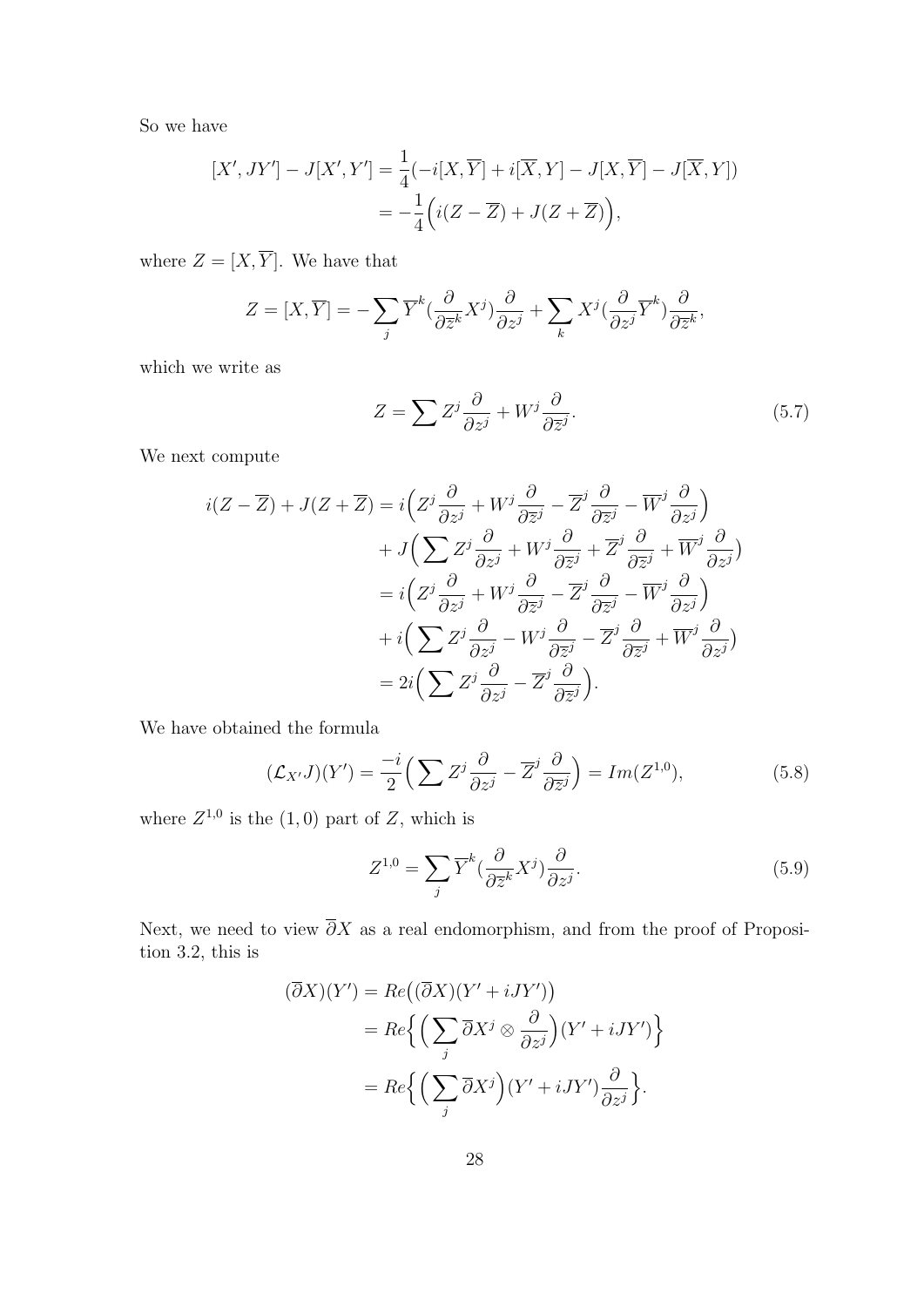But note that

$$
Y' + iJY' = \overline{Y' - iJY'} = \overline{Y} = \sum_{j} \overline{Y}^{j} \frac{\partial}{\partial \overline{z}^{j}}.
$$
 (5.10)

So we have

$$
(\overline{\partial}X)(Y') = Re\left\{ \left( \sum_{j} \overline{\partial}X^{j} \right) (\overline{Y}) \frac{\partial}{\partial z^{j}} \right\}
$$
  
=  $Re\left\{ \sum_{p,j} \overline{Y}^{p} \left( \frac{\partial}{\partial \overline{z}^{p}} X^{j} \right) \frac{\partial}{\partial z^{j}} \right\} = Re(Z^{1,0}).$ 

But since  $Z^{1,0}$  is of type  $(1,0)$ ,

$$
Im(Z^{1,0}) = -J(Re(Z^{1,0}). \tag{5.11}
$$

Finally, we have

$$
(\overline{\partial}X)(Y') = Re(Z^{1,0}) = J(Im(Z^{1,0})) = J((\mathcal{L}_{X'}J)(Y')), \qquad (5.12)
$$

and we are done.

Letting  $\Theta$  denote  $T^{1,0}$ , there is moreover an entire complex

$$
\Gamma(\Theta) \stackrel{\overline{\partial}}{\longrightarrow} \Gamma(\Lambda^{0,1} \otimes \Theta) \stackrel{\overline{\partial}}{\longrightarrow} \Gamma(\Lambda^{0,2} \otimes \Theta) \stackrel{\overline{\partial}}{\longrightarrow} \Gamma(\Lambda^{0,3} \otimes \Theta) \stackrel{\overline{\partial}}{\longrightarrow} \cdots
$$
 (5.13)

We have that the holomorphic vector fields (equivalently, the automorphisms of the complex structure) are  $H^0(M, \Theta)$ . The higher cohomology groups  $H^1(M, \Theta)$  and  $H^2(M, \Theta)$  of this complex play a central role in the theory of deformations of complex structures.

### 5.2 The space of almost complex structures

We define

$$
\mathcal{J}(\mathbb{R}^{2n}) \equiv \{ J : \mathbb{R}^{2n} \to \mathbb{R}^{2n}, \ J \in GL(2n, \mathbb{R}), J^2 = -I_{2n} \}
$$
(5.14)

In this subsection, we give some alternative descriptions of this space.

**Proposition 5.2.** The space  $\mathcal{J}(\mathbb{R}^{2n})$  is the homogeneous space  $GL(2n,\mathbb{R})/GL(n,\mathbb{C})$ .

*Proof.* We note that  $GL(2n,\mathbb{R})$  acts on  $\mathcal{J}(\mathbb{R}^{2n})$ , by the following. If  $A \in GL(2n,\mathbb{R})$ and  $J \in \mathcal{J}(\mathbb{R}^{2n}),$ 

$$
\Phi_A: J \mapsto AJA^{-1}.\tag{5.15}
$$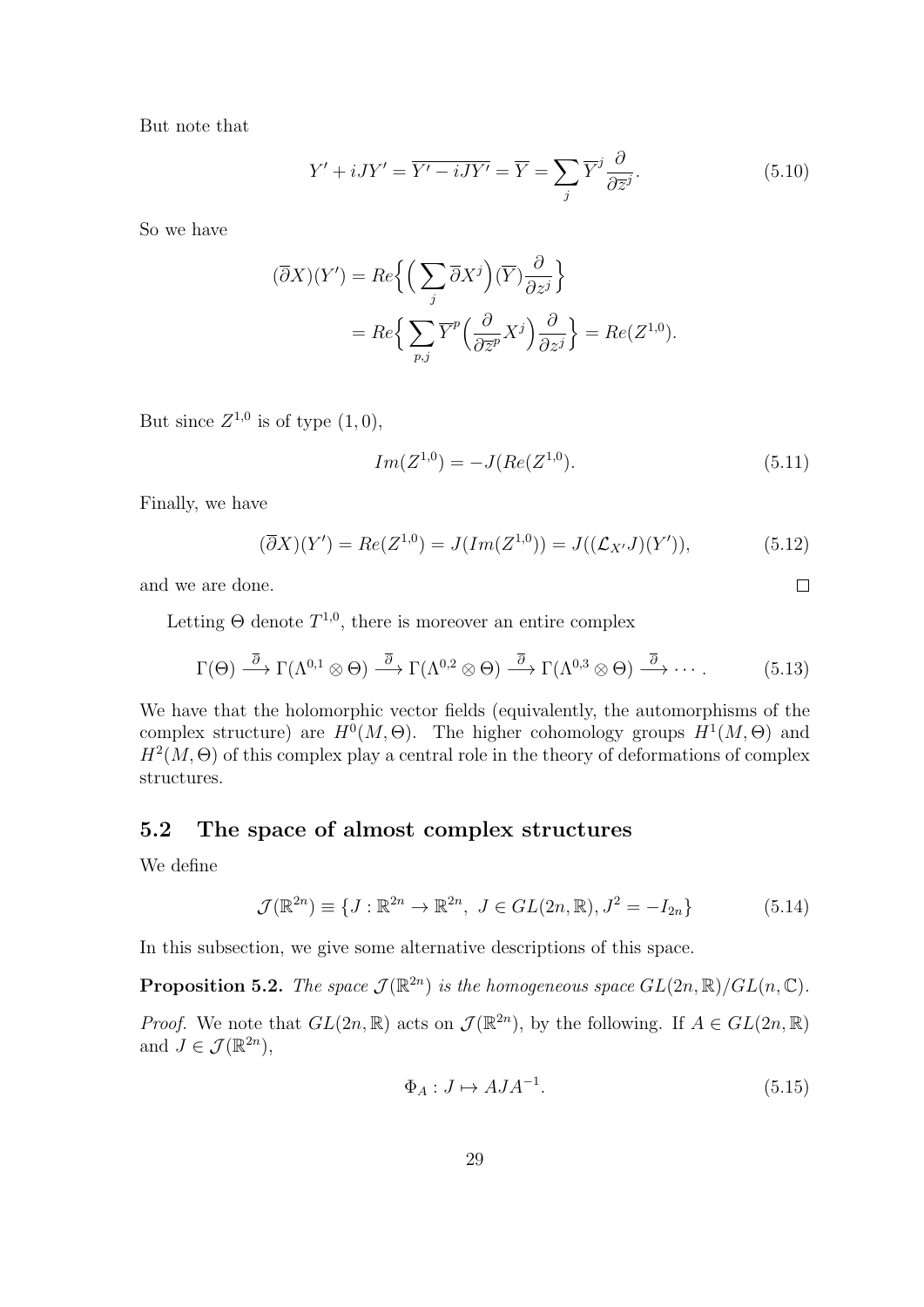Obviously,

$$
(A J A^{-1})^2 = A J A^{-1} A J A^{-1} = A J^2 A^{-1} = -I,
$$
\n(5.16)

and

$$
\Phi_{AB}(J) = (AB)J(AB)^{-1} = ABJB^{-1}A^{-1} = \Phi_A \Phi_B(J), \tag{5.17}
$$

so is indeed a group action. Given  $J$  and  $J'$ , there exists bases

$$
\{e_1, \ldots, e_n, Je_1, \ldots, Je_n\} \text{ and } \{e'_1, \ldots, e'_n, J'e'_1, \ldots, J'e'_n\}. \tag{5.18}
$$

Define  $S \in GL(2n, \mathbb{R})$  by  $Se_k = e'_k$  and  $S(Je_k) = J'e'_k$ . Then  $J' = SJS^{-1}$ , and the action is therefore transitive. The stabilizer subgroup of  $J_0$  is

$$
Stab(J_0) = \{ A \in GL(2n, \mathbb{R}) : AJ_0A^{-1} = J_0 \},
$$
\n(5.19)

that is, A commutes with  $J_0$ . We have seen above in (??) that this can be identified with  $GL(n,\mathbb{C})$ .  $\Box$ 

We next give yet another description of this space. Define

$$
\mathcal{C}(\mathbb{R}^{2n}) = \{ P \subset \mathbb{R}^{2n} \otimes \mathbb{C} = \mathbb{C}^{2n} \mid dim_{\mathbb{C}}(P) = n,
$$
  
 P is a complex subspace satisfying  $P \cap \overline{P} = \{0\} \}.$ 

If we consider  $\mathbb{R}^{2n} \otimes \mathbb{C}$ , we note that complex conjugation is a well defined complex anti-linear map  $\mathbb{R}^{2n} \otimes \mathbb{C} \to \mathbb{R}^{2n} \otimes \mathbb{C}$ .

**Proposition 5.3.** The space  $\mathcal{C}(\mathbb{R}^{2n})$  can be explicitly identified with  $\mathcal{J}(\mathbb{R}^{2n})$  by the following. If  $J \in \mathcal{J}(\mathbb{R}^{2n})$  then let

$$
\mathbb{R}^{2n} \otimes \mathbb{C} = T^{1,0}(J) \oplus T^{0,1}(J),\tag{5.20}
$$

where

$$
T^{0,1}(J) = \{X + iJX, X \in \mathbb{R}^{2n}\} = \{-i\} \text{ -eigenspace of } J. \tag{5.21}
$$

This an n-dimensional complex subspace of  $\mathbb{C}^{2n}$ , and letting  $T^{1,0}(J) = \overline{T^{0,1}(J)}$ , we have  $T^{1,0} \cap T^{0,1} = \{0\}.$ 

For the converse, given  $P \in \mathcal{C}(\mathbb{R}^{2n})$ , then P may be written as a graph over  $\mathbb{R}^{2n} \otimes 1$ , that is

$$
P = \{X' + iJX' \mid X' \in \mathbb{R}^{2n} \subset \mathbb{C}^{2n}\},\tag{5.22}
$$

with  $J \in \mathcal{J}(\mathbb{R}^{2n})$ , and

$$
\mathbb{R}^{2n} \otimes \mathbb{C} = \overline{P} \oplus P = T^{1,0}(J) \oplus T^{0,1}(J). \tag{5.23}
$$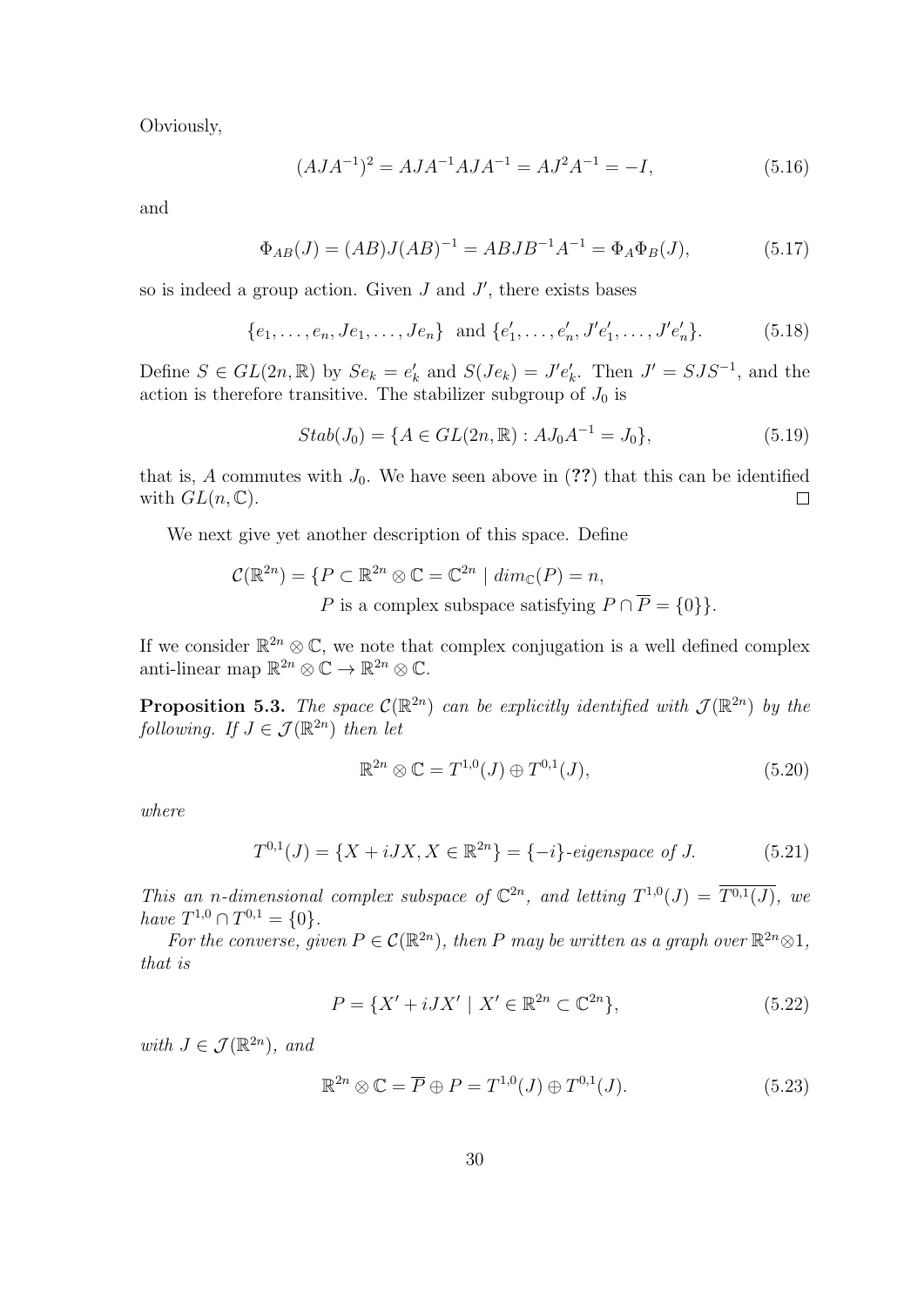Proof. For the forward direction, we already know this. To see the other direction, consider the projection map Re restricted to P

$$
\pi = Re : P \to \mathbb{R}^{2n}.
$$
\n
$$
(5.24)
$$

We claim this is a real linear isomorphism. Obviously, it is linear over the reals. Let  $X \in P$  satisfy  $\pi(X) = 0$ . Then  $Re(X) = 0$ , so  $X = iX'$  for some real  $X' \in \mathbb{R}^{2n}$ . But  $\overline{X} = -iX' \in P \cap \overline{P}$ , so by assumption  $X = 0$ . Since these spaces are of the same real dimension,  $\pi$  has an inverse, which we denote by J. Clearly then, (5.22) is satisfied. Since P is a complex subspace, given any  $X = X' + iJX' \in P$ , the vector  $iX' = (-JX') + iX'$  must also lie in P, so

$$
(-JX') + iX' = X'' + iJX'',
$$
\n(5.25)

for some real  $X''$ , which yields the two equations

$$
JX' = -X''
$$
\n<sup>(5.26)</sup>

$$
X' = JX''.
$$
\n<sup>(5.27)</sup>

 $\Box$ 

applying  $J$  to the first equation yields

$$
J^2 X' = -JX'' = -X'.\tag{5.28}
$$

Since this is true for any X', we have  $J^2 = -I_{2n}$ .

**Remark 5.1.** We note that  $J \mapsto -J$  corresponds to interchanging  $T^{0,1}$  and  $T^{1,0}$ .

**Remark 5.2.** The above propositions embed  $\mathcal{J}(\mathbb{R}^{2n})$  as a subset of the complex Grassmannian  $G(n, 2n, \mathbb{C})$ . These spaces have the same dimension, so it is an *open* subset. Furthermore, the condition that the projection to the real part is an isomorphism is generic, so it is also dense.

# 6 Lecture 6

#### 6.1 Deformations of complex structure

We next let  $J(t)$  be a path of complex structures through  $J = J(0)$ . Such a  $J(t)$  is equivalent to a decomposition

$$
TM \otimes \mathbb{C} = T^{1,0}(J_t) \oplus T^{0,1}(J_t). \tag{6.1}
$$

Note that, for t sufficiently small, this determines an element  $\phi(t) \in \Lambda^{0,1}(J) \otimes T^{1,0}(J)$ which we view as a mapping

$$
\phi(t) : T^{0,1}(J) \to T^{1,0}(J), \tag{6.2}
$$

by writing

$$
T^{0,1}(J_t) = \{ v + \phi(t)v \mid v \in T^{0,1}(J_0) \}.
$$
\n(6.3)

That is, we write  $T^{0,1}(J_t)$  as a graph over  $T^{0,1}(J_0)$ . Conversely, a path  $\phi(t)$  in (6.2), corresponds to a path  $J(t)$  of almost complex structures.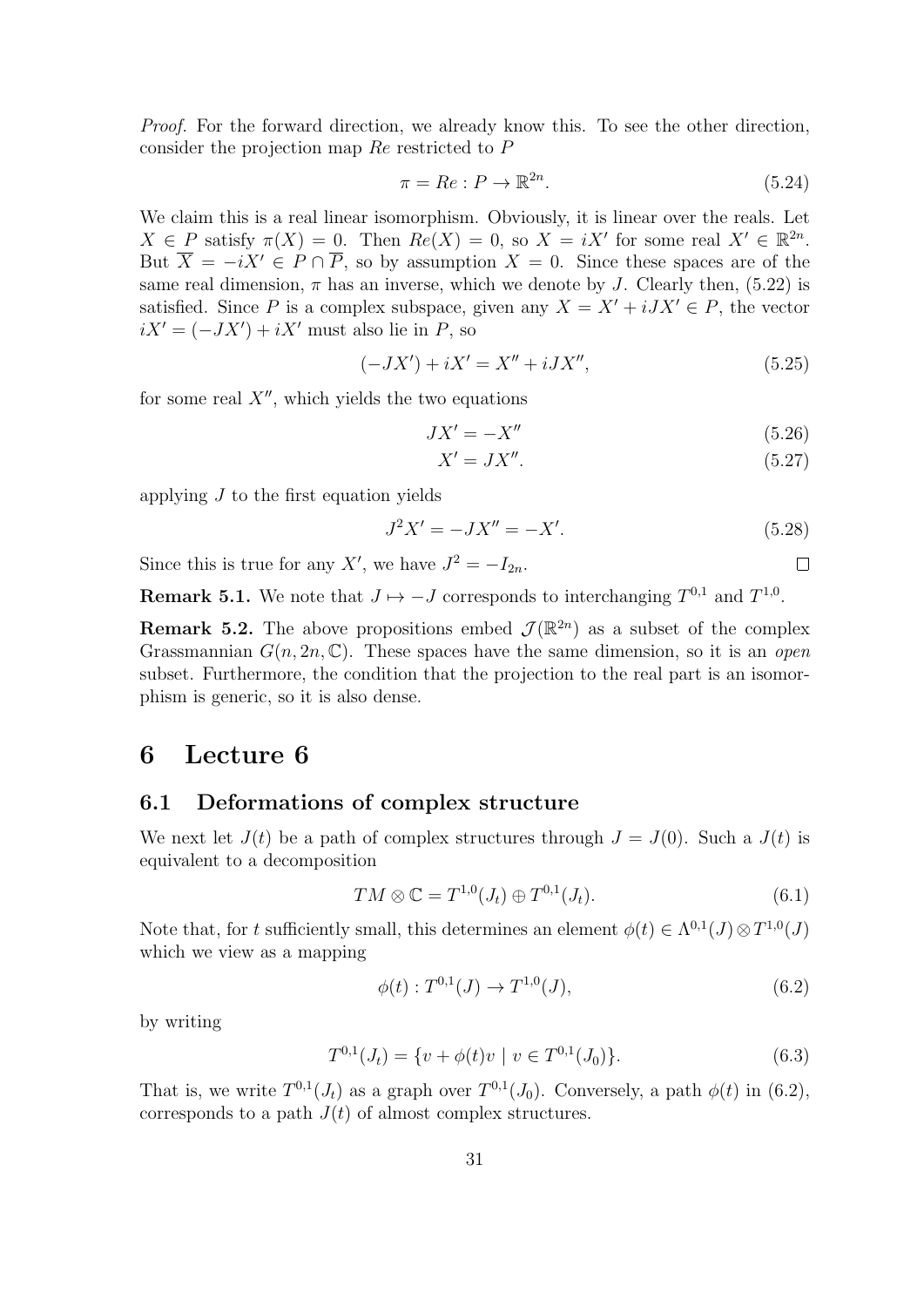Corollary 6.1. Let M be compact, and J an almost complex structure. The there is a canonical correspondence between paths of almost complex structures  $J(t)$  through *J* and paths  $\phi(t)$  of sections of  $\Lambda^{0,1}(J) \otimes T^{1,0}(J)$  for t small.

*Proof.* Call the base complex structure  $J_0$ . Given

$$
\phi \in \Lambda^{0,1}(J_0) \otimes T^{1,0}(J_0) = Hom_{\mathbb{C}}(T^{0,1}(J_0), T^{1,0}(J_0)),
$$
\n(6.4)

then

$$
T^{0,1}(J) = \{v + \phi v, v \in T^{0,1}(J_0)\}.
$$
\n(6.5)

This is always an *n*-dimensional complex subspace. If  $X \in T^{0,1}(J) \cap \overline{T^{0,1}(J)}$ , then

$$
v + \phi v = w + \overline{\phi}w,\tag{6.6}
$$

where  $v \in T^{0,1}(J_0)$  and  $w \in T^{1,0}(J_0)$ . This yields the equations

$$
\overline{\phi}w = v \tag{6.7}
$$

$$
\phi v = w. \tag{6.8}
$$

This says that  $\phi \overline{\phi}$  has 1 as an eigenvalue. But if  $\phi$  is sufficiently small, this cannot happen.

Conversely, given a path  $J(t)$ , we obtain a path  $\phi(t)$  by choosing  $P(t) = T^{0,1}(J(t))$ and writing  $P(t)$  as a graph over  $T^{0,1}(J_0)$ . But projection from  $P(t)$  to  $P(0)$  is an isomorphism if  $P(t)$  is sufficiently close to  $P(0)$  in the Grassmanian.

 $\Box$ 

#### 6.2 The Nijenhuis tensor

We next return to the Nijenhuis tensor, which we recall is defined by

$$
N(X,Y) = 2\{[JX,JY] - [X,Y] - J[X,JY] - J[JX,Y]\}.
$$
\n(6.9)

Proposition 6.1. For any almost complex structure, the Nijenhuis tensor is a section of  $\Lambda^{0,2} \otimes T^{1,0}$  as follows. Let X and Y be in  $T^{0,1}$ , and write  $X = X' + iJX'$  and  $Y = Y' + iJY'$  for real vectors X' and Y'. Then

$$
\Pi_{T^{1,0}}[X,Y] = -\frac{1}{4}(N(X',Y') - iJN(X',Y')).
$$
\n(6.10)

Proof. To see this, we compute

$$
[X,Y] = [X' + iJX', Y' + iJY'] = [X', Y'] - [JX', JY'] + i([X', JY'] + [JX', Y']). \tag{6.11}
$$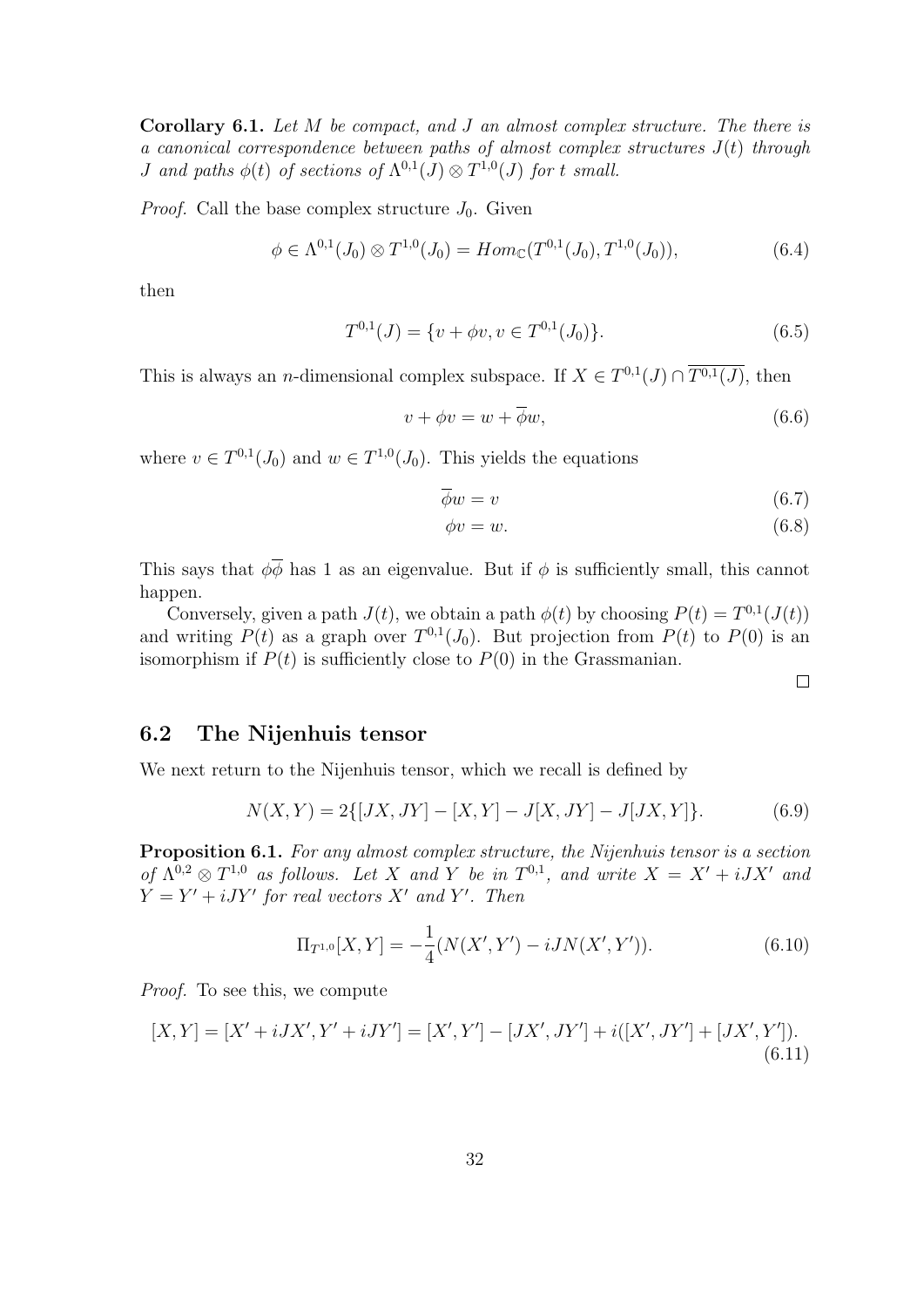Notice that  $\Pi_{T^{1,0}}(Z) = \frac{1}{2}(Z - iJZ)$ , so

$$
\Pi_{T^{1,0}}([X,Y]) = \frac{1}{2}([X',Y'] - [JX',JY'] + i([X',JY'] + [JX',Y'])
$$
  
\n
$$
- \frac{1}{2}(i(J[X',Y'] - J[JX',JY']) - J[X',JY'] - J[JX',Y'])
$$
  
\n
$$
= \frac{1}{2}([X',Y'] - [JX',JY'] + J[X',JY'] + J[JX',Y'])
$$
  
\n
$$
+ \frac{1}{2}iJ([X',Y'] - [JX',JY'] + J[X',JY'] + J[JX',Y'])
$$
  
\n
$$
= -\frac{1}{4}(N(X',Y') - iJN(X',Y')).
$$

Next, we write the integrability condition for a path of almost complex structures  $J(t) = J^C(t) + I(t)$  with corresponding  $\phi(t) \in \Lambda^{0,1} \otimes T^{1,0}$ .

**Proposition 6.2.** The complex structure  $J(t) = J^{C}(t) + I(t)$  is integrable if and only if

$$
\overline{\partial}\phi(t) + [\phi(t), \phi(t)] = 0,\tag{6.12}
$$

 $\Box$ 

where  $[\phi(t), \phi(t)] \in \Lambda^{0,2} \otimes T^{1,0}$  is a term which is quadratic in the  $\phi(t)$  and its first derivatives, that is,

$$
\|[\phi(t), \phi(t)]\| \le \|\phi\| \cdot \|\nabla \phi\|,\tag{6.13}
$$

in any local coordinate system.

*Proof.* By Proposition 6.1, the integrability equation is equivalent to  $[T_t^{0,1}]$  $T_t^{0,1}, T_t^{0,1}] \subset$  $T_t^{0,1}$  $t^{0,1}$ . Writing

$$
\phi = \sum \phi_{ij} d\overline{z}_i \otimes \frac{\partial}{\partial z^j},\tag{6.14}
$$

if  $J(t)$  is integrable, then we must have

$$
\left[\frac{\partial}{\partial \overline{z}^i} + \phi\left(\frac{\partial}{\partial \overline{z}^i}\right), \frac{\partial}{\partial \overline{z}^k} + \phi\left(\frac{\partial}{\partial \overline{z}^k}\right)\right] \in T_t^{0,1}.
$$
 (6.15)

This yields

$$
\left[\frac{\partial}{\partial \overline{z}^i}, \phi_{kl} \frac{\partial}{\partial z^l}\right] + \left[\phi_{ij} \frac{\partial}{\partial z^j}, \frac{\partial}{\partial \overline{z}^k}\right] + \left[\phi_{ij} \frac{\partial}{\partial z^j}, \phi_{kl} \frac{\partial}{\partial z^l}\right] \in T_t^{0,1}
$$
(6.16)

The first two terms are

$$
\left[\frac{\partial}{\partial \overline{z}^i}, \phi_{kl} \frac{\partial}{\partial z^l}\right] + \left[\phi_{ij} \frac{\partial}{\partial z^j}, \frac{\partial}{\partial \overline{z}^k}\right] = \sum_j \left(\frac{\partial \phi_{kj}}{\partial \overline{z}^i} - \frac{\partial \phi_{ij}}{\partial \overline{z}^k}\right) \frac{\partial}{\partial z^j}
$$

$$
= (\overline{\partial}\phi) \left(\frac{\partial}{\partial \overline{z}^i}, \frac{\partial}{\partial z^j}\right).
$$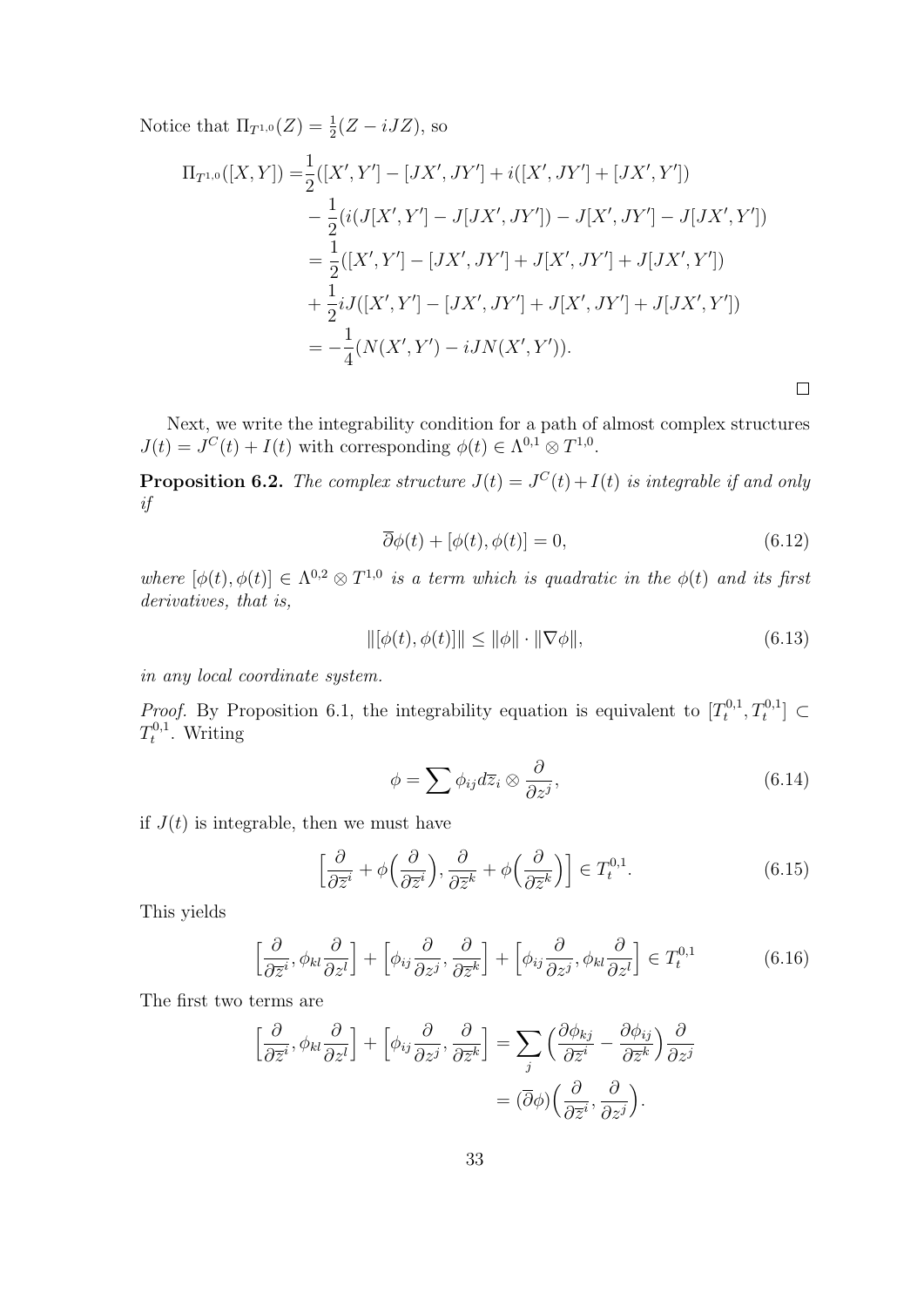The third term is

$$
\[\phi_{ij}\frac{\partial}{\partial z^j}, \phi_{kl}\frac{\partial}{\partial z^l}\] = \phi_{ij}\Big(\frac{\partial}{\partial z^j}\phi_{kl}\Big)\frac{\partial}{\partial z^l} - \phi_{kl}\Big(\frac{\partial}{\partial z^l}\phi_{ij}\Big)\frac{\partial}{\partial z^j} = [\phi, \phi]\Big(\frac{\partial}{\partial \overline{z}^i}, \frac{\partial}{\partial \overline{z}^k}\Big),\]
$$

where  $[\phi, \phi]$  is defined by

$$
[\phi, \phi] = \sum (d\overline{z}^i \wedge d\overline{z}^k) \Big[ \phi_{ij} \frac{\partial}{\partial z^j}, \phi_{kl} \frac{\partial}{\partial z^l} \Big],\tag{6.17}
$$

and is easily seen to be a well-defined global section of  $\Lambda^{0,2} \otimes T^{1,0}$ . We have shown that

$$
(\overline{\partial}\phi(t) + [\phi(t), \phi(t)])\left(\frac{\partial}{\partial \overline{z}^i}, \frac{\partial}{\partial \overline{z}^k}\right) \in T_t^{0,1}.
$$
 (6.18)

But the left hand side is also in  $T^{1,0}$ . For sufficiently small t however,  $T_t^{0,1} \cap T^{1,0} = \{0\}$ , and therefore (6.12) holds.

For the converse, if  $(6.12)$  is satisfied, then the above argument in reverse shows that the integrability of  $T_t^{0,1}$  holds as a distribution, which by Proposition 6.1 is equivalent to integrability of the complex structure  $J(t)$ .  $\Box$ 

Using the above we can identify the  $\overline{\partial}$  in the second term of the complex

$$
\Gamma(\Theta) \stackrel{\overline{\partial}}{\longrightarrow} \Gamma(\Lambda^{0,1} \otimes \Theta) \stackrel{\overline{\partial}}{\longrightarrow} \Gamma(\Lambda^{0,2} \otimes \Theta) \stackrel{\overline{\partial}}{\longrightarrow} \Gamma(\Lambda^{0,3} \otimes \Theta) \stackrel{\overline{\partial}}{\longrightarrow} \cdots
$$
 (6.19)

with the linearized Nijenhuis tensor at  $t = 0$ :

**Proposition 6.3.** Let  $J(t)$  be a path of almost complex structures with  $J'(0) = I$ , corresponding to  $\phi \in \Lambda^{0,1} \otimes T^{1,0}$ . Then

$$
\overline{\partial}\phi = -\frac{1}{4}(N_J'(I) - iJN_J'(I)).\tag{6.20}
$$

Note we are using the following identification: since the Nijenhuis tensor is J antiinvariant, and skew-symmetric, it is a skew-hermitian 2-form, so by Proposition ??,  $N + iJN$  is a section of  $\Lambda^{0,2} \otimes T^{1,0}$ .

*Proof.* This follows from the above, using the fact that the quadratic term  $[\phi, \phi]$  does not contribute to the linearization.  $\Box$ 

# 7 Lecture 7

#### 7.1 A fixed point theorem

The following is a cruial tool in the analytic study of moduli spaces and gluing theorems, see for example [Biq13, Lemma 7.3].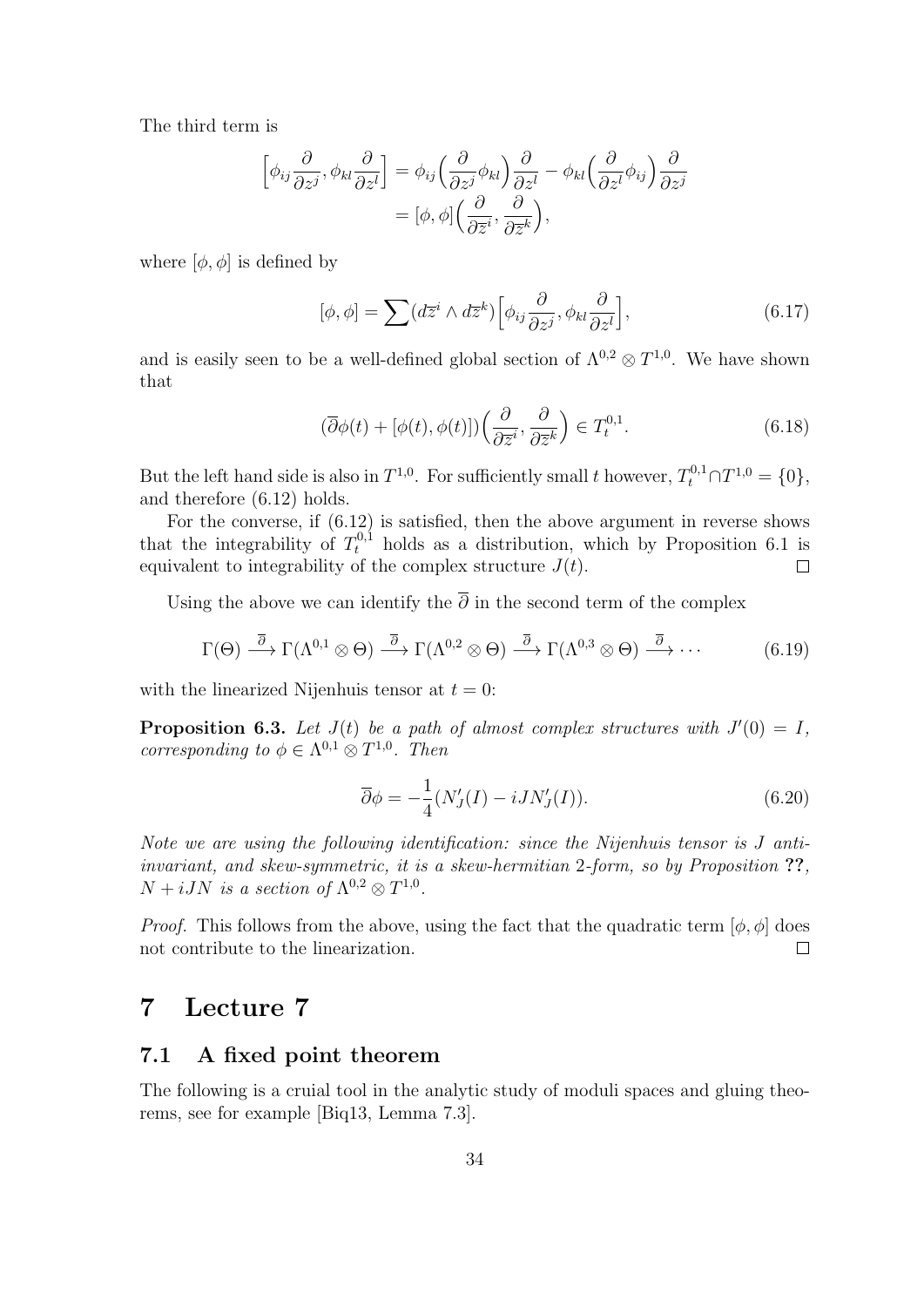**Lemma 7.1.** Let  $H : E \to F$  be a differentiable mapping between Banach spaces. Define  $Q = H - H(0) - H'(0)$ . Assume that there are positive constants  $C_1$ ,  $s_0$ ,  $C_2$  so that the following are satisfied:

• (1) The nonlinear term Q satisfies

$$
||Q(x) - Q(y)||_F \le C_1(||x||_E + ||y||_E) ||x - y||_E
$$

for every  $x, y \in B_E(0, s_0)$ .

• (2) The linearized operator at 0,  $H'(0): E \to F$  is an isomorphism with inverse bounded by  $C_2$ .

If s and  $||H(0)||_F$  are sufficiently small (depending upon  $C_1$ , s<sub>0</sub>,  $C_2$ ), then there is a unique solution  $x \in B_E(0, s)$  of the equation  $H(x) = 0$ .

Outline of Proof. The equation  $H(x) = 0$  expands to

$$
H(0) + H'(0)(x) + Q(x) = 0.
$$
\n(7.1)

If we let  $x = Gy$ , where G is the inverse of  $H'(0)$ , then we have

$$
H(0) + y + Q(Gy) = 0,\t(7.2)
$$

or

$$
y = -H(0) - Q(Gy).
$$
 (7.3)

In other words,  $y$  is a fixed point of the mapping

$$
T: y \mapsto -H(0) - Q(Gy). \tag{7.4}
$$

With the assumptions in the lemma, it follows that  $T$  is a contraction mapping, so a fixed point exists by the standard fixed point theorem  $(T^n y_0)$  converges to a unique fixed point for any  $y_0$  sufficiently small).  $\Box$ 

Next, we have

**Proposition 7.1.** If  $H'(0)$  is Fredholm, (finite-dimensional kernel and cokernel and closed range), and there exists a complement of the cokernel on which  $H'(0)$  has a bounded right inverse, then there exists a map

$$
\Psi: Ker(H'(0)) \to Coker(H'(0)), \tag{7.5}
$$

whose zero set is locally isomorphic to the zero set of H.

*Proof.* Consider  $P = \Pi \circ H$ , where  $\Pi$  is projection to a complement of  $Coker(H'(0))$ . The differential of the map  $P, P'(0)$  is now surjective. Choose any complement K to the space  $Ker(H'(0))$ , and restrict the mapping to this complement. Equivalently, let G be any right inverse, i.e.,  $H'(0)G = Id$ , and let K be the image of G. Given a kernel element  $x_0 \in H_E^1$ , the equation  $H(x_0 + Gy) = 0$  expands to

$$
H(0) + H'(0)(x_0 + Gy) + Q(x_0 + Gy) = 0.
$$
\n(7.6)

We therefore need to find a fixed point of the map

$$
T_{x_0}: y \mapsto -H(0) - Q(x_0 + Gy), \tag{7.7}
$$

 $\Box$ 

and the proof is the same as before.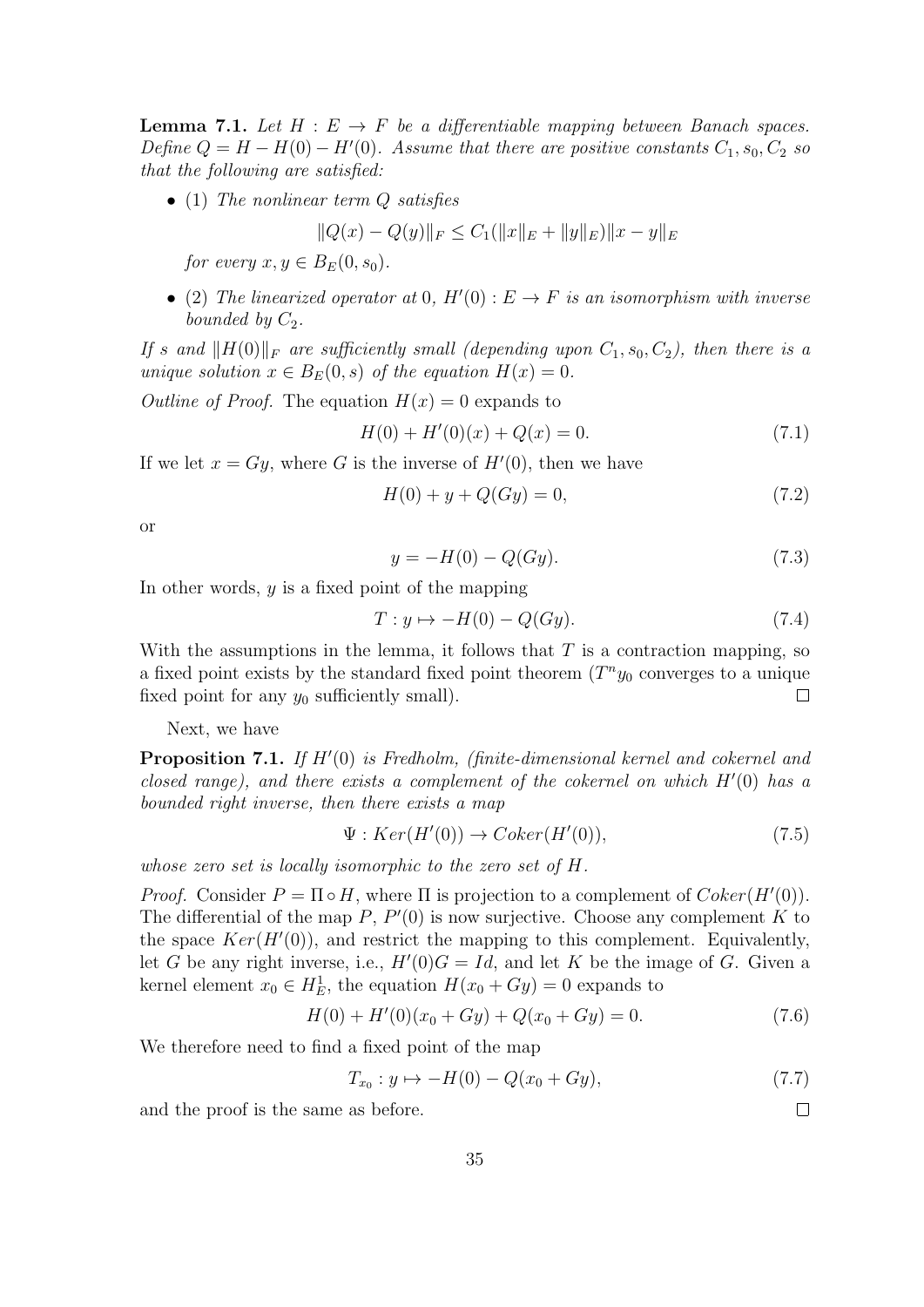# 7.2 Infinitesimal slice theorem for the moduli space of almost complex structures

We want a local model for the space of almost complex structures near a complex structure J modulo diffeomorphism. The main tool for this is the following infinitesimal version of a "slice" theorem due to Ebin-Palais, adapted to the complex case by Koiso [Koi83]. The notation  $C^{k,\alpha}$  will denote the space of Hölder continuous mappings (or tensors) with  $0 < \alpha < 1$ . Fix a hermitian metric g compatible with J.

**Theorem 7.1.** For each ACS  $J_1$  in a sufficiently small  $C^{\ell+1,\alpha}$ -neighborhood of J  $(\ell \geq 1)$ , there is a  $C^{\ell+2,\alpha}$ -diffeomorphism  $\varphi : M \to M$  such that

$$
\tilde{\theta} \equiv \varphi^* J_1 - J \tag{7.8}
$$

satisfies

$$
\delta_g(\tilde{\theta}) = 0. \tag{7.9}
$$

*Proof.* Let  $\{\omega_1, \ldots, \omega_k\}$  denote a basis of the space of real holomorphic vector fields. Consider the map

$$
\mathcal{N}: C^{\ell+2,\alpha}(TM) \times \mathbb{R}^{\kappa} \times C^{\ell+1,\alpha}(\Lambda^{0,1} \otimes T^{1,0}) \to C^{\ell,\alpha}(T^*M) \tag{7.10}
$$

given by

$$
\mathcal{N}(X, v, \theta) = \mathcal{N}_{\theta}(X, v) = \left(\delta_g \left[\varphi_{X,1}^*(J + \theta)\right] + \sum_i v_i \omega_i\right),\tag{7.11}
$$

where  $\varphi_{X,1}$  denotes the diffeomorphism obtained by following the flow generated by the vector field X for unit time. Linearizing in  $(X, v)$  at  $(X, v, \theta) = (0, 0, 0)$ , we find

$$
\mathcal{N}'_0(Y, a) = \frac{d}{d\epsilon} \big( \delta_g \big[ \varphi_{\epsilon Y, 1}^*(J) \big] + \sum_i (\epsilon a_i) \omega_i \big) \Big|_{\epsilon = 0}
$$
  
=  $\big( \delta_g [\mathcal{L}_Y J] + \sum_i a_i \omega_i \big)$   
=  $\big( \Box Y + \sum_i a_i \omega_i \big),$ 

where  $\square = \delta_g \mathcal{L}_Y(J)$ . Notice that from above, we can identify

$$
\Box = \overline{\partial}^{\#}\overline{\partial},\tag{7.12}
$$

so  $\square$  is a self-adjoint operator.

The adjoint map  $(\mathcal{N}'_0)^* : C^{m+2,\alpha}(T^*M) \to C^{m,\alpha}(TM) \times \mathbb{R}^{\kappa}$  is given by

$$
(\mathcal{N}'_0)^*(\eta) = \left( (\Box \eta)^\sharp, \int_M \langle \eta, \omega_i \rangle \ dV_g \right), \tag{7.13}
$$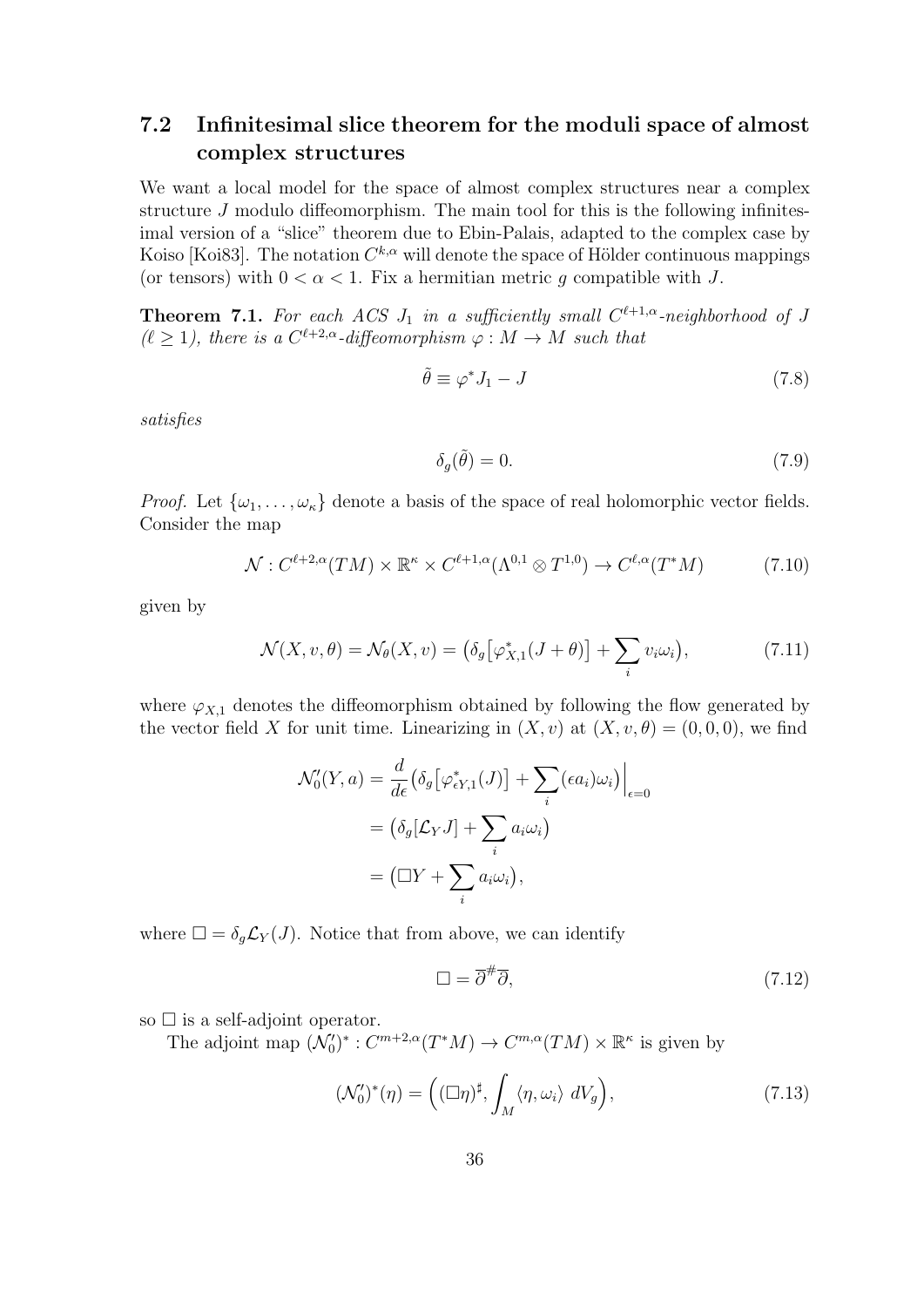where  $(\Box \eta)^\sharp$  is the vector field dual to  $\Box \eta$ .

If  $\eta$  is in the kernel of the adjoint, the first equation implies that  $\eta$  is a holomorphic vector field, while the second implies that  $\eta$  is orthogonal (in  $L^2$ ) to the space of holomorphic vector fields. It follows that  $\eta = 0$ , so the map  $\mathcal{N}'_0$  is surjective.

Omitting a few technical details for simplicity, applying the fixed point theorem from above, , given  $\theta_1 \in C^{\ell+1,\alpha}(\Lambda^{0,1} \otimes T^{1,0})$  small enough, we can solve the equation  $\mathcal{N}_{\theta_1} = 0$ ; i.e., there is a vector field  $X \in C^{\ell+2,\alpha}(TM)$ , and a  $v \in \mathbb{R}^{\kappa}$ , such that

$$
\delta_g[\varphi^* J_1] + \sum_i v_i \omega_i = 0,\tag{7.14}
$$

where  $\varphi = \varphi_{X,1}$ . Letting  $\tilde{\theta} = \varphi^* J_1 - J$ , then  $\tilde{\theta}$  satisfies

$$
\delta_g[\tilde{\theta}] + \sum_i v_i \omega_i = 0,\tag{7.15}
$$

Pairing with  $\omega_j$ , for  $j = 1 \dots \kappa$ , and integrating by parts, we see that  $v_j = 0$ , and we are done.  $\Box$ 

Remark 7.1. The above is ust an "infinitesimal" version of the Slice Theorem. The full Ebin-Palais Slice Theorem for Riemannian metrics constructs a local slice for the action of the diffeomorphism group, see [Ebi68]. The main difficulty is that the natural action of the diffeomorphism group on the space of Riemannian metrics is not differentiable as a mapping of Banach spaces (with say Sobolev or Hölder norms). It is however differentiable as a mapping of ILH spaces, see [Omo70, Koi78]. Koiso proved an adaption of the slice theorem for Riemannian metric to the space of complex structures in [Koi83]. For the purposes of these lectures, we will content ourselves with the infinitesimal version, and will not go into details about the full slice theorem

# 8 Lecture 8

#### 8.1 The Kuranishi map

We now have the following theorem.

**Theorem 8.1.** Let  $(M, J)$  be a complex surface. The space  $H^1(M, \Theta)$  is identified with

$$
H^{1}(M,\Theta) \simeq \frac{Ker(N_{J})'}{Im(X \to \mathcal{L}_{X}J)},
$$
\n(8.1)

and therefore consists of essential infinitesimal deformations of the complex structure. Furthermore, there is a map

$$
\Psi: H^1(M, \Theta) \to H^2(M, \Theta) \tag{8.2}
$$

called the Kuranishi map such that the moduli space of complex structures near J is given by the orbit space

$$
\Psi^{-1}(0)/H^0(M,\Theta). \tag{8.3}
$$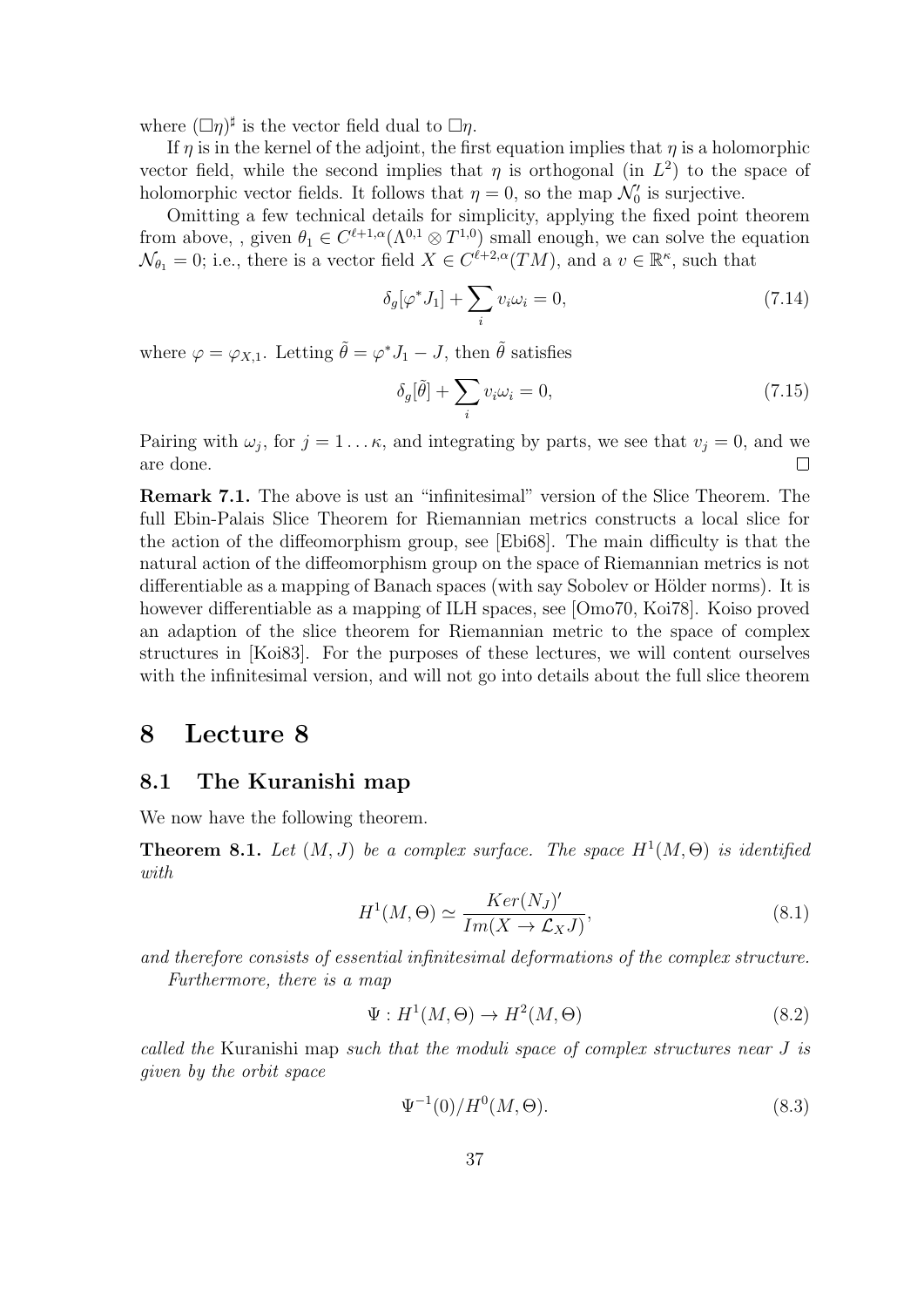Proof. The identification (8.1) follows from the computations in the previous lecture. The remaining part takes a lot of machinery, so we will only give an outline here.

We consider the three term complex

$$
\Gamma(\Theta) \stackrel{\overline{\partial}}{\longrightarrow} \Gamma(\Lambda^{0,1} \otimes \Theta) \stackrel{\overline{\partial}}{\longrightarrow} \Gamma(\Lambda^{0,2} \otimes \Theta), \tag{8.4}
$$

and we will abbreviate this as

$$
\Gamma(A) \xrightarrow{\overline{\partial}_A} \Gamma(B) \xrightarrow{\overline{\partial}_B} \Gamma(C) \xrightarrow{\overline{\partial}_C} \cdots
$$
\n(8.5)

It is not hard to show that this complex is elliptic. We define a map

$$
F: \Gamma(B) \to \Gamma(C) \oplus \Gamma(A) \tag{8.6}
$$

by

$$
F(\phi) = (\Pi_{\Gamma(C)} N_{J_{\phi}}, \overline{\partial}_{A}^{*} \phi). \tag{8.7}
$$

where we have fixed a hermitian metric  $q$  compatible with  $J$ , and the adjoint is taken with respect to g.

Claim 8.1. For  $\phi$  sufficiently small, zeroes of F correspond to integrable complex structures near  $\phi$ , modulo diffeomorphism.

For the forward direction, if  $\Pi_{\Gamma(C)(J)}N_{J_{\phi}}=0$ , then  $N_{J_{\phi}}=0$  if  $\phi$  is sufficiently small. For the converse, we have that given any  $J_{\phi}$  near J, there exists a diffeomorphism  $f: M \to M$  such that  $f^*J_{\phi} = J_{\phi'}$  with  $\overline{\partial}^*_{A} \phi' = 0$ . This follows since  $\overline{\partial}^*_{A}$  is the divergence operator with respect to  $g$ , and then this follows from a version of the Ebin slice theorem. This finishes the claim.

Next, the linearization of F at  $\phi = 0$ , defined by

$$
P(h) = \frac{d}{dt} F(\phi(t)) \Big|_{t=0},\tag{8.8}
$$

where  $\phi(t)$  is any path satisfying  $\phi(0) = 0$ , and  $\phi'(0) = h$ , is given by

$$
P(h) = (\overline{\partial}_B(h), \overline{\partial}_A^*(h)).
$$
\n(8.9)

This is an elliptic operator, since the above complex is elliptic. We also know that

$$
N_{J_{\phi}} = \overline{\partial}\phi + [\phi, \phi],\tag{8.10}
$$

and the nonlinear term satisfies

$$
\|[\phi_1, \phi_1] - [\phi_2, \phi_2]\| \le C(\|\phi_1\| + \|\phi_2\|) \cdot \|\phi_1 - \phi_2\|.
$$
 (8.11)

Consequently, one can use elliptic theory and this estimate on the nonlinear term together with an infinite-dimensional fixed point theorem to show that the zero set of  $F$  is equivalent to the zero set of a map

$$
\Psi: Ker(P) \to Coker(P) = Ker(P^*), \tag{8.12}
$$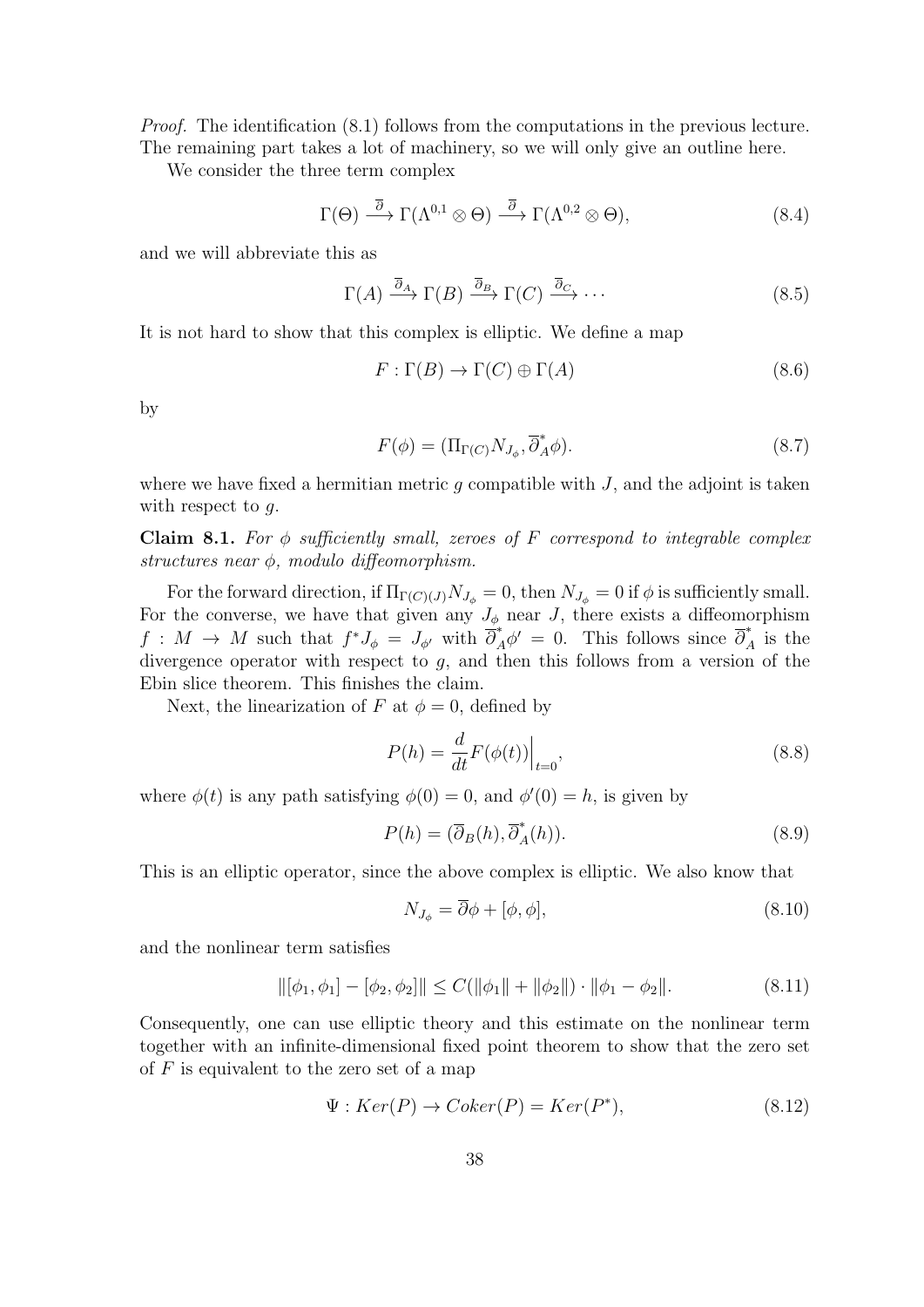defined between finite-dimensional spaces. Since  $M$  is compact, basic Hodge theory shows that

$$
Ker(P) \simeq Ker(\overline{\partial}_B) \cap Ker(\overline{\partial}_A^*) \simeq \frac{Ker(\overline{\partial}_B)}{Im(\overline{\partial}_A)} \simeq H^1(M, \Theta),\tag{8.13}
$$

and

$$
Coker(P) \simeq Ker(\overline{\partial}_B^*) \oplus Ker((\overline{\partial}_A) \simeq \frac{Ker(\overline{\partial}_C)}{Im(\overline{\partial}_B)} \oplus H^0(M, \Theta)
$$
(8.14)

$$
\simeq H^2(M,\Theta) \oplus H^0(M,\Theta). \tag{8.15}
$$

So we have

$$
\Psi: H^1(M, \Theta) \to H^2(M, \Theta) \oplus H^0(M, \Theta) \tag{8.16}
$$

Finally, the map  $\Psi$  is equivariant with respect to the holomorphic automorphsim group  $H^0(M, \Theta)$ , so we only need to consider  $\Psi$  as a mapping from

$$
\Psi: H^1(M, \Theta) \to H^2(M, \Theta), \tag{8.17}
$$

and we then obtain the actual moduli space as the orbit space of the action of  $H^0(M,\Theta)$  on  $\Psi^{-1}(0)$ .  $\Box$ 

Corollary 8.1. If  $H^2(M, \Theta) = 0$ , then any such infinitesimal deformation I is integrable, that is,  $I = J'(0)$  for an actual path of complex structures  $J(t)$ . If both  $H^2(M, \Theta) = 0$  and  $H^0(M, \Theta) = 0$  then the moduli space of complex structures near J is smooth of dimension  $H^1(M, \Theta)$ .

### 8.2 The higher dimensional case

The argument in the previous section does not work as given in higher dimensions because the complex

$$
\Gamma(\Theta) \stackrel{\overline{\partial}}{\longrightarrow} \Gamma(\Lambda^{0,1} \otimes \Theta) \stackrel{\overline{\partial}}{\longrightarrow} \Gamma(\Lambda^{0,2} \otimes \Theta), \tag{8.18}
$$

is not elliptic. One case attempt to modify the above argument by projection the Nijenhuis tensor to the image of  $\overline{\partial}$ , but this introduces some technical difficulties which we do not want to get into. Instead, we will outline Kuranishi's method following Kodaira-Morrow [MK71]. Let  $\square$  denote the Laplacian

$$
\Box = \overline{\partial \partial}^{\#} + \overline{\partial}^{\#} \overline{\partial}, \tag{8.19}
$$

where  $\overline{\partial}^{\#}$  is the L<sup>2</sup>-adjoint of  $\overline{\partial}$  (we have fixed a Hermitian metric compatible with J).

Let  $\mathbb{H}^k$  denote the space of harmonic forms in  $\Lambda^{0,k} \otimes \Theta$ , that is

$$
\mathbb{H}^{k} = \{ \phi \in \Gamma(\Lambda^{0,k} \otimes \Theta) | \Box \phi = 0 \}.
$$
\n(8.20)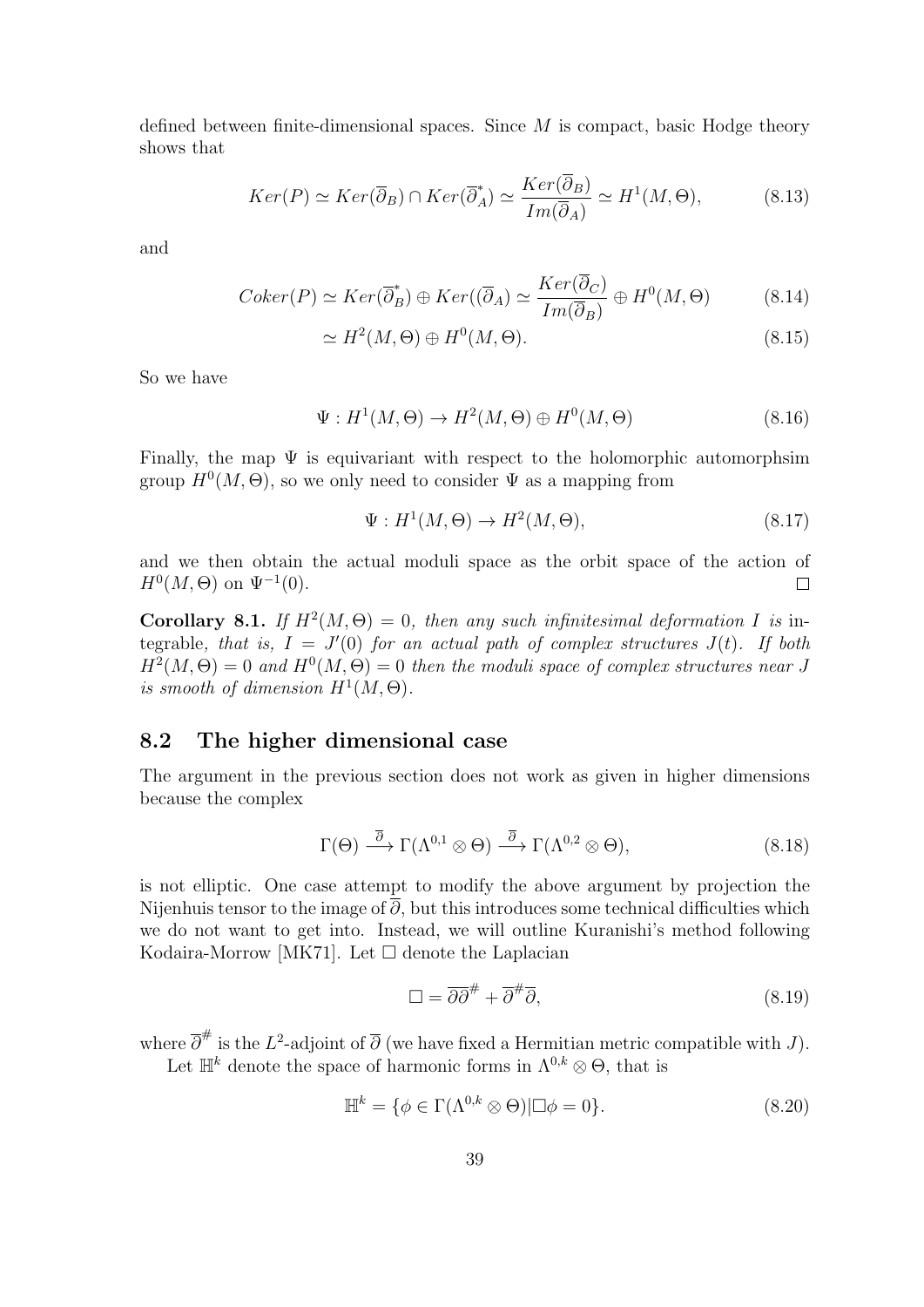Hodge theory tells us that  $H^{0,k}(M, \Theta) \cong \mathbb{H}^k$  and that

$$
\Gamma(\Lambda^{0,k} \otimes \Theta) = \mathbb{H}^k \oplus Im(\square) \tag{8.21}
$$

$$
= \mathbb{H}^k \oplus Im(\overline{\partial}) \oplus Im(\overline{\partial}^{\#}), \qquad (8.22)
$$

where these are orthogonal direct sums in  $L^2$ . Given any  $\phi \in \Gamma(\Lambda^{0,k} \otimes \Theta)$ , we have

$$
\phi = h + \Box \psi \tag{8.23}
$$

where h is harmonic. Applying the same decomposition to  $\psi$ 

$$
\psi = h_1 + \psi_1 \tag{8.24}
$$

where  $h_1$  is harmonic and  $\psi_1 \in Im(\square)$ , enables us to write

$$
\phi = h + \Box \psi_1,\tag{8.25}
$$

where  $\psi_1$  is orthogonal to  $\mathbb{H}^k$ . It is straightforward to show that  $\psi_1$  is unique.

Definition 12. The Green's operator is defined as

$$
G\phi = \psi_1,\tag{8.26}
$$

so that any  $\phi$  can be written as

$$
\phi = \mathbf{H}\phi + \Box G\phi,\tag{8.27}
$$

where **H** is harmonic projection onto  $\mathbb{H}^k$ .

Define a mapping

$$
\Psi : \mathbb{H}^1 \to \Gamma((\Lambda^{0,1} \otimes \Theta))
$$
\n(8.28)

as follows. Given  $\phi_1 \in \mathbb{H}^1$ , solve the following equation for  $\phi$ :

$$
\phi = \phi_1 + \overline{\partial}^{\#} G[\phi, \phi] \tag{8.29}
$$

This admits a unique solution using an iteration procedure similar to the above process using Hölder norms (details omitted). Next,

**Proposition 8.1.** If  $\phi_1$  is in a sufficiently small ball around the origin in  $\mathbb{H}^1$ , then the solution  $\phi$  of (8.29) solves

$$
\overline{\partial}\phi + [\phi, \phi] = 0\tag{8.30}
$$

if and only if

$$
\mathbf{H}[\phi,\phi] = 0.\tag{8.31}
$$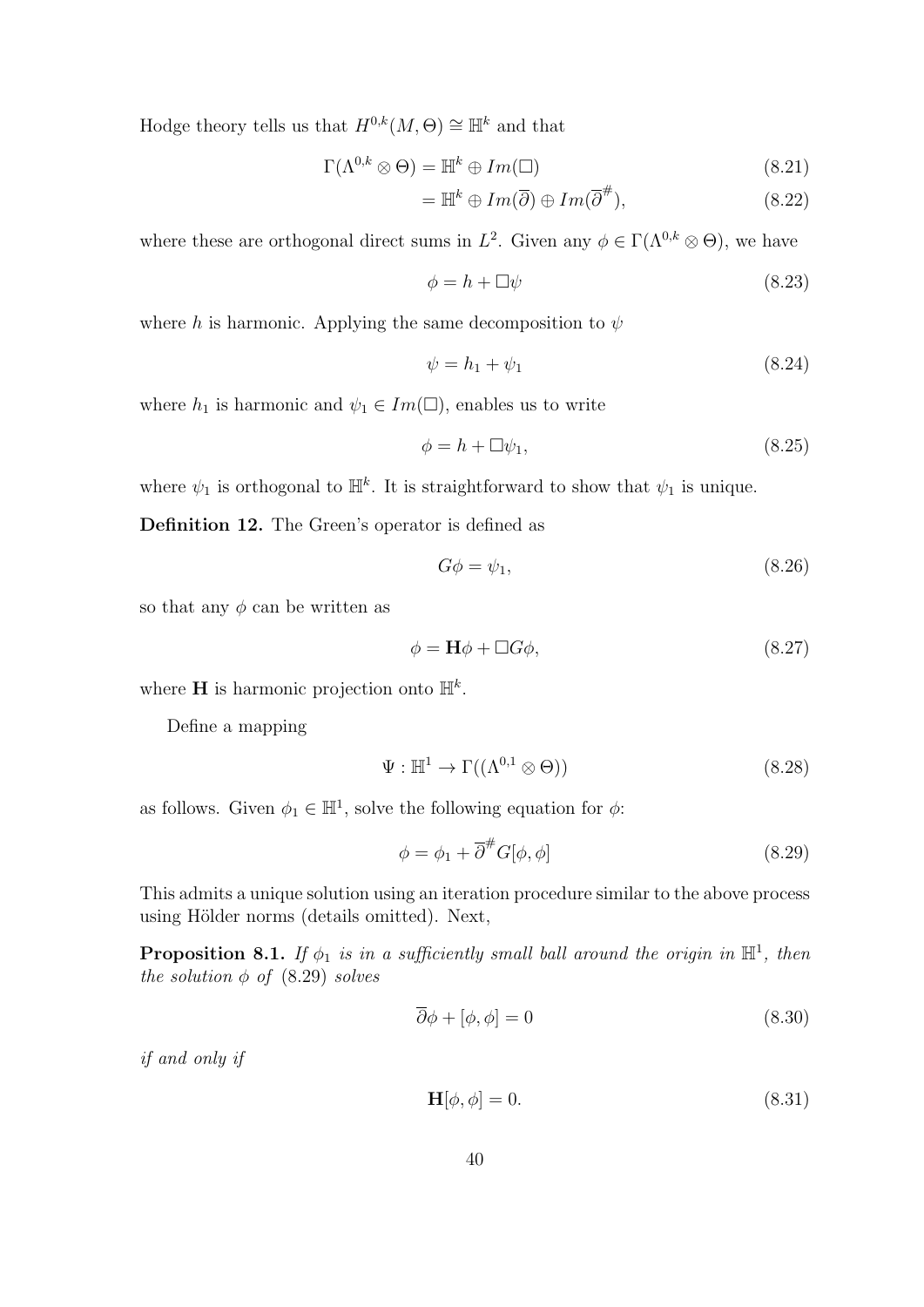We will omit the proof, and just point out that the Kuranishi map is the corresponding mapping

$$
\Phi: \mathbb{H}^1 \to \mathbb{H}^2,\tag{8.32}
$$

and the zeroes of  $\Phi$  parametrize the integrable complex structures near J. Note that elements  $\phi \in \mathbb{H}^1$  necessarily satisfy  $\overline{\partial}^{\#} \phi = 0$ , which reflects the fact that this parametrizes complex structues near J modulo diffeomorphism if there are no automorphisms. Kuranishi also shows that that  $\Phi$  is holomorphic, so that the moduli space is an analytic subset.

In the case of non-trivial automorphisms, note that  $\Phi$  is equivariant under automorphisms of J, so if  $(M, J)$  admits non-trivial holomorphic vector fields, then the moduli space of complex structure modulo diffeomorphic is isomorphic to

$$
\Psi^{-1}(0)/\mathbb{H}^0,\tag{8.33}
$$

but the full proof of this identification requires a more elaborate slice theorem.

A special case where this mapping has been computed is the case of Calabi-Yau metrics. In this case, the following is known (we will not discuss the proof, and refer the reader to [Huy05]):

**Theorem 8.2** (Tian-Todorov). For a Calabi-Yau metric  $(X, q)$ , the Kuranishi map  $\Psi \equiv 0$ . That is, every infinitesimal Einstein deformation integrates to an actual deformation.

# 9 Lecture 9

#### 9.1 Serre duality

For a real oriented Riemannian manifold of dimension n, the Hodge star operator is a mapping

$$
* : \Lambda^p \to \Lambda^{n-p} \tag{9.1}
$$

defined by

$$
\alpha \wedge * \beta = \langle \alpha, \beta \rangle dV_g,\tag{9.2}
$$

for  $\alpha, \beta \in \Lambda^p$ , where  $dV_g$  is the oriented Riemannian volume element.

If M is a complex manifold of complex dimension  $m = n/2$ , and g is a Hermitian metric, then the Hodge star extends to the complexification

$$
* : \Lambda^p \otimes \mathbb{C} \to \Lambda^{2m-p} \otimes \mathbb{C}, \tag{9.3}
$$

and it is not hard to see that

$$
* : \Lambda^{p,q} \to \Lambda^{n-q, n-p}.
$$
\n
$$
(9.4)
$$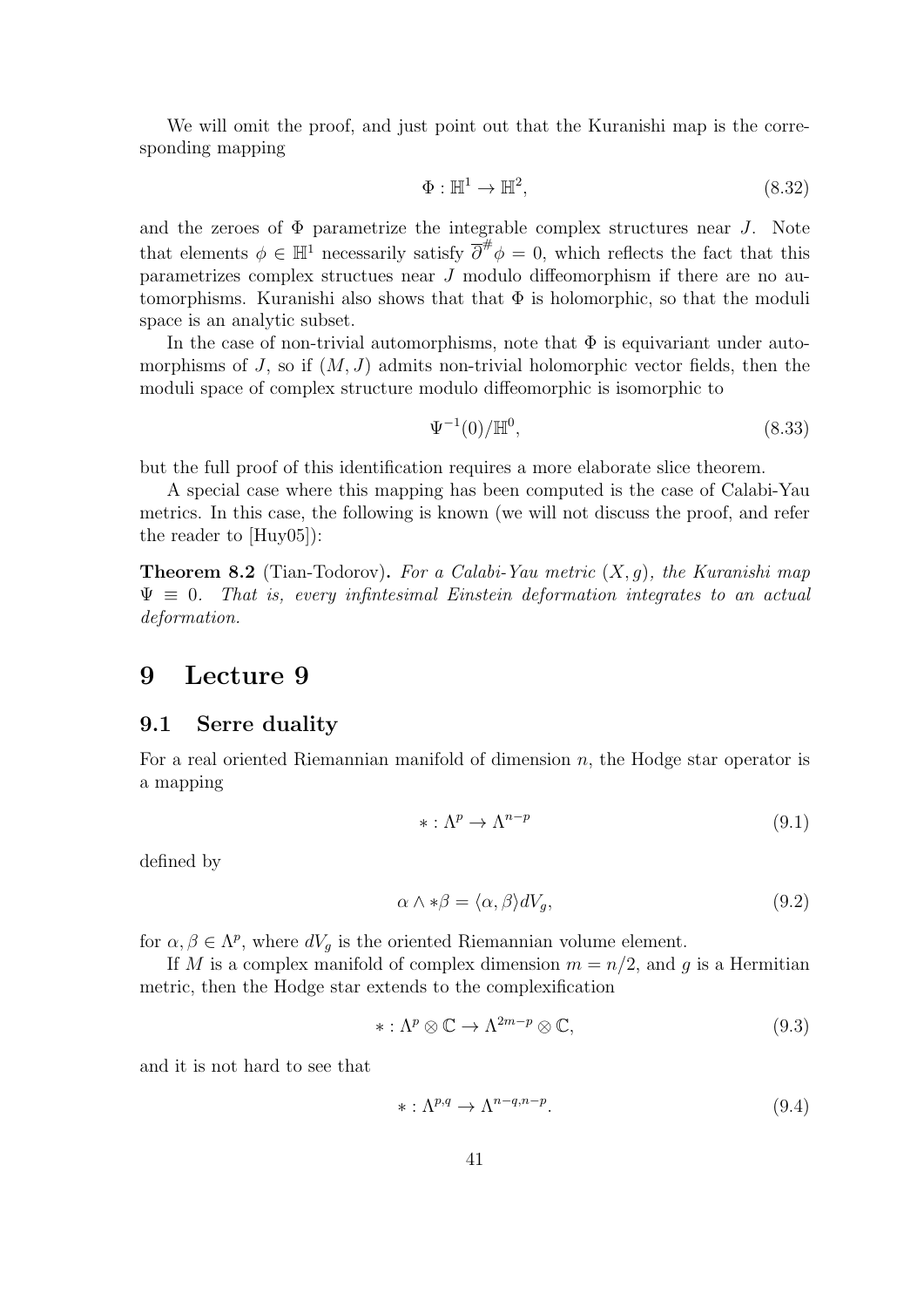Therefore the operator

$$
\overline{\ast}: \Lambda^{p,q} \to \Lambda^{n-p,n-q}, \tag{9.5}
$$

is a C-antilinear mapping and satisfies

$$
\alpha \wedge \overline{\ast} \beta = \langle \alpha, \overline{\beta} \rangle dV_g. \tag{9.6}
$$

for  $\alpha, \beta \in \Lambda^p \otimes \mathbb{C}$ .

The  $L^2$ -adjoint of  $\overline{\partial}$  is given by

$$
\overline{\partial}^* = - * \overline{\partial}*,\tag{9.7}
$$

and the  $\overline{\partial}$ -Laplacian is defined by

$$
\Delta_{\overline{\partial}} = \overline{\partial}^* \overline{\partial} + \overline{\partial} \overline{\partial}^*.
$$
\n(9.8)

Letting

$$
\mathbb{H}^{p,q}(M,g) = \{ \alpha \in \Lambda^{p,q} | \Delta_{\overline{\partial}} \alpha = 0 \},\tag{9.9}
$$

Hodge theory tells us that

$$
H^{p,q}_{\overline{\partial}}(M) \cong \mathbb{H}^{p,q}(M,g),\tag{9.10}
$$

is finite-dimensional, and that

$$
\Lambda^{p,q} = \mathbb{H}^{p,q}(M,g) \oplus Im(\Delta_{\overline{\partial}})
$$
\n(9.11)

$$
= \mathbb{H}^{p,q}(M,g) \oplus Im(\overline{\partial}) \oplus Im(\overline{\partial}^*), \tag{9.12}
$$

with this being an orthogonal direct sum in  $L^2$ .

**Corollary 9.1.** Let  $(M, J)$  be a compact complex manifold of real dimension  $n = 2m$ . Then

$$
H^{p,q}_{\overline{\partial}}(M) \cong (H^{n-p,n-q}_{\overline{\partial}}(M))^*,\tag{9.13}
$$

and therefore

$$
b^{p,q}(M) = b^{n-p,n-q}(M)
$$
\n(9.14)

Proof. One verifies that

$$
\overline{\ast}\Delta_{\overline{\partial}} = \Delta_{\overline{\partial}}\overline{\ast},\tag{9.15}
$$

so the mapping  $\overline{*}$  preserves the space of harmonic forms, and is invertible. The result then follows from Hodge theory.  $\Box$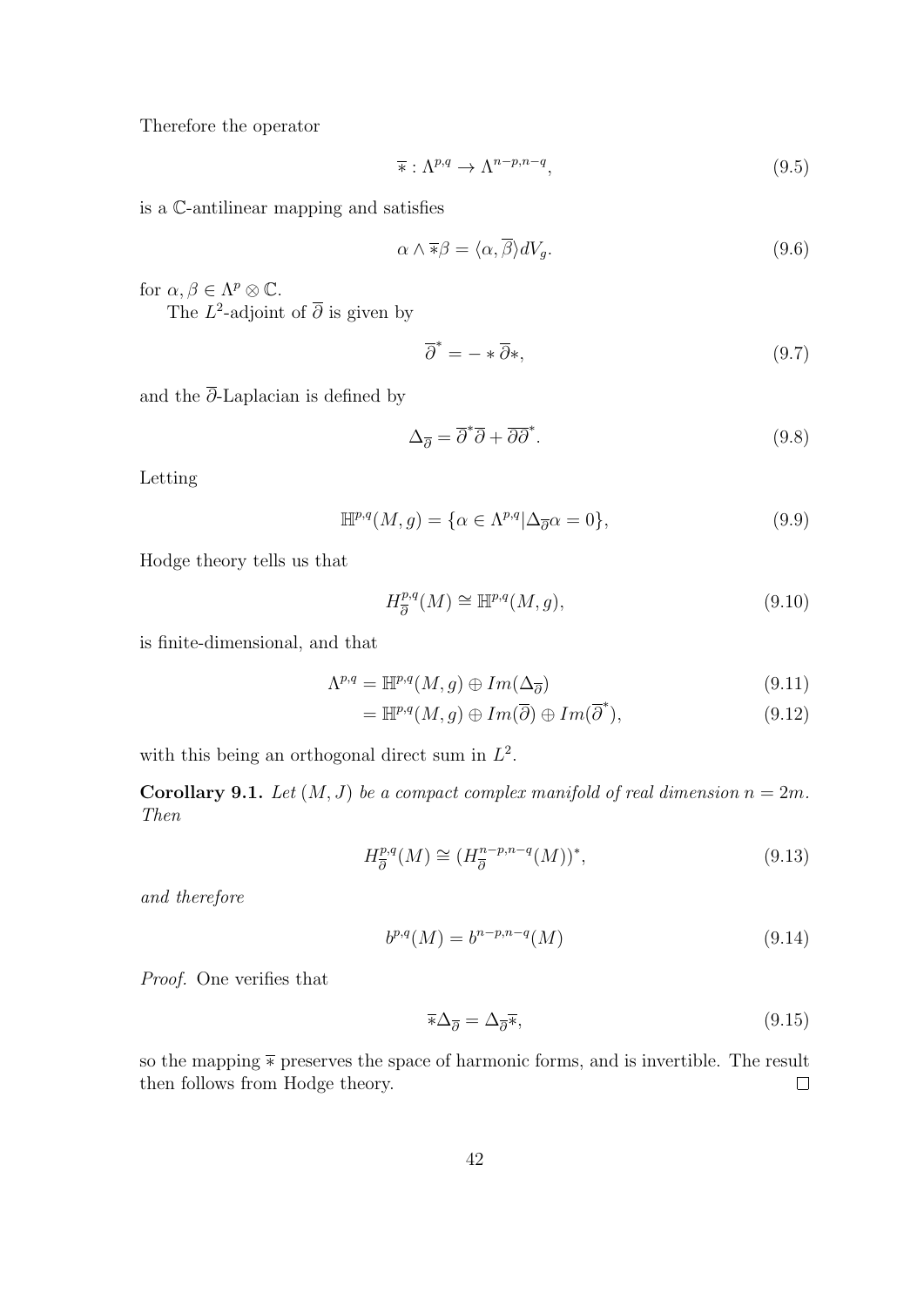This same argument works with form taking values in a holomorphic bundle, and the conclusion of Serre duality is that

$$
H^p(M, E) \cong (H^{n-p}(M, K \otimes E^*), \tag{9.16}
$$

where  $K = \Lambda^{n,0}$  is the canonical bundle. Note that

$$
H^p(M, \Omega^q(E)) \cong \mathbb{H}^{q,p}(M, E). \tag{9.17}
$$

**Proposition 9.1.** If  $(M, J)$  is a compact complex manifold then

$$
b^k(M) \le \sum_{p+q=k} b^{p,q}(M),\tag{9.18}
$$

and

$$
\chi(M) = \sum_{k=0}^{n} (-1)^{k} b^{k}(M) = \sum_{p,q=0}^{m} (-1)^{p+q} b^{p,q}(M).
$$
\n(9.19)

Proof. This requires some machinery; it follows from the Frölicher spectral sequence [?].  $\Box$ 

# 9.2 Hodge numbers of a Kähler manifold

Now let us assume that  $(M, J, g)$  is Kähler. That is, the fundamental 2-form  $\omega$  is closed. Consider the 3 Laplacians

$$
\Delta_H = d^*d + dd^*,\tag{9.20}
$$

$$
\Delta_{\partial} = \partial^* \partial + \partial \partial^* \tag{9.21}
$$

$$
\Delta_{\overline{\partial}} = \overline{\partial}^* \overline{\partial} + \overline{\partial} \overline{\partial}^*,\tag{9.22}
$$

where  $\cdot^*$  denotes the  $L^2$ -adjoint. The key is the following

**Proposition 9.2.** If  $(M, J, g)$  is Kähler, then

$$
\Delta_H = 2\Delta_\partial = 2\Delta_{\overline{\partial}}.\tag{9.23}
$$

Proof. Let L denote the mapping

$$
L: \Lambda^p \to \Lambda^{p+2} \tag{9.24}
$$

given by  $L(\alpha) = \omega \wedge \alpha$ , where  $\omega$  is the Kähler form. Then we have the identities

$$
[\overline{\partial}^*, L] = i\partial\tag{9.25}
$$

$$
[\partial^*, L] = -i\overline{\partial}.\tag{9.26}
$$

These are proved proved first in  $\mathbb{C}^n$  and then on a Kähler manifold using Kähler normal coordinates. The proposition then follows from these identities (proof omit- $\Box$ ted).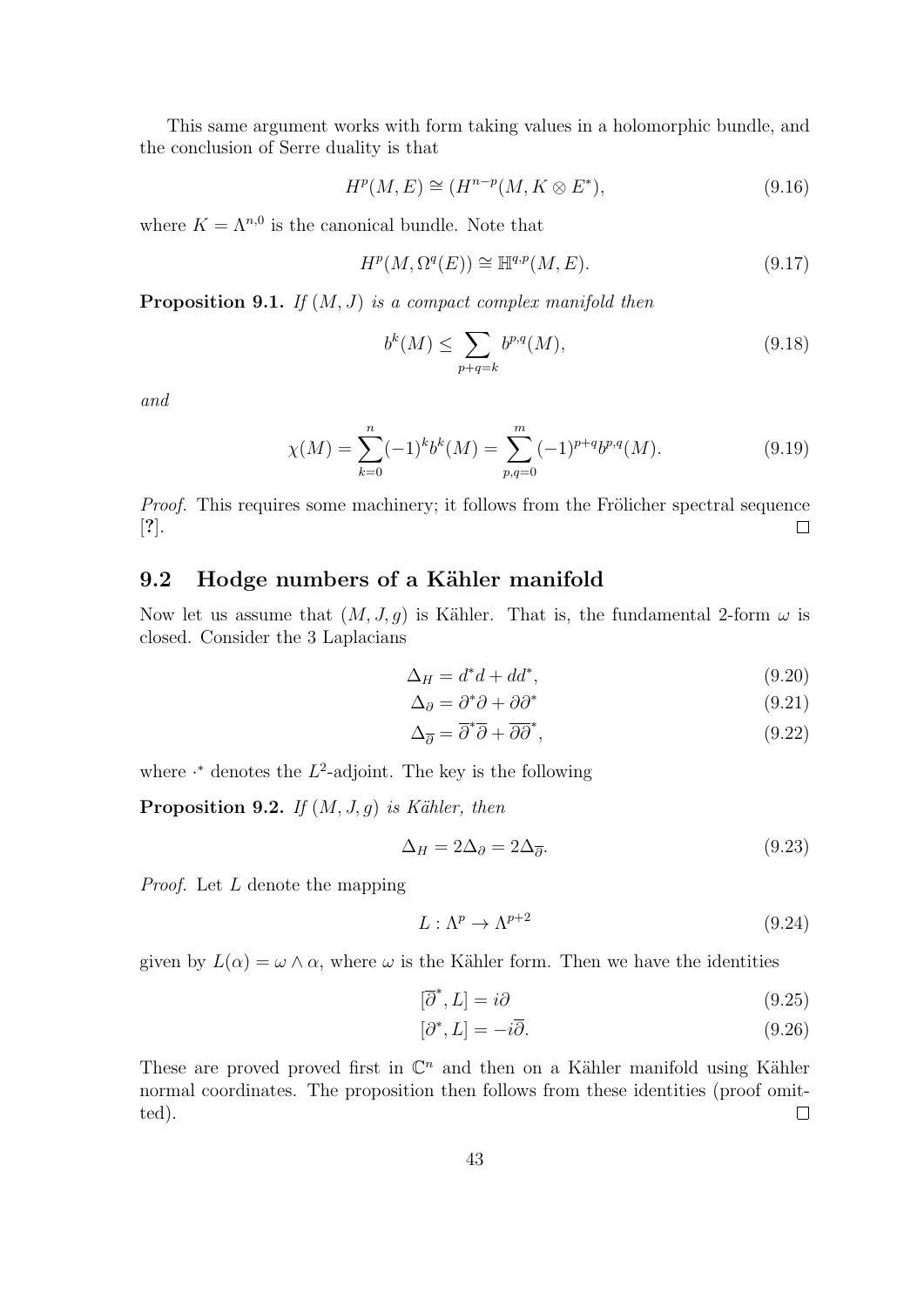**Proposition 9.3.** If  $(M, J, g)$  is a compact Kähler manifold, then

$$
H^k(M, \mathbb{C}) \cong \bigoplus_{p+q=k} H^{p,q}_{\overline{\partial}}(M), \tag{9.27}
$$

and

$$
H^{p,q}_{\overline{\partial}}(M) \cong H^{q,p}_{\overline{\partial}}(M)^*.
$$
\n(9.28)

Consequently,

$$
b^k(M) = \sum_{p+q=k} b^{p,q}(M)
$$
\n(9.29)

$$
b^{p,q}(M) = b^{q,p}(M). \tag{9.30}
$$

Proof. This follows because if a harmonic k-form is decomposed as

$$
\phi = \phi^{p,0} + \phi^{p-1,1} + \dots + \phi^{1,p-1} + \phi^{0,p},\tag{9.31}
$$

then

$$
0 = \Delta_H \phi = 2\Delta_{\overline{\partial}} \phi^{p,0} + 2\Delta_{\overline{\partial}} \phi^{p-1,1} + \dots + 2\Delta_{\overline{\partial}} \phi^{1,p-1} + 2\Delta_{\overline{\partial}} \phi^{0,p},\tag{9.32}
$$

therefore

$$
\Delta_{\overline{\partial}} \phi^{p-k,k} = 0,\tag{9.33}
$$

for  $k = 0 \dots p$ .

Next,

$$
\overline{\Delta_{\overline{\partial}}\phi} = \Delta_{\partial}\overline{\phi},\tag{9.34}
$$

 $\Box$ 

so conjugation sends harmonic forms to harmonic forms.

This yields a topologicial obstruction for a complex manifold to admit a Kähler metric:

Corollary 9.2. If  $(M, J, g)$  is a compact Kähler manifold, then the odd Betti numbers of M are even.

Consider the action of  $\mathbb{Z}$  on  $\mathbb{C}^2 \setminus \{0\}$ 

$$
(z_1, z_2) \to 2^k (z_1, z_2). \tag{9.35}
$$

This is a free and properly discontinuous action, so the quotient  $(\mathbb{C}^2 \setminus \{0\})/\mathbb{Z}$  is a manifold, which is called a primary Hopf surface. A primary Hopf surface is diffeomorphic to  $S^1 \times S^3$ , which has  $b^1 = 1$ , therefore it does not admit any Kähler metric.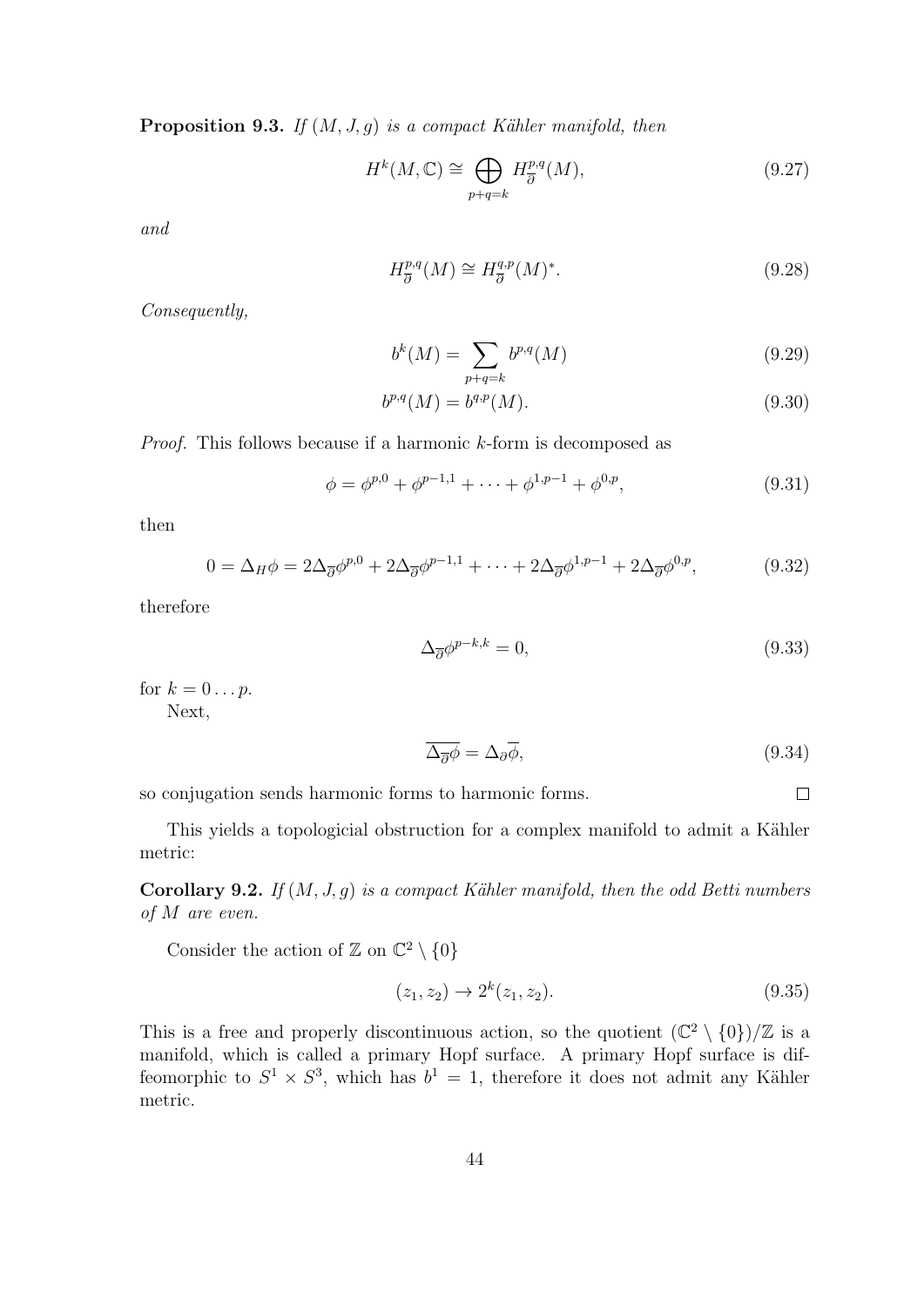#### 9.3 The Hodge diamond

The following picture is called the Hodge diamond:

$$
h^{1,0} \t h^{1,0} \t h^{0,1}
$$
\n
$$
h^{2,0} \t h^{1,1} \t h^{0,2}
$$
\n
$$
\vdots \t \t \ldots \t h^{0,n}.
$$
\n
$$
h^{n,0} \t \vdots \t \ldots \t h^{0,n}.
$$
\n
$$
(9.36)
$$
\n
$$
\vdots \t \ldots \t h^{0,n}.
$$
\n
$$
(9.36)
$$
\n
$$
h^{n,n-1} \t h^{n-1,n}
$$
\n
$$
h^{n-1,n}
$$

Reflection about the center vertical is conjugation. Reflection about the center horizontal is Hodge star. The composition of these two operations, or rotation by  $\pi$ , is Serre duality.

For a surface, the Hodge diamond is

$$
h^{1,0} \t h^{0,0} \t h^{0,1} \t h^{0,1}
$$
\n
$$
h^{2,0} \t h^{1,1} \t h^{0,2} \t . \t (9.37)
$$
\n
$$
h^{2,2} \t h^{2,2}
$$

### 10 Lecture 10

#### 10.1 Complex projective space

Complex projective spaces is defined to be the space of lines through the origin in  $\mathbb{C}^{n+1}$ . This is equivalent to  $\mathbb{C}^{n+1}/\sim$ , where  $\sim$  is the equivalence relation

$$
(z^0, \dots, z^n) \sim (w^0, \dots, w^n) \tag{10.1}
$$

if there exists  $\lambda \in \mathbb{C}^*$  so that  $z^j = \lambda w^j$  for  $j = 1...n$ . The equivalence class of  $(z^0, \ldots, z^n)$  will be denoted by  $[z^0 : \cdots : z^n]$ . Letting  $U_j = \{[z^0 : \cdots : z^n] | z^j \neq 0\},\$  $\mathbb{CP}^n$  is covered by  $(n+1)$  coordinate charts  $\phi_j: U_j \to \mathbb{C}^n$  defined by

$$
\phi_j : [z^0 : \dots : z^n] \mapsto \left(\frac{z^0}{z_j}, \dots, \frac{z^{j-1}}{z_j}, \frac{z^{j+1}}{z_j}, \dots, \frac{z^n}{z_j}\right),\tag{10.2}
$$

with inverse given by

$$
\phi_j^{-1} : (w^1, \dots, w^n) \mapsto [w^1 : \dots w^{j-1} : 1 : w^j : \dots : w^n].
$$
\n(10.3)

The overlap maps are holomorphic, which gives  $\mathbb{CP}^n$  the structure of a complex manifold.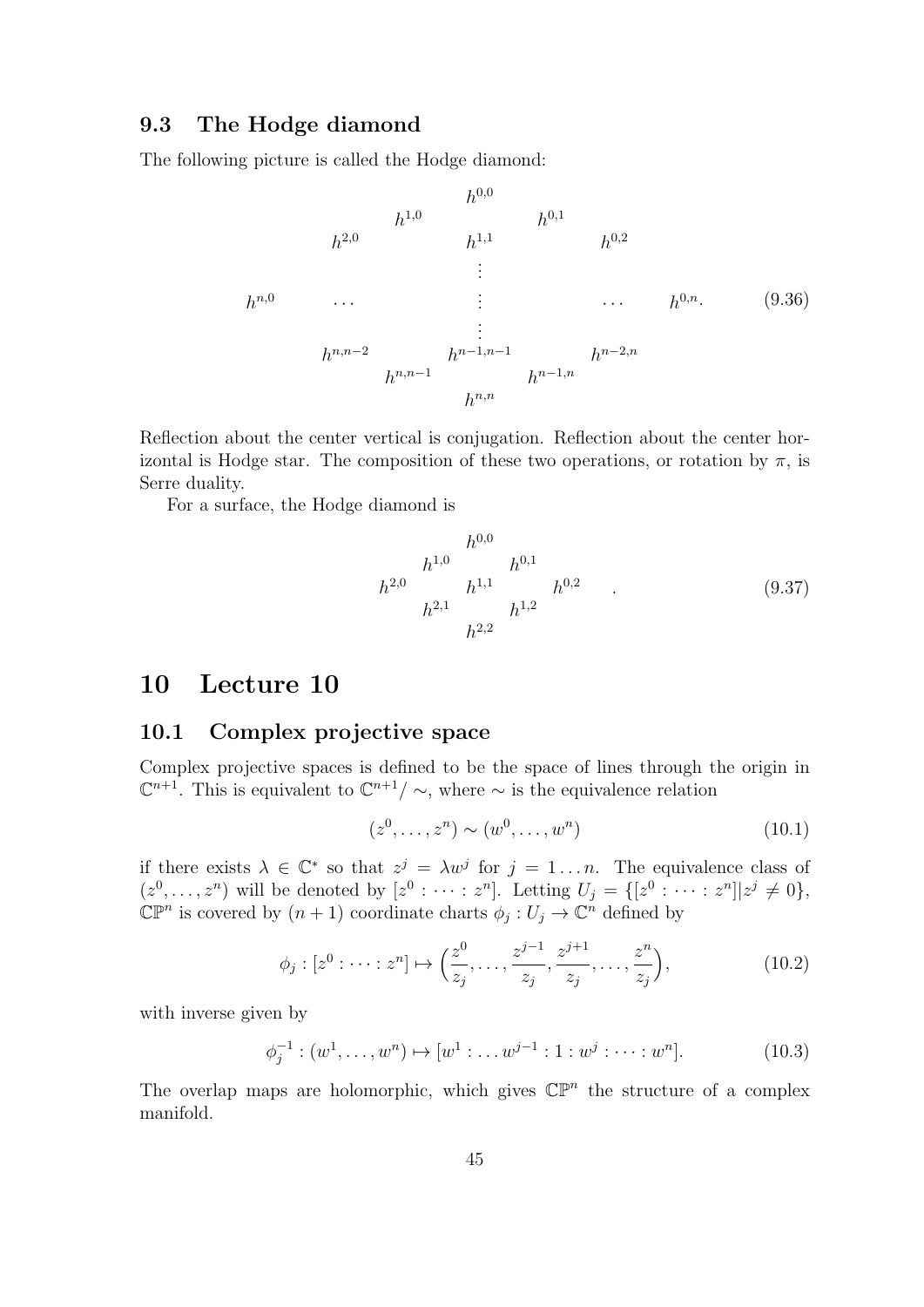Let  $\pi: \mathbb{C}^{n+1} \setminus \{0\}$  denote the projection map, and consider the form

$$
\tilde{\Phi} = -4i\partial\overline{\partial}\log\left(\sum_{j=0}^{n} |z^j|^2\right) \tag{10.4}
$$

It is easy to see that this form is the pull-back of a  $(1, 1)$ -form on  $\mathbb{CP}^n$ , that is  $\tilde{\Phi} = \pi^* \Phi$ . Furthermore,  $\Phi$  is positive-definite, which implies that  $\Phi$  is the fundamental 2-form of a Hermitian metric  $q_{FS}$ . Furthermore, since  $d = \partial + \overline{\partial}$ , it follows that  $d\Phi = 0$ , so  $q_{FS}$  is a Kähler metric. Note that  $\tilde{\Phi}$  is invariant under the action of  $U(n + 1)$ , which implies that the isometry group of  $g_{FS}$  contains  $PU(n + 1)$ , the projective Unitary group. Moreover, these isometries are holomorphic. The full isometry group has 2 components; the non-identity component consists of anti-holomoprhic isometries (the  $U(n + 1)$ -action composed with conjugation of the coordinates).

Remark 10.1. This metric seems to just come from nowhere, but we will see in a bit that is a very natural definition (but we need to discuss line bundles first to understand this). Also, the normalization in (10.4) is to arrange that the holomorphic sectional curvature of  $q_{FS}$  is equal to 1, we will discuss this later.

The only non-trivial integral cohomology of  $\mathbb{CP}^n$  is in even degrees

$$
H^{2j}(\mathbb{CP}^n, \mathbb{Z}) \cong \mathbb{Z} \tag{10.5}
$$

for  $j = 1 \ldots n$ . Using Proposition 9.3, it follows that the Hodge numbers are given by

$$
b^{p,q}(\mathbb{CP}^n) = \begin{cases} 1 & p = q \\ 0 & p \neq q. \end{cases}
$$
 (10.6)

For example, the Hodge diamond of  $\mathbb{CP}^1$  is given by

$$
\begin{array}{cccc}\n & 1 & & & \\
0 & 0 & , & & \\
1 & & & & \n\end{array}
$$
\n(10.7)

and the Hodge diamond of  $\mathbb{CP}^2$  is given by

$$
\begin{array}{cccc}\n & 1 & & & \\
 & 0 & 0 & & \\
 & 1 & 0 & . & \\
 & & 0 & 0 & \\
 & & 1 & & \n\end{array}
$$
\n(10.8)

### 10.2 Line bundles and divisors

A line bundle over a complex manifold M is a rank 1 complex vector bundle  $\pi : E \to$ M. The transition functions are defined as follows. A trivialization is a mapping

$$
\Phi_{\alpha}: U_{\alpha} \times \mathbb{C} \to E \tag{10.9}
$$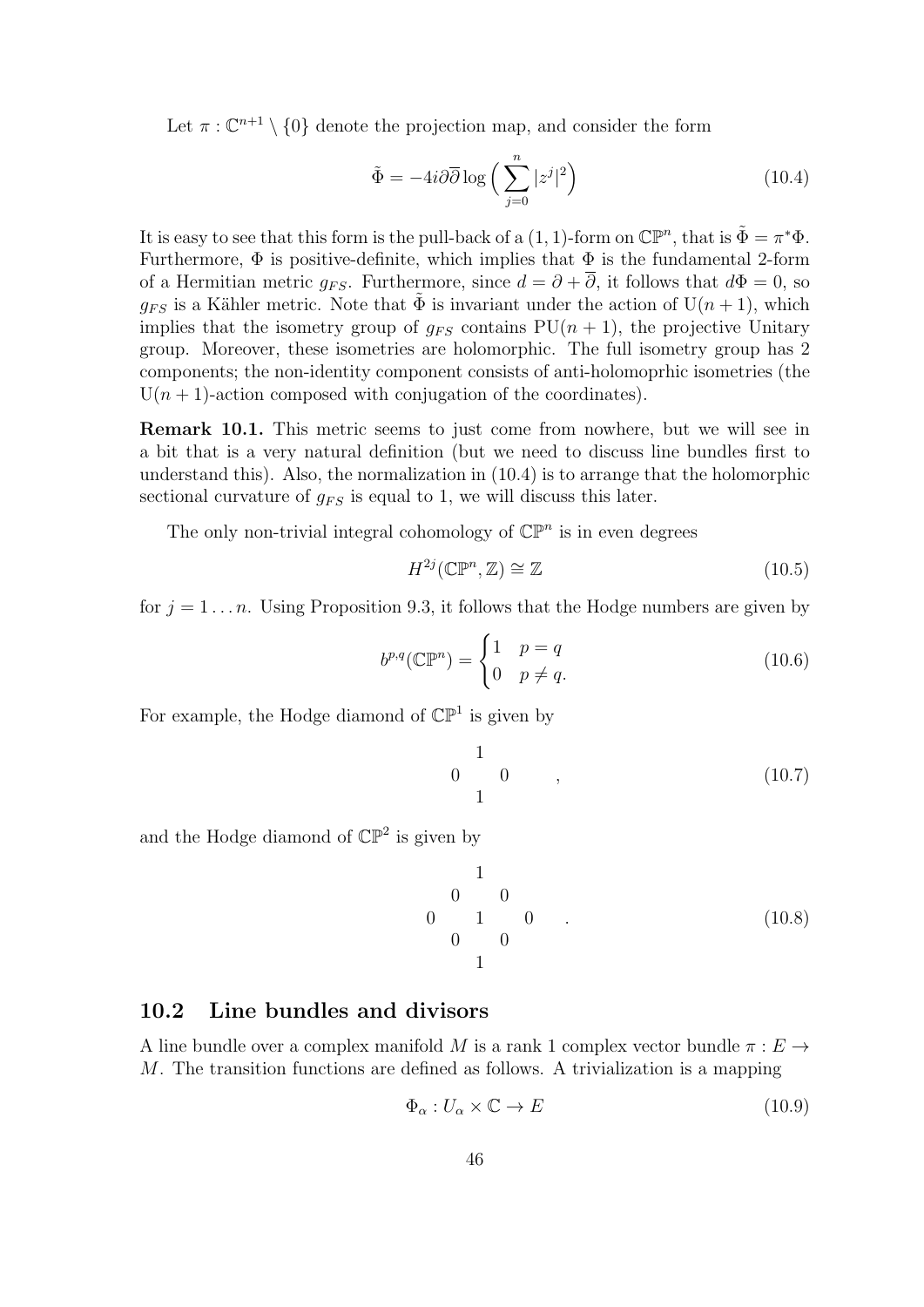which maps  $x \times \mathbb{C}$  linearly onto a fiber. The transition functions are

$$
\varphi_{\alpha\beta}: U_{\alpha}\cap U_{\beta}\to \mathbb{C}^*,\tag{10.10}
$$

defined by

$$
\varphi_{\alpha\beta}(x) = \frac{1}{v} \pi_2(\Phi_{\alpha}^{-1} \circ \Phi_{\beta}(x, v)), \qquad (10.11)
$$

for  $v \neq 0$ .

On a triple intersection  $U_{\alpha} \cap U_{\beta} \cap U_{\gamma}$ , we have the identity

$$
\varphi_{\alpha\gamma} = \varphi_{\alpha\beta} \circ \varphi_{\beta\gamma}.\tag{10.12}
$$

Conversely, given a covering  $U_{\alpha}$  of M and transition functions  $\varphi_{\alpha\beta}$  satifsying (10.12), there is a vector bundle  $\pi : E \to M$  with transition functions given by  $\varphi_{\alpha\beta}$ , and this bundle is uniquely defined up to bundle equivalence, which we will define below. If the transitions function  $\varphi_{\alpha\beta}$  are  $C^{\infty}$ , then we say that E is a smooth vector bundle, while if they are holomorphic, we say that  $E$  is a holomorphic vector bundle. Note that total space of a holomorphic vector bundle over a complex manifold is a complex manifold.

A vector bundle mapping is a mapping  $f: E_1 \to E_2$  which is linear on fibers, and covers the identity map. Assume we have a covering  $U_{\alpha}$  of M such that  $E_1$  has trivializations  $\Phi_{\alpha}$  and  $E_2$  has trivializations  $\Psi_{\alpha}$ . Then any vector bundle mapping gives locally defined functions  $f_{\alpha}: U_{\alpha} \to \mathbb{C}$  defined by

$$
f_{\alpha}(x) = \frac{1}{v} \pi_2(\Psi_{\alpha}^{-1} \circ F \circ \Phi_{\alpha}(x, v))
$$
\n(10.13)

for  $v \neq 0$ . It is easy to see that on overlaps  $U_{\alpha} \cap U_{\beta}$ ,

$$
f_{\alpha} = \varphi_{\alpha\beta}^{E_2} f_{\beta} \varphi_{\beta\alpha}^{E_1},\tag{10.14}
$$

equivalently,

$$
\varphi_{\beta\alpha}^{E_2} f_{\alpha} = f_{\beta} \varphi_{\beta\alpha}^{E_1}.
$$
\n(10.15)

We say that two bundles are  $E_1$  and  $E_2$  are equivalent if there exists an invertible bundle mapping  $f : E_1 \rightarrow E_2$ . This is equivalent to non-vanishing of the local representatives, that is,  $f_{\alpha}: U_{\alpha} \to \mathbb{C}^*$ . A vector bundle is *trivial* if it is equivalent to the trivial product bundle. That is, E is trivial if there exist functions  $f_{\alpha}: U_{\alpha} \to \mathbb{C}^*$ such that

$$
\phi_{\beta\alpha} = f_{\beta} f_{\alpha}^{-1}.\tag{10.16}
$$

The tensor product  $E_1 \otimes E_2$  of two line bundles  $E_1$  and  $E_2$  is again a line bundle, and has transition functions

$$
\varphi_{\alpha\beta}^{E_1 \otimes E_2} = \varphi_{\alpha\beta}^{E_1} \varphi_{\alpha\beta}^{E_2}.
$$
\n(10.17)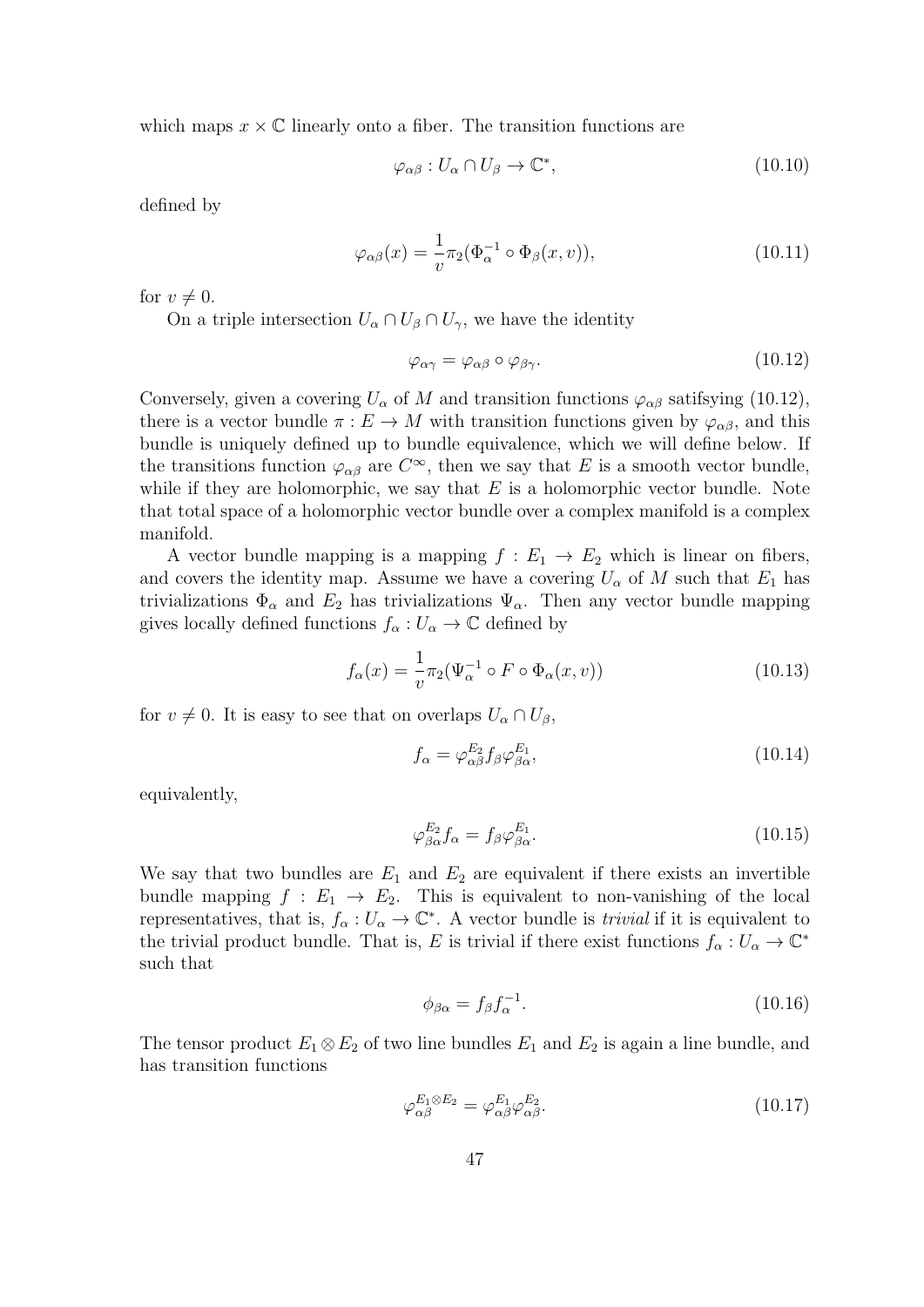The dual  $E^*$  of a line bundle  $E$ , is again a line bundle, and has transition functions

$$
\varphi_{\alpha\beta}^{E^*} = (\varphi_{\beta\alpha}^E)^{-1}.
$$
\n(10.18)

Note that for any line bundle,

$$
E \otimes E^* \cong \mathbb{C},\tag{10.19}
$$

is the trivial line bundle.

For our purpose, a divisor is defined to be the zero set of a holomorphic section of a nontrivial line bundle. Conversely, an irreducible holomorphic subvariety of codimension 1 defines a line bundle by taking local defining functions to be the transition functions, that is,

$$
\varphi_{\alpha\beta} = \frac{f_{\alpha}}{f_{\beta}} \tag{10.20}
$$

#### 10.3 Line bundles on complex projective space

If M is any smooth manifold, consider the short exact sequence of sheaves

$$
0 \to \mathbb{Z} \to \mathcal{E} \to \mathcal{E}^* \to 1. \tag{10.21}
$$

where  $\mathcal E$  is the sheaf of germs of  $C^{\infty}$  functions, and  $\mathcal E^*$  is the sheaf of germs of nonvanishing  $C^{\infty}$  functions. The associated long exact sequence in cohomology is

$$
\dots \to H^1(M, \mathbb{Z}) \to H^1(M, \mathcal{E}) \to H^1(M, \mathcal{E}^*)
$$
  
\n
$$
\to H^2(M, \mathbb{Z}) \to H^2(M, \mathcal{E}) \to H^2(M, \mathcal{E}^*) \to \dots
$$
\n(10.22)

But  $\mathcal E$  is a flabby sheaf due to existence of partitions of unity in the smooth category, so  $H^k(M, \mathcal{E}) = \{0\}$  for  $k \geq 1$ . This implies that

$$
H^1(M, \mathcal{E}^*) \cong H^2(M, \mathbb{Z}).\tag{10.23}
$$

Using Cech cohomology, the left hand side is easily seen to be the set of smooth line bundles on M up to equivalence.

Next, if M is a complex manifold, consider the short exact sequence of sheaves

$$
0 \to \mathbb{Z} \to \mathcal{O} \to \mathcal{O}^* \to 1. \tag{10.24}
$$

where  $\mathcal O$  is the sheaf of germs of holomorphic functions, and  $\mathcal O^*$  is the sheaf of germs of non-vanishing holomorphic functions. The associated long exact sequence in cohomology is

$$
\dots \to H^1(M, \mathbb{Z}) \to H^1(M, \mathcal{O}) \to H^1(M, \mathcal{O}^*)
$$
  
\n
$$
\xrightarrow{c_1} H^2(M, \mathbb{Z}) \to H^2(M, \mathcal{O}) \to H^2(M, \mathcal{O}^*) \to \dots
$$
\n(10.25)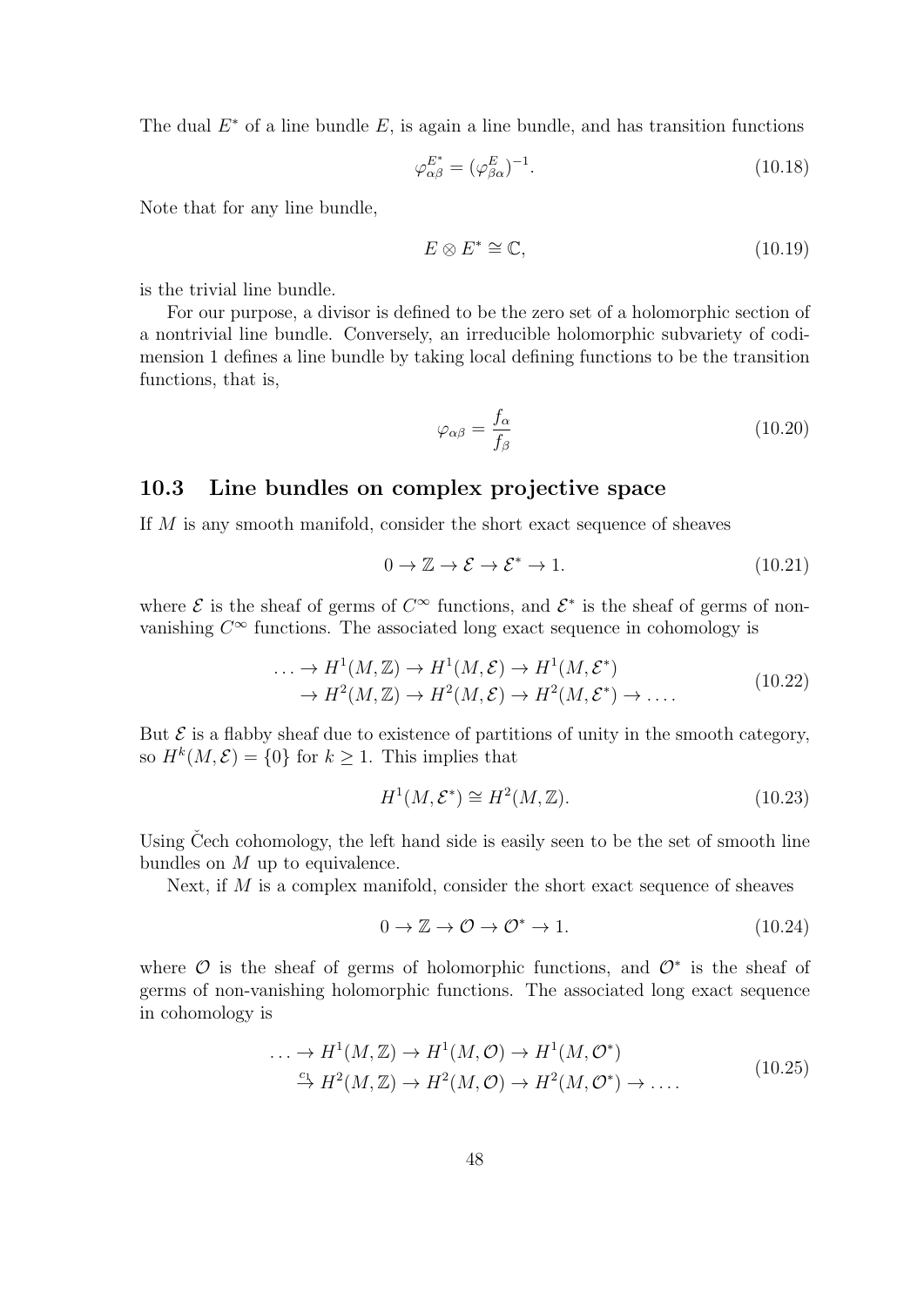Now  $\mathcal O$  is not flabby (there are no nontrivial holomorphic partitions of unity!). However

$$
\dim(H^k(M, \mathcal{O})) = b^{0,k}.\tag{10.26}
$$

Since  $b^{0,1} = b^{0,2} = 0$  for  $\mathbb{CP}^n$ , we have

$$
H^{1}(\mathbb{CP}^{n}, \mathcal{O}^{*}) \cong H^{2}(M, \mathbb{Z}) \cong \mathbb{Z}.
$$
\n(10.27)

Again, using Cech cohomology, the left hand side is easily seen to be the set of holomorphic line bundles on M up to equivalence. Consequently, on  $\mathbb{CP}^n$  the smooth line bundles are the same as holomorphic line bundles up to equivalence:

**Corollary 10.1.** The set of holomorphic line bundles on  $\mathbb{CP}^n$  up to equivalence is isomorphic to  $Z$ , with the tensor product corresponding to addition.

The line bundles on  $\mathbb{CP}^n$  are denoted by  $\mathcal{O}(k)$ , where k is the integer obtained under the above isomorphism, which is the first Chern class. Of course, every line bundle must be a tensor power of a generator. If  $H \subset \mathbb{CP}^n$  is a hyperplane, then the line bundle corresponding to H, denoted by [H] is  $\mathcal{O}(1)$ . The dual of this bundle,  $\mathcal{O}(-1)$  has a nice description, it is called the tautological bundle. This is

$$
\mathcal{O}(-1) = \{ ([x], v) \in \mathbb{CP}^n \times \mathbb{C}^{n+1} | v \in [x] \}.
$$
\n
$$
(10.28)
$$

To see that  $[H]$  corresponds to  $\mathcal{O}(1)$ , use the following:

**Proposition 10.1** ([GH78, page 141]). The first Chern class of a complex line bundle L is equal to the Euler class of the underlying oriented real rank 2 bundle, and is the Poincaré dual to the zero locus of a transverse section. Furthermore, if  $g$  is a Hermitian metric on L, then the curvature form of the Chern connection on L is given by

$$
\Theta = 2\pi i \partial \overline{\partial} |\sigma|^2,\tag{10.29}
$$

where  $\sigma$  is is any locally defined holomorphic section. Finally,

$$
c_1(L) = \left[\frac{i}{2\pi}\Theta\right].\tag{10.30}
$$

Returning to the Fubini-Study metric: note the  $\mathcal{O}(-1)$  admits a Hermitian metric h by restricting the inner product in  $\mathbb{C}^{n+1}$  to a fiber. Thus we see that

**Proposition 10.2.** The Kähler form of the Fubini-Study metric is  $(-i/2\pi)$  times the curvature form of h.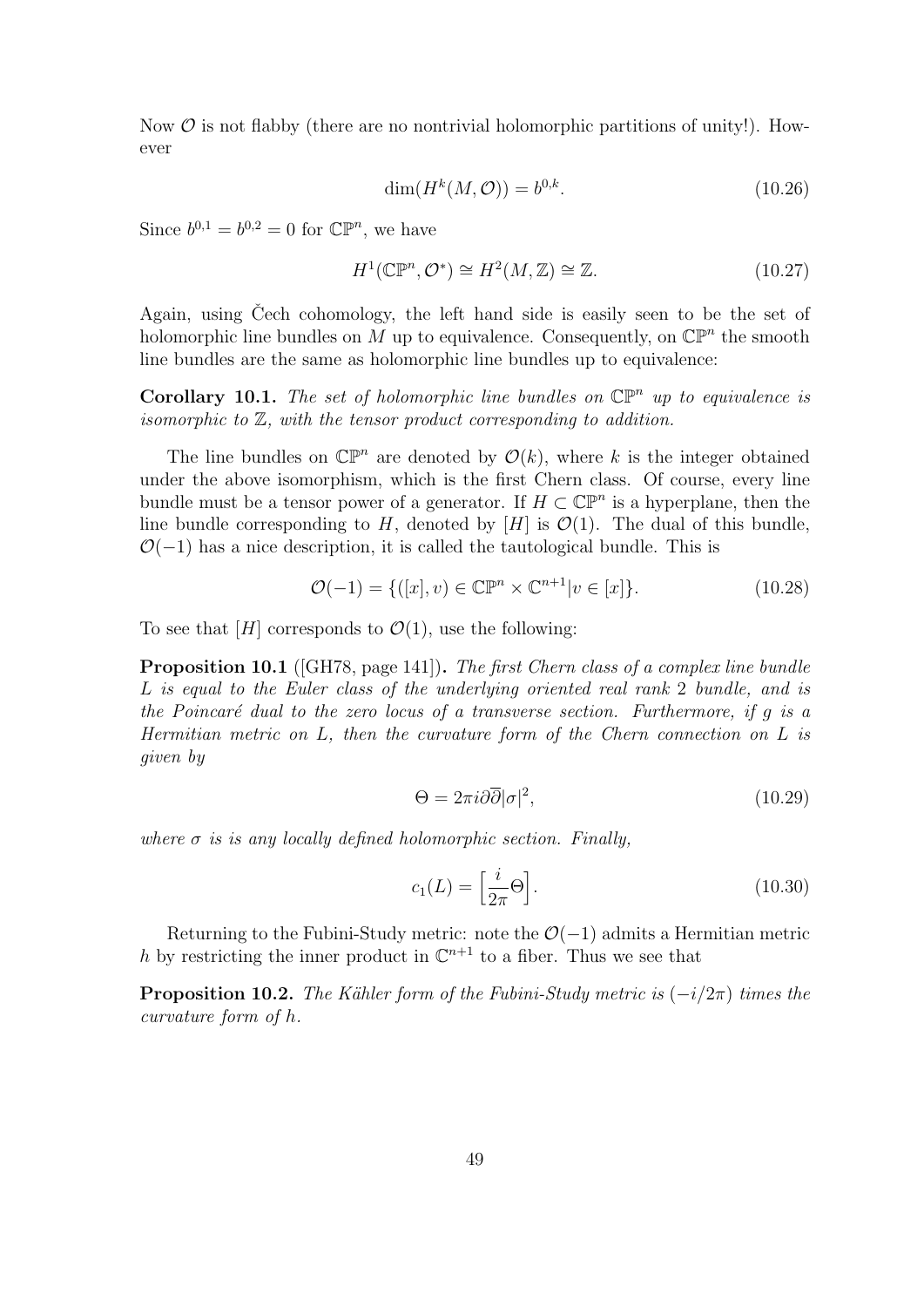### 10.4 Adjunction formula

Let  $V \subset M^n$  be a smooth complex hypersurface. The exact sequence

$$
0 \to T^{(1,0)}(V) \to T^{(1,0)}M|_V \to N_V \to 0,
$$
\n(10.31)

defines the holomorphic normal bundle. The adjunction formula says that

$$
N_V = [V]|_V. \tag{10.32}
$$

To see this, let  $f_{\alpha}$  be local defining functions for V, so that the transition functions of [V] are  $g_{\alpha\beta} = f_{\alpha} f_{\beta}^{-1}$  $\zeta_{\beta}^{-1}$ . Apply d to the equation

$$
f_{\alpha} = g_{\alpha\beta} f_{\beta} \tag{10.33}
$$

to get

$$
df_{\alpha} = d(g_{\alpha\beta})f_{\beta} + g_{\alpha\beta}df_{\beta}.
$$
\n(10.34)

Restricting to V, since  $f_\beta = 0$  defines V, we have

$$
df_{\alpha} = g_{\alpha\beta} df_{\beta}.
$$
\n(10.35)

Note that  $df_{\alpha}$  is a section of  $N_V^*$ . For a smooth hypersurface, the differential of a local defining function is nonzero on normal vectors. Consequently,  $N_V^* \otimes [V]$  is the trivial bundle when restricted to V since it has a non-vanishing section.

For any short exact sequence

$$
0 \to A \to B \to C \to 0,\tag{10.36}
$$

it holds that

$$
\Lambda^{\dim(B)}(B) \cong \Lambda^{\dim(A)}(A) \otimes \Lambda^{\dim(C)}(C),\tag{10.37}
$$

so the adjunction formula can be rephrased as

$$
K_V = (K_M \otimes [V])|_V. \tag{10.38}
$$

#### 11 Lecture 11

#### 11.1 Characteristic numbers of hypersurfaces

Let  $V \subset \mathbb{P}^n$  be a smooth complex hypersurface. We know that the line bundle  $[V] = \mathcal{O}(d)$  for some  $d \geq 1$ . We have the exact sequence

$$
0 \to T^{(1,0)}(V) \to T^{(1,0)} \mathbb{P}^n \big|_V \to N_V \to 0. \tag{11.1}
$$

The adjunction formula says that

$$
N_V = \mathcal{O}(d)|_V. \tag{11.2}
$$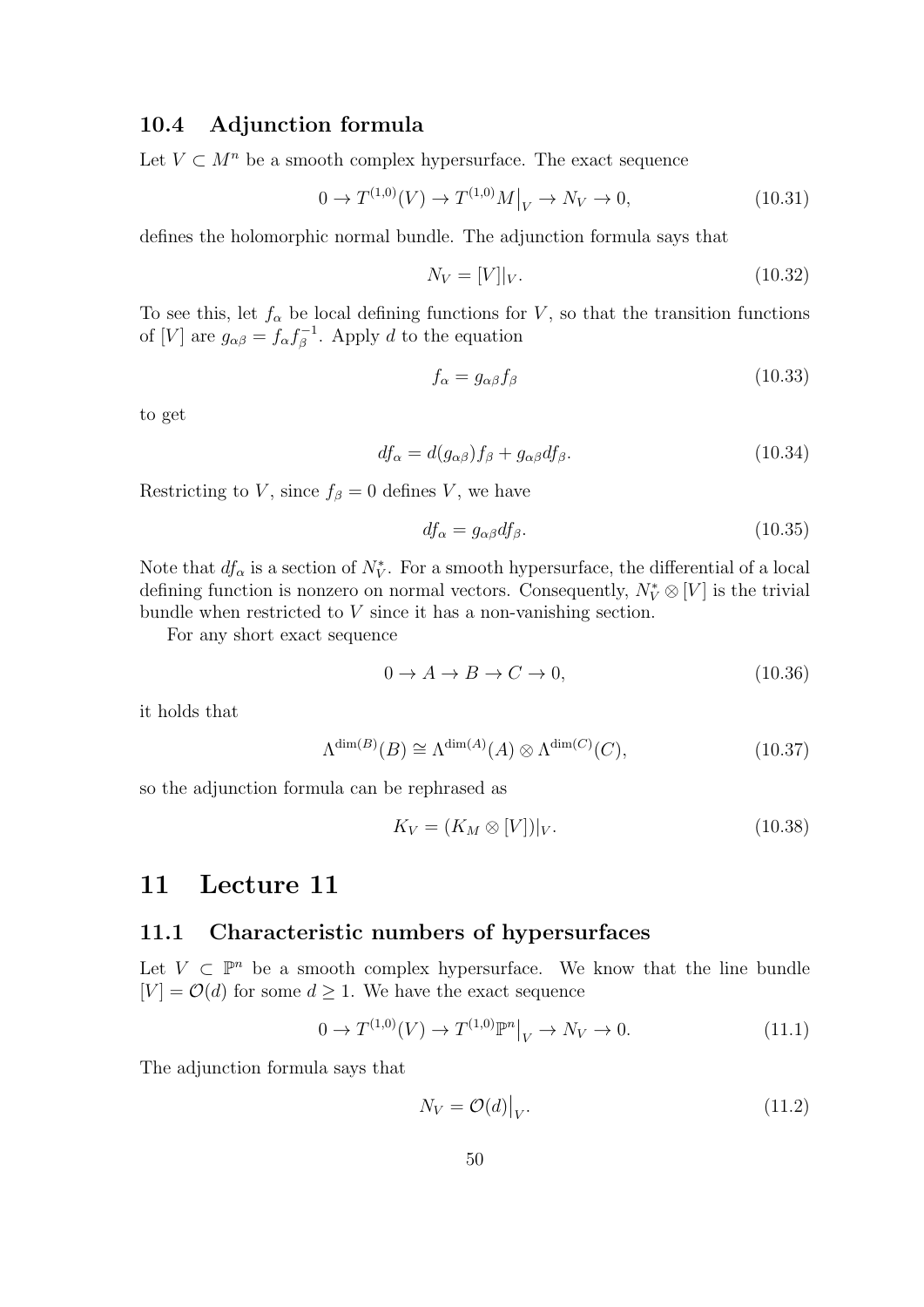We have the smooth splitting of  $(11.1)$ ,

$$
T^{(1,0)}\mathbb{P}^n\big|_V = T^{(1,0)}(V) \oplus \mathcal{O}(d)\big|_V. \tag{11.3}
$$

Taking Chern classes,

$$
c(T^{(1,0)}\mathbb{P}^n|_V) = c(T^{(1,0)}(V)) \cdot c(\mathcal{O}(d)|_V). \tag{11.4}
$$

From the Euler sequence [GH78, page 409],

$$
0 \to \mathbb{C} \to \mathcal{O}(1)^{\oplus (n+1)} \to T^{(1,0)} \mathbb{P}^n \to 0,
$$
\n(11.5)

it follows that

$$
c(T^{(1,0)}\mathbb{P}^n) = (1 + c_1(\mathcal{O}(1)))^{n+1}.
$$
\n(11.6)

Note that for any divisor D,

$$
c_1([D]) = \eta_D,\t\t(11.7)
$$

where  $\eta_D$  is the Poincaré dual to D. That is

$$
\int_{D} \xi = \int_{\mathbb{P}^n} \xi \wedge \eta_D,\tag{11.8}
$$

for all  $\xi \in H^{2n-2}(\mathbb{P})$ , see [GH78, page 141]. So in particular  $c_1(\mathcal{O}(1)) = \omega$ , where  $\omega$  is the Poincaré dual of a hyperplane in  $\mathbb{P}^n$  (note that  $\omega$  is integral, and is some multiple of the Fubini-Study metric). Therefore

$$
c(T^{(1,0)}\mathbb{P}^n) = (1+\omega)^{n+1}.
$$
\n(11.9)

Also  $c_1(\mathcal{O}(d)) = d \cdot \omega$ , since  $\mathcal{O}(d) = \mathcal{O}(1)^{\otimes d}$ . The formula (11.4) is then

$$
(1+\omega)^{n+1}\big|_V = (1+c_1+c_2+\dots)(1+d\cdot\omega\big|_V). \tag{11.10}
$$

A crucial tool in the following is the Lefschetz hyperplane theorem:

**Theorem 11.1** ([GH78, page 156]). Let  $M \text{ }\subset \mathbb{P}^n$  be a hypersurface of dimension  $n-1$ , and H be a hyperplane, and let  $V = M \cap H$ . Then the inclusion  $\iota : V \to M$ induces a mapping

$$
\iota^* : H^q(M, \mathbb{Q}) \to H^q(V, \mathbb{Q}) \tag{11.11}
$$

which is an isomorphism for  $q \leq n-3$  and injective for  $q = n-2$ .

Furthermore, the mapping

$$
\iota_* : \pi_q(V) \to \pi_q(M) \tag{11.12}
$$

is an isomorphism for  $q \leq n-3$  and surjective for  $q = n-2$ .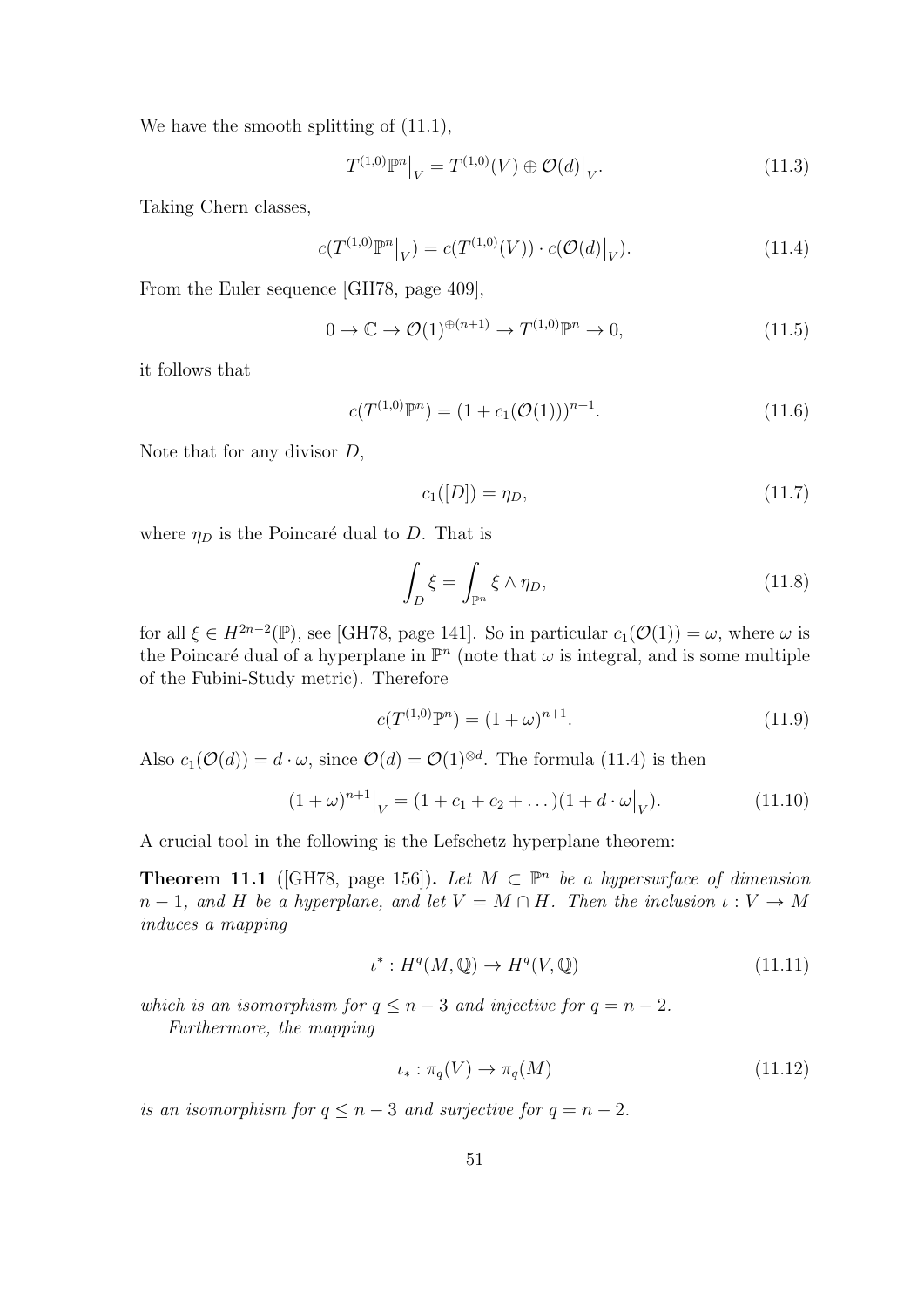# 11.2 Dimension  $n = 2$

Consider a curve in  $\mathbb{P}^2$ . The formula (11.10) is

$$
(1+3\omega)|_V = (1+c_1)(1+d \cdot \omega|_V), \tag{11.13}
$$

which yields

$$
c_1 = (3 - d)\omega\big|_V. \tag{11.14}
$$

The top Chern class is the Euler class, so we have

$$
\chi(V) = \int_{V} (3 - d)\omega \tag{11.15}
$$

$$
= (3-d) \int_{\mathbb{P}^2} \omega \wedge (d \cdot \omega) \tag{11.16}
$$

$$
= d(3-d) \int_{\mathbb{P}^2} \omega^2 = d(3-d). \tag{11.17}
$$

Here we used the fact that  $d \cdot \omega$  is Poincaré dual to V, and  $\omega^2$  is a positive generator of  $H^4(\mathbb{P}^2, \mathbb{Z})$ . Equivalently, we can write

$$
\int_{V} \omega = \int_{\mathbb{P}^2} \omega \wedge \eta_V = \int_{\mathbb{P}^2} \eta_H \wedge \eta_V. \tag{11.18}
$$

Since cup product is dual to intersection under Poincaré duality, the integral simply counts the number of intersection points of V with a generic hyperplane.

In term of the genus  $q$ ,

$$
g = \frac{(d-1)(d-2)}{2}.
$$
\n(11.19)

# 11.3 Dimension  $n = 3$

We consider a hypersurface in  $\mathbb{P}^3$ , which is topologically a 4-manifold. The formula (11.10) is

$$
(1 + 4\omega + 6\omega^2)|_V = (1 + c_1 + c_2) \cdot (1 + d \cdot \omega|_V), \tag{11.20}
$$

so that

$$
c_1 = (4 - d)\omega|_V, \t\t(11.21)
$$

and then

$$
c_2 = (6 - d(4 - d))\omega^2|_V.
$$
\n(11.22)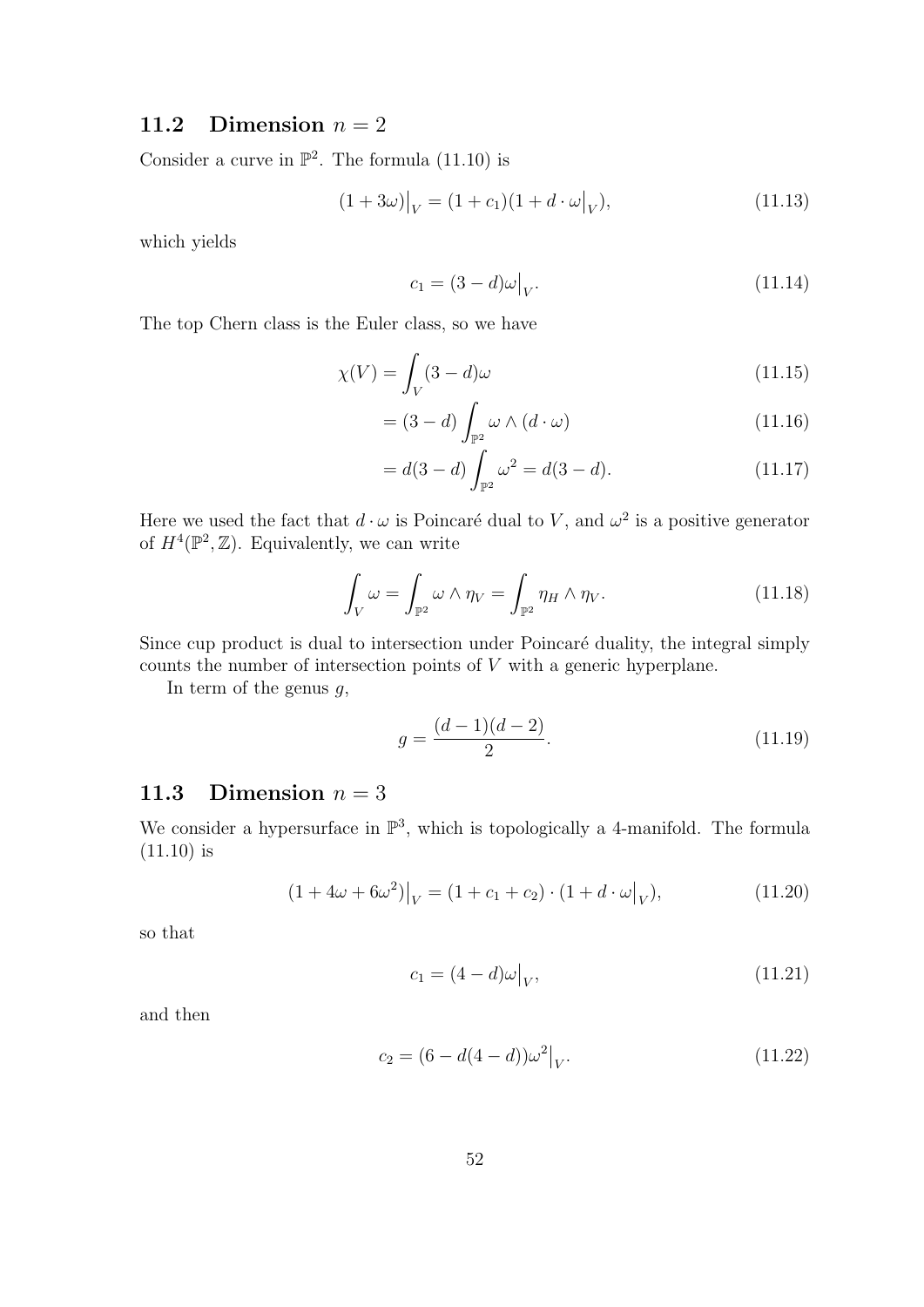Since the top Chern class is the Euler class,

$$
\chi(V) = \int_{V} (6 - d(4 - d))\omega^2 \tag{11.23}
$$

$$
= (6 - d(4 - d)) \int_{\mathbb{P}^3} \omega^2 \wedge (d \cdot \omega) \tag{11.24}
$$

$$
= d(6 - d(4 - d)), \tag{11.25}
$$

again using the fact that  $d \cdot \omega$  is Poincaré dual to V, and that  $\omega^3$  is a positive generator of  $H^6(\mathbb{P}^3, \mathbb{Z})$ .

It follows from the Lefschetz hyperplane theorem that M has  $b_1 = 0$ , therefore  $b^{1,0}=b^{0,1}=0.$ 

## 11.4 Hirzebruch Signature Theorem

We think of  $V$  as a real 4-manifold, with complex structure given by  $J$ . Then the kth Pontrjagin Class is defined to be

$$
p_k(V) = (-1)^k c_{2k}(TV \otimes \mathbb{C}) \tag{11.26}
$$

Since  $(V, J)$  is complex, we have that

$$
TV \otimes \mathbb{C} = TV \oplus \overline{TV},\tag{11.27}
$$

so

$$
c(TV \otimes \mathbb{C}) = c(TV) \cdot c(\overline{TV}) \tag{11.28}
$$

$$
= (1 + c_1 + c_2) \cdot (1 - c_1 + c_2) \tag{11.29}
$$

$$
= 1 + 2c_2 - c_1^2, \tag{11.30}
$$

which yields

$$
p_1(V) = c_1^2 - 2c_2. \tag{11.31}
$$

Consider next the intersection pairing  $H^2(V) \times H^2(V) \to \mathbb{R}$ , given by

$$
(\alpha, \beta) \to \int \alpha \wedge \beta \in \mathbb{R}.\tag{11.32}
$$

Let  $b_2^+$  denote the number of positive eigenvalues, and  $b_2^-$  denote the number of negative eigenvalues. By Poincaré duality the intersection pairing is non-degenerate, so

$$
b_2 = b_2^+ + b_2^-.
$$
\n(11.33)

The *signature* of V is defined to be

$$
\tau = b_2^+ - b_2^-.
$$
\n(11.34)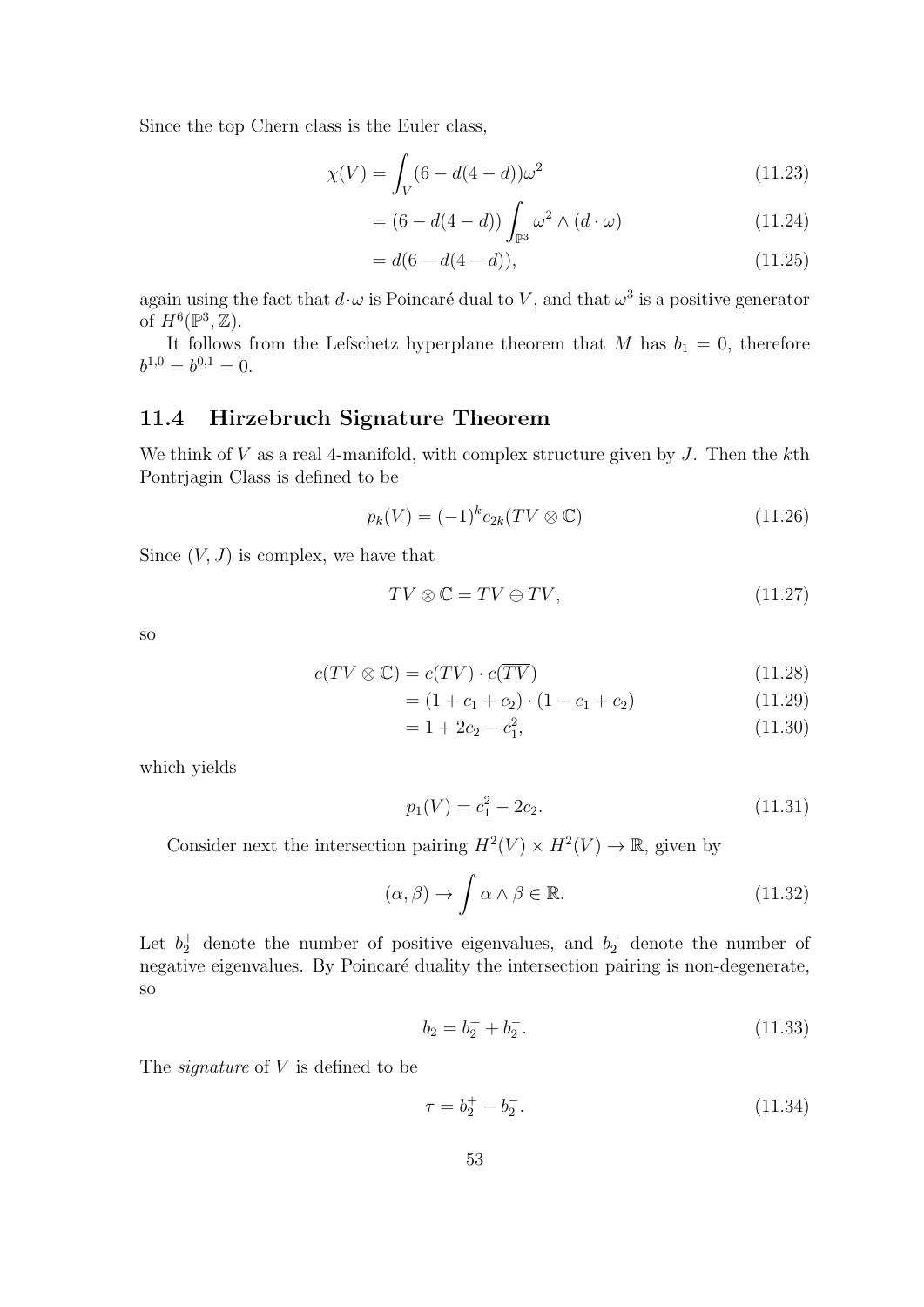The Hirzebruch Signature Theorem [MS74, page 224] states that

$$
\tau = \frac{1}{3} \int_{V} p_1(V) \tag{11.35}
$$

$$
=\frac{1}{3}\int_{V}(c_1^2-2c_2).
$$
\n(11.36)

Rewriting this,

$$
2\chi + 3\tau = \int_{V} c_1^2.
$$
 (11.37)

**Remark 11.1.** This implies that  $S<sup>4</sup>$  does not admit any almost complex structure, since the left hand side is 4, but the right hand side trivially vanishes.

## 11.5 Representations of  $U(2)$

As discussed above, some representations which are irreducible for SO(4) become reducible when restricted to  $U(2)$ . Under  $SO(4)$ , we have

$$
\Lambda^2 T^* = \Lambda_+^2 \oplus \Lambda_-^2,\tag{11.38}
$$

where

$$
\Lambda_2^+ = \{ \alpha \in \Lambda^2(M, \mathbb{R}) : * \alpha = \alpha \}
$$
\n(11.39)

$$
\Lambda_2^- = \{ \alpha \in \Lambda^2(M, \mathbb{R}) : * \alpha = -\alpha \}. \tag{11.40}
$$

But under  $U(2)$ , we have the decomposition

$$
\Lambda^2 T^* \otimes \mathbb{C} = (\Lambda^{2,0} \oplus \Lambda^{0,2}) \oplus \Lambda^{1,1}.
$$
 (11.41)

Notice that these are the complexifications of real vector spaces. The first is of dimension 2, the second is of dimension 4. Let  $\omega$  denote the 2-form  $\omega(X, Y) =$  $g(JX, Y)$ . This yields the orthogonal decomposition

$$
\Lambda^2 T^* \otimes \mathbb{C} = (\Lambda^{2,0} \oplus \Lambda^{0,2}) \oplus \mathbb{R} \cdot \omega \oplus \Lambda_0^{1,1}, \tag{11.42}
$$

where  $\Lambda_0^{1,1} \subset \Lambda^{1,1}$  is the orthogonal complement of the span of  $\omega$ , and is therefore 2-dimensional (the complexification of which is the space of *primitive*  $(1, 1)$ -forms).

**Proposition 11.1.** Under  $U(2)$ , we have the decomposition

$$
\Lambda^2_+ = \mathbb{R} \cdot \omega \oplus (\Lambda^{2,0} \oplus \Lambda^{0,2}) \tag{11.43}
$$

$$
\Lambda^2_- = \Lambda_0^{1,1}.\tag{11.44}
$$

Proof. We can choose an oriented orthonormal basis of the form

$$
\{e_1, e_2 = Je_1, e_3, e_4 = Je_3\}.
$$
\n(11.45)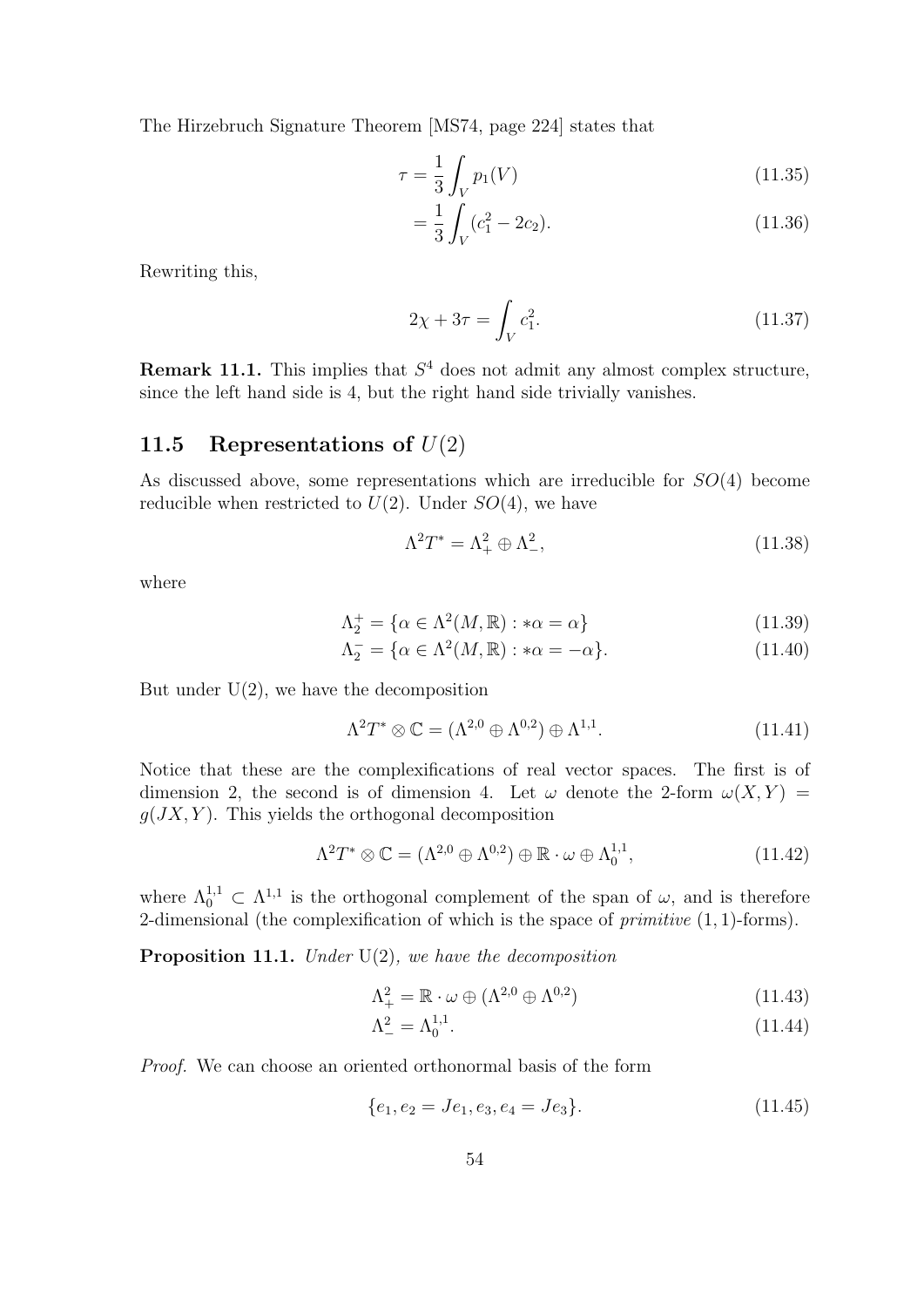Let  $\{e^1, e^2, e^3, e^4\}$  denote the dual basis. The space of  $(1,0)$  forms,  $\Lambda^{1,0}$  has generators

$$
\theta^1 = e^1 + ie^2, \quad \theta^2 = e^3 + ie^4. \tag{11.46}
$$

We have

$$
\omega = \frac{i}{2} (\theta^1 \wedge \overline{\theta}^1 + \theta^2 \wedge \overline{\theta}^2)
$$
  
=  $\frac{i}{2} ((e^1 + ie^2) \wedge (e^1 - ie^2) + (e^3 + ie^4) \wedge (e^3 - ie^4))$   
=  $e^1 \wedge e^2 + e^3 \wedge e^4 = \omega_+^1$ . (11.47)

Similarly, we have

$$
\frac{i}{2}(\theta^1 \wedge \overline{\theta}^1 - \theta^2 \wedge \overline{\theta}^2) = e^1 \wedge e^2 - e^3 \wedge e^4 = \omega^1_-,
$$
\n(11.48)

so  $\omega^1$  is of type  $(1,1)$ , so lies in  $\Lambda_0^{1,1}$ . Next,

$$
\theta^{1} \wedge \theta^{2} = (e^{1} + ie^{2}) \wedge (e^{3} + ie^{4})
$$
  
=  $(e^{1} \wedge e^{3} - e^{2} \wedge e^{4}) + i(e^{1} \wedge e^{4} + e^{2} \wedge e^{3})$   
=  $\omega_{+}^{2} + i\omega_{+}^{3}$ . (11.49)

Solving, we obtain

$$
\omega_+^2 = \frac{1}{2} (\theta^1 \wedge \theta^2 + \overline{\theta}^1 \wedge \overline{\theta}^2), \qquad (11.50)
$$

$$
\omega_+^3 = \frac{1}{2i} (\theta^1 \wedge \theta^2 - \overline{\theta}^1 \wedge \overline{\theta}^2), \qquad (11.51)
$$

which shows that  $\omega_+^2$  and  $\omega_+^3$  are in the space  $\Lambda^{2,0} \oplus \Lambda^{0,2}$ . Finally,

$$
\theta^{1} \wedge \overline{\theta}^{2} = (e^{1} + ie^{2}) \wedge (e^{3} - ie^{4})
$$
  
=  $(e^{1} \wedge e^{3} + e^{2} \wedge e^{4}) + i(-e^{1} \wedge e^{4} + e^{2} \wedge e^{3})$   
=  $\omega_{-}^{2} - i\omega_{-}^{3}$ , (11.52)

which shows that  $\omega_-^2$  and  $\omega_-^3$  are in the space  $\Lambda_0^{1,1}$ .

This decomposition also follows from the proof of the Hodge-Riemann bilinear relations [GH78, page 123].

Corollary 11.1. If  $(M^4, g)$  is Kähler, then

$$
b_2^+ = 1 + 2b^{2,0},\tag{11.53}
$$

$$
b_2^- = b^{1,1} - 1,\tag{11.54}
$$

$$
\tau = b_2^+ - b_2^- = 2 + 2b^{2,0} - b^{1,1}.\tag{11.55}
$$

Proof. This follows from Proposition 11.1, and Hodge theory on Kähler manifolds, see [GH78].  $\Box$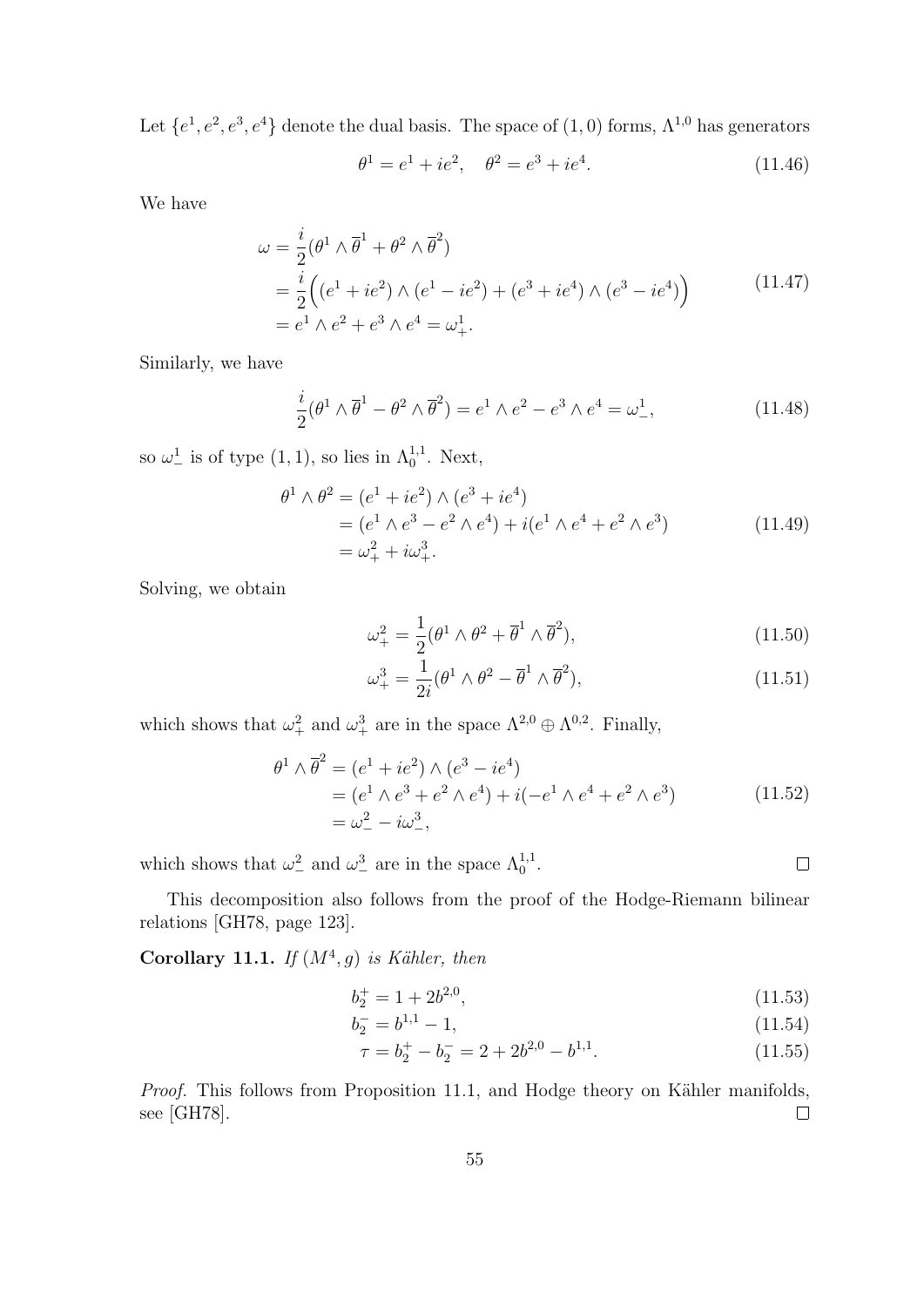So we have that

$$
\chi = 2 + b_2 = 2 + b^{1,1} + 2b^{2,0} \tag{11.56}
$$

$$
\tau = 2 + 2b^{2,0} - b^{1,1}.\tag{11.57}
$$

Remark 11.2. Notice that

$$
\chi + \tau = 4(1 + b^{2,0}),\tag{11.58}
$$

so in particular, the integer  $\chi + \tau$  is divisible by 4 on a Kähler manifold with  $b_1 = 0$ . This is in fact true for any almost complex manifold of real dimension 4, this follows from a version of Riemann-Roch Theorem which holds for almost complex manifolds, see [Gil95, Lemma 3.5.3]. This implies that there is no almost complex structure on  $\overline{\mathbb{P}}^2$ , that is, there is no almost complex structure on  $\mathbb{P}^2$  which induces the reversed orientation to that induced by the usual complex structure on  $\mathbb{P}^2$ .

Applying these formulas to our example, we find that

$$
2\chi + 3\tau = (4 - d)^2 \int_V \omega^2 = d(4 - d)^2.
$$
 (11.59)

Using the formula for the Euler characteristic from above,

$$
\chi = d(6 - d(4 - d)),\tag{11.60}
$$

we find that

$$
\tau = -\frac{1}{3}d(d+2)(d-2). \tag{11.61}
$$

Some arithmetic shows that

$$
b_2 = d^3 - 4d^2 + 6d - 2\tag{11.62}
$$

$$
b_2^+ = \frac{1}{3}(d^3 - 6d^2 + 11d - 3)
$$
 (11.63)

$$
b_2^- = \frac{1}{3}(d-1)(2d^2 - 4d + 3)
$$
 (11.64)

$$
b^{2,0} = b^{0,2} = \frac{1}{6}(d-3)(d-2)(d-1)
$$
 (11.65)

$$
b^{1,1} = \frac{1}{3}d(2d^2 - 6d + 7)
$$
\n(11.66)

$$
b^{1,0} = b^{0,1} = 0.\tag{11.67}
$$

For  $d = 2$ , we find that  $b_2^+ = 1$ ,  $b_2^- = 1$ . This is not surprising, as any nondegenerate quadric is biholomorphic to  $\mathbb{P}^1 \times \mathbb{P}^1$  [GH78, page 478]. The Hodge numbers are  $b^{1,1} = 2$ ,  $b^{0,2} = b^{2,0} = 0$ , so the Hodge diamond is given by

1 0 0 0 2 0 0 0 1 . (11.68)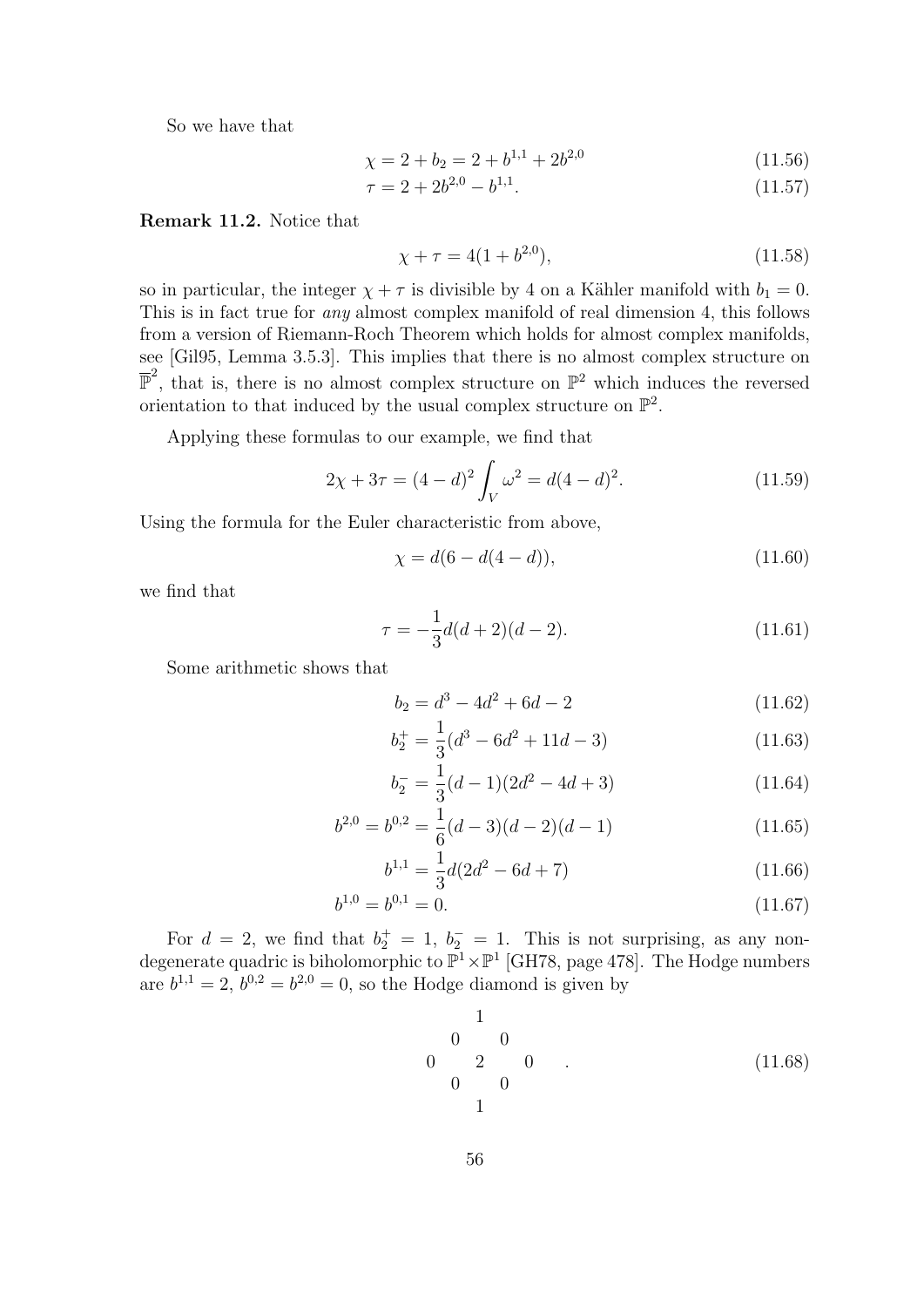For  $d = 3$ , we find  $b_2^+ = 1$ ,  $b_2^- = 6$ . This is expected, since any non-degenerate cubic is biholomorphic to  $\mathbb{P}^2$  blown up at 6 points, and is therefore diffeomorphic to  $\mathbb{P}^2 \# 6\overline{\mathbb{P}^2}$  [GH78, page 489]. The Hodge numbers in this case are  $b^{1,1} = 7$ ,  $b^{0,2} = b^{2,0} =$ 0, so the Hodge diamond of  $\mathbb{CP}^2$  is given by

$$
\begin{array}{cccc}\n & 1 & & & & \\
 & 0 & 0 & & & \\
 & 0 & 7 & 0 & . & \\
 & & 0 & 0 & & \\
 & & 1 & & & \\
\end{array}
$$
\n(11.69)

For  $d = 4$ , this is a K3 surface [GH78, page 590]. We find  $b_2^+ = 3$ ,  $b_2^- = 19$ , so  $\chi = 24$ , and  $\tau = -16$ . The intersection form is given by

$$
2E_8 \oplus 3\begin{pmatrix} 0 & 1 \\ 1 & 0 \end{pmatrix}.
$$
\n
$$
(11.70)
$$

Since  $c_1 = 0$ , the canonical bundle is trivial. The Hodge numbers in this case are  $b^{1,1} = 20, b^{0,2} = b^{2,0} = 1$ , so the Hodge diamond of  $\mathbb{CP}^2$  is given by

$$
\begin{array}{cccc}\n & 1 & & & & \\
 & 0 & 0 & & & \\
 1 & 20 & 1 & . & & \\
 & 0 & 0 & & & \\
 & & 1 & & & & \\
\end{array}
$$
\n(11.71)

For  $d = 5$ , we find  $b_2^+ = 9$ ,  $b_2^- = 44$ , so  $\chi = 55$ , and  $\tau = -35$ . From Freedman's topological classification of simply-connected 4-manifolds, V must be homeomorphic to  $9\mathbb{P}^2 \# 44\overline{\mathbb{P}^2}$ , see [FQ90]. By the work of Gromov-Lawson [GL80], this latter smooth manifold admits a metric of positive scalar curvature, and therefore all of its Seiberg-Witten invariants vanish [Wit94]. But  $V$  is Kähler, so it has some non-zero Seiberg-Witten invariant [Mor96, Theorem 7.4.4]. We conclude that  $V$  is homeomorphic to  $9\mathbb{P}^2 \# 44\overline{\mathbb{P}^2}$ , but not diffeomorphic.

# 12 Lecture 12

#### 12.1 Complete Intersections

Let  $V^k \subset \mathbb{P}^n$  be a smooth complete intersection of  $n - k$  homogeneous polynomials of degree  $d_1, \ldots, d_{n-k}$ . Consider again the exact sequence

$$
0 \to T^{(1,0)}(V) \to T^{(1,0)} \mathbb{P}^n \big|_{V} \to N_V \to 0,
$$
\n(12.1)

where  $N_V$  is now a bundle of rank  $n - k$  bundle. The adjunction formula says that

$$
N_V = \mathcal{O}(d_1)|_V \oplus \cdots \oplus \mathcal{O}(d_{n-k})|_V.
$$
 (12.2)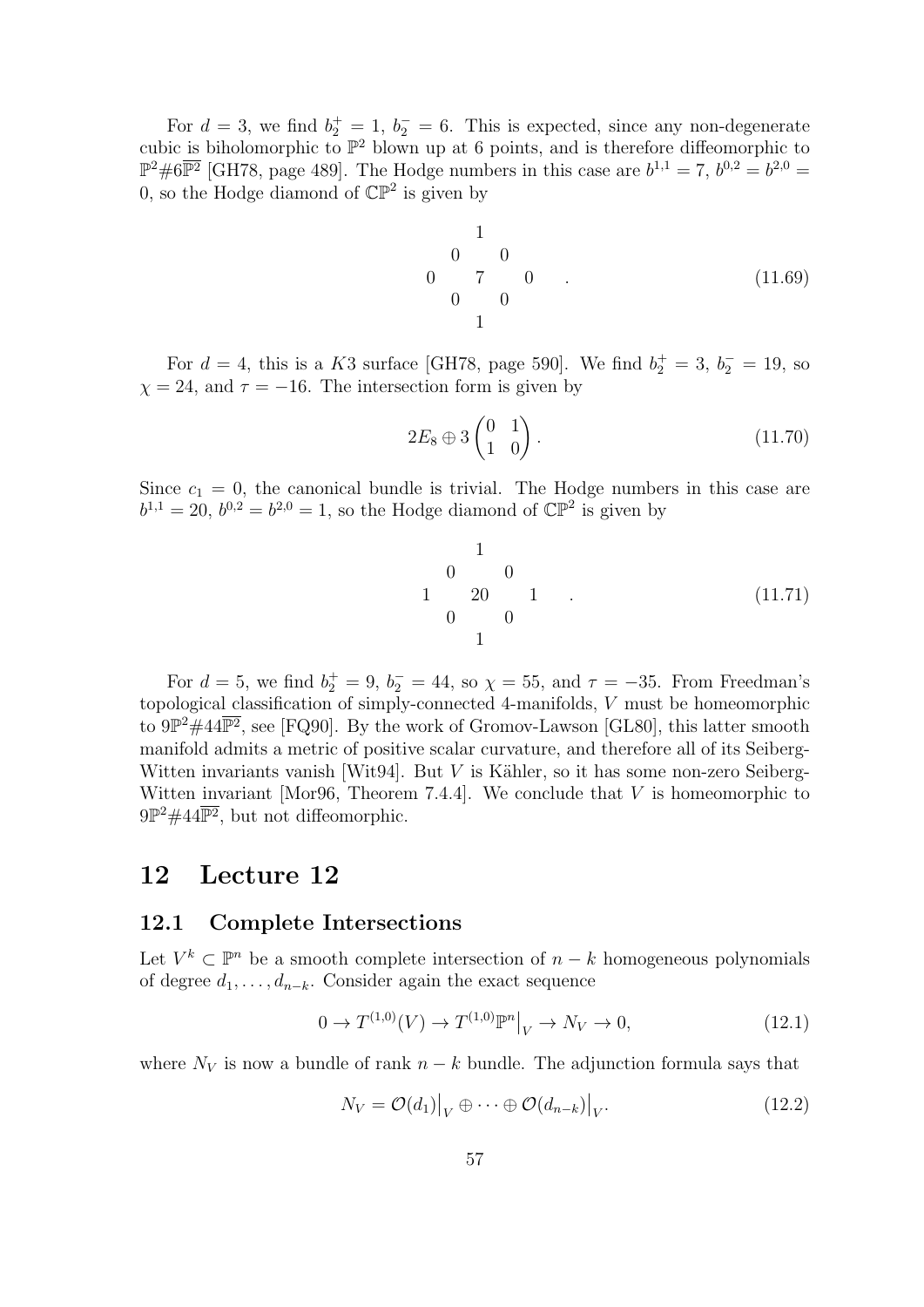We have the smooth splitting of  $(11.1)$ ,

$$
T^{(1,0)}\mathbb{P}^n\big|_V = T^{(1,0)}(V) \oplus N_V.
$$
\n(12.3)

Taking Chern classes,

$$
c(T^{(1,0)}\mathbb{P}^n|_V) = c(T^{(1,0)}(V)) \cdot c\left(\mathcal{O}(d_1)|_V \oplus \cdots \oplus \mathcal{O}(d_{n-k})|_V\right),\tag{12.4}
$$

which is

$$
(1+\omega)^{n+1}|_V = (1+c_1+\cdots+c_k)(1+d_1\cdot\omega|_V)\cdots(1+d_{n-k}\cdot\omega|_V).
$$
 (12.5)

#### 12.2 Calabi-Yau complete intersections

Note that if

$$
n + 1 = d_1 + \dots + d_{n-k} \tag{12.6}
$$

then V has vanishing first Chern class, and therefore carries a Ricci-flat metric by Yau's theorem. If any of the degrees  $d_j$  is equal to 1, then this reduces to a complete intersection in a lower dimensional projective space. So without loss of generality, assume that  $d_j \geq 2$ . Then (12.6) implies the inequality

$$
n \le 2k + 1. \tag{12.7}
$$

A Calabi-Yau manifold admits a non-zero holomorphic  $(n, 0)$ -form, which is denoted by Ω. This form yield an isomorphism of bundles

$$
\Theta \cong \Lambda^{n-1,0} \tag{12.8}
$$

by the mapping  $X \mapsto \iota_X \Omega$ , where  $\iota$  is interior multiplication. Consequently, the lowest cohomologies of the holomorphic tangent sheaf are given by

$$
H^{0}(V,\Theta) = H^{0}(V,\Lambda^{n-1})
$$
\n(12.9)

$$
H^{1}(V,\Theta) = H^{1}(V,\Lambda^{n-1})
$$
\n(12.10)

$$
H^2(V, \Theta) = H^2(V, \Lambda^{n-1}),\tag{12.11}
$$

so that

$$
\dim(H^0(V, \Theta)) = h^{n-1,0} \tag{12.12}
$$

$$
\dim(H^1(V,\Theta)) = h^{n-1,1} \tag{12.13}
$$

$$
\dim(H^2(V,\Theta)) = h^{n-2,2}.\tag{12.14}
$$

Consider the case of Calabi-Yau surfaces,  $k = 2$ , so that  $(12.7)$  implies that  $n \leq 5$ . The possibilites are in Table 1. The computation of the Euler characteristic is straightforward from the above formulas, using that the integral of the top Chern class is the Euler class. Notice that all of these have the same Euler characteristic. This is not an accident, it turns out that all of these are in fact diffeomorphic [?]. By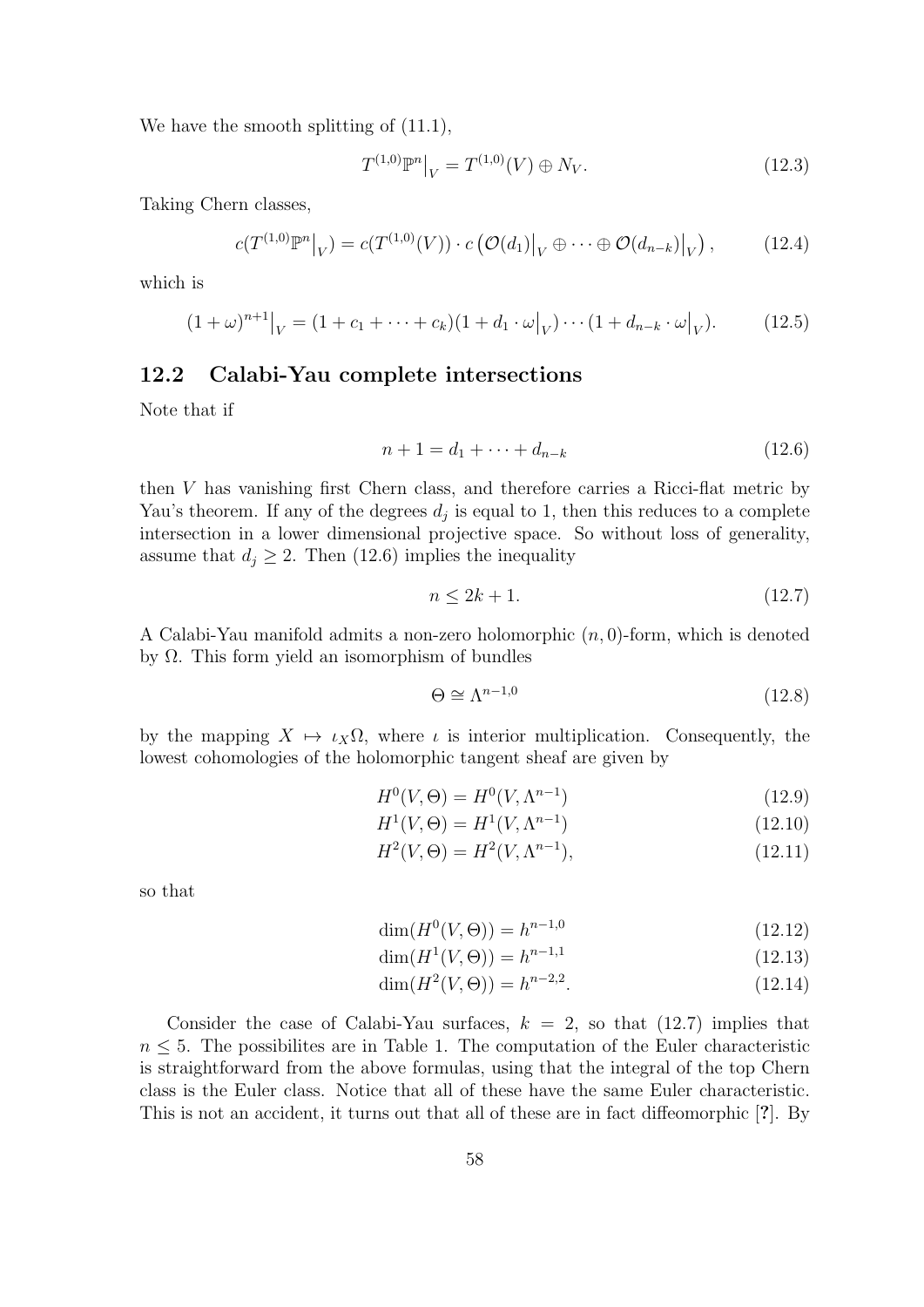| Degrees        | $\subset \mathbb{P}^n$ | $\chi(V)$ | $\dim(H^1(V,\Theta)) = h^{1,1}$ |
|----------------|------------------------|-----------|---------------------------------|
| $\overline{4}$ | ம3                     |           |                                 |
| (2,3)          | TD4                    |           | $20^{\circ}$                    |
| (2, 2, 2)      | $\mathbb{P}^5$         |           |                                 |

Table 1: Complete intersection Calabi-Yau surfaces.

the Tian-Todorov theorem, the moduli space of complex structures is of dimension 20. A computation shows that the dimension of the space of quartics in  $\mathbb{P}^3$  modulo the action of the automorphism group of  $\mathbb{P}^3$ , which is PGL(4, C), is equal to 19. Therefore "most" K3 surfaces are not algebraic.

Consider the case of Calabi-Yau threefolds,  $k = 3$ , so that (12.7) implies that the number  $n \leq 7$ . The possibilites are in Table 2. This shows that, in contrast to surfaces, Calabi-Yau threefolds are not necesssarily diffeomorphic, and their Hodge numbers are not always the same. In fact, this leads to the big subject of mirror symmetry, which we will not discuss.

| Degrees      | $\mathbb{P}^n$ |          | $\dim(H^1(V,\Theta)) = h^{2,1}$ | $h^{1,1}$ |
|--------------|----------------|----------|---------------------------------|-----------|
| (5)          | TD4            | $-200$   | 101                             |           |
| (4, 2)       | $\mathbb{P}^5$ | $-176\,$ | 89                              |           |
| (3,3)        | $\mathbb{P}^5$ | –144     | 73                              |           |
| (3, 2, 2)    | $\mathbb{P}^6$ | –144     | 73                              |           |
| (2, 2, 2, 2) | $\mathbb{P}^7$ | 128      | 65                              |           |

Table 2: Complete intersection Calabi-Yau threefolds.

Next, we make some remarks on how to compute the numbers appearing in Table 2. Again, the computation of the Euler characteristic is straightforward from the above formulas, using that the integral of the top Chern class is the Euler class.Next, note that

$$
H^{2,0}(V) \cong H^{3,1}(V) \cong H^1(V, \Omega^3) \cong H^1(V, \mathcal{O}) \cong H^{0,1}(V). \tag{12.15}
$$

Consequently, the Hodge diamond of a simply-connected Calabi-Yau threefold is given by

1 0 0 0 h <sup>1</sup>,<sup>1</sup> 0 1 h <sup>2</sup>,<sup>1</sup> h <sup>2</sup>,<sup>1</sup> 1 0 h <sup>1</sup>,<sup>1</sup> 0 0 0 1 , (12.16)

and one has

$$
\chi(V) = 2(h^{1,1} - h^{2,1}).\tag{12.17}
$$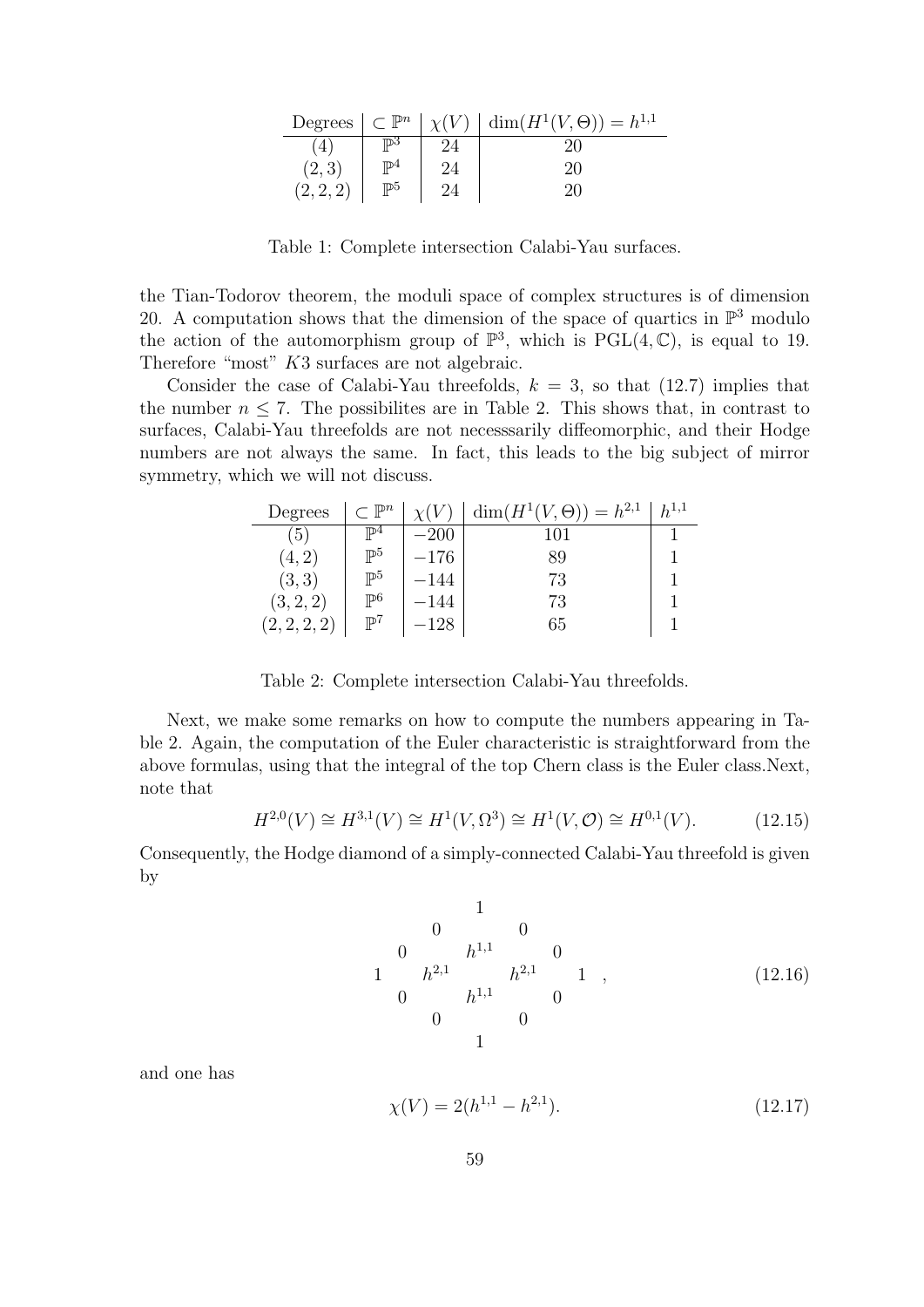Note that  $h^{1,1}(V) = 1$  for the above examples by the Lefschetz hyperplane theorem. However, there are many Calabi-Yau threefolds which have  $h^{1,1}(V) > 1$  [?].

The space of quintics in  $\mathbb{P}^4$  modulo the automorphism group  $PGL(5,\mathbb{C})$  has dimension 101, and therefore all deformations of the quintic are still quintics, in contrast to what happens in the K3 case. It turns out that all Calabi-Yau manifolds in dimensions 3 and greater are algebraic [?]. To see this, we use Bochner's vanishing theorem:

**Theorem 12.1** (Bochner). If  $(M, q, J)$  is Kähler and has non-negative Ricci tensor, and not identically zero, then there are no nontrivial holomorphic  $(p, 0)$ -forms. Furthermore, if  $Ric \equiv 0$ , then holomorphic  $(p, 0)$ -forms are parallel.

If  $(M, g, J)$  is Kähler and has non-positive Ricci tensor, and not identically zero, then there are no non-trivial holomorphic vector fields. Furthermore, if  $Ric \equiv 0$ , then any holomorphic vector field is parallel.

Proof. One just goes through the usual Weitzenbock argument on p-forms, and show that for  $(p, 0)$ -forms, the curvature term is given by the Ricci tensor (but need to check the sign of this term). Note that if a  $(p, 0)$ -form is harmonic for the Hodge Laplacian, then it is harmonic for the  $\overline{\partial}$ -Laplacian, and thus  $\overline{\partial}$ -closed and  $\overline{\partial}$ -co-closed, but a  $(p, 0)$ -form is automatically  $\overline{\partial}$ -co-closed, so the harmonic  $(p, 0)$ -forms are exactly the holomorphic  $(p, 0)$ -forms.

The statment on holomorphic vector fields is the dual to the statement on holomorphic  $(1, 0)$ -forms, and the sign of the curvature term in the Weitzenbock formula is opposite. If time, we will go through the details later.  $\Box$ 

So assume we have a Calabi-Yau manifold  $(V^n, J, g)$  with holonomy exactly  $SU(n)$ . This implies that the canonical bundle is flat, and since the curvature form of the canonical bundle is a multiple of the Ricci form, the metric  $q$  must be Ricci-flat. Then Bochner's Theorem implies that all harmonic  $(p, 0)$ -forms are parallel. We already know that the canonical bundle admit a parallel section. For  $0 < p < n$ , existence of such a parallel form would imply reduction of the holonomy group to a proper subgroup of SU(*n*). So if  $n \geq 3$ , we have that  $h^{2,0} = 0$ . By the Kähler identities, we also have that  $h^{0,2} = 0$ , and therefore

$$
H^2(V, \mathbb{C}) = H^{1,1}(V). \tag{12.18}
$$

The Kähler cone is therefore an open cone in  $H^2(V, \mathbb{C})$ , so it must contain an integral class in  $H^2(V,\mathbb{Z})$ . Consequently, by Kodaira's embedding theorem, V is projective, and by Chow's Theorem, it is algebraic.

Note that a flat torus cross a K3 surface is not algebraic, but this does not contradict the above because the holonomy in this case is a proper subgroup of SU(3). For threefolds, above we proved that is  $V^3$  is simply connected with trivial canonical bundle, then  $h^{2,0} = 0$ . Finally, note that the second part of Bochner's Theorem implies that Calabi-Yau metrics have discrete automorphism group (in fact, it must be finite).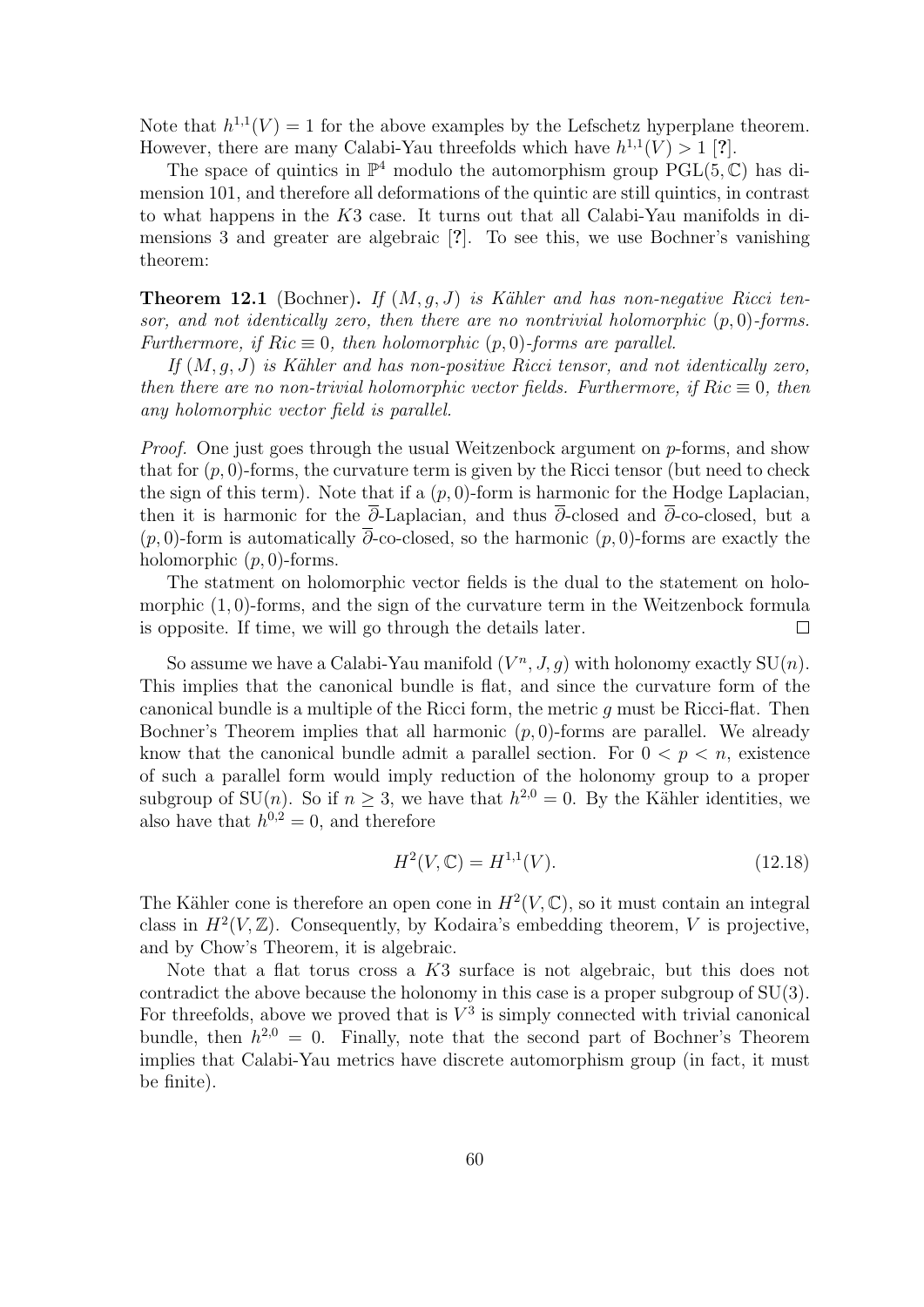#### 12.3 Riemann surface complete intersections

Let us now just consider the simple case of a complete intersection of  $n-1$  hypersurfaces in  $\mathbb{P}^n$ , of degrees  $d_1, \ldots, d_{n-1}$ . We have

$$
1 + (n+1)\omega\big|_V = 1 + c_1 + (d_1 + \dots + d_{n-1})\omega\big|_V, \tag{12.19}
$$

which yields

$$
c_1 = (n+1-d_1 - \dots - d_{n-1})\omega|_V.
$$
 (12.20)

The Euler characteristic is

$$
\chi(V) = (n+1-d_1-\dots-d_{n-1}) \int_V \omega.
$$
 (12.21)

By definition of the Poincaré dual,

$$
\int_{V} \omega = \int_{\mathbb{P}^n} \omega \wedge \eta_V = \int_{\mathbb{P}^n} \eta_H \wedge \eta_V. \tag{12.22}
$$

We use some intersection theory to understand the integral. Intersecting cycles is Poincaré dual to the cup product, thus the integral counts the number of intersection points of V with a generic hyperplane. Consequently,

$$
\chi(V) = (n+1-d_1-\dots-d_{n-1})d_1d_2\cdots d_{n-1}.
$$
\n(12.23)

The genus  $q$  is given by

$$
g = 1 - \frac{1}{2}(n + 1 - d_1 - \dots - d_{n-1})d_1d_2\cdots d_{n-1}.
$$
 (12.24)

Proposition 12.1. For Riemann surface complete intersections, we have the following:

- A curve of genus zero arises as a nontrivial complete intersection only if it is a quadric in  $\mathbb{P}^2$ .
- A curve of genus 1 arises as a complete intersection only if it is a cubic in  $\mathbb{P}^2$ or the intersection of two quadrics in  $\mathbb{P}^3$ .
- A curve of genus 2 does not arise as a complete intersection.

Proof. The first two cases are an easy computation. For the last case, assume by contradiction that it does. If any of the  $d_i = 1$ , then it is a complete intersection in a lower dimensional projective space. So without loss of generality, assume that  $d_i \geq 2$ . We would then have

$$
2 = -(n+1-d_1-\cdots-d_{n-1})d_1d_2\cdots d_{n-1}.
$$
\n(12.25)

The right hand side is a product of integers. Since 2 is prime, the only possibility is that  $n = 2$ , and  $d_1 = 2$ , in which case the above equation reads

$$
2 = -2, \t(12.26)
$$

 $\Box$ 

which is a contradiction.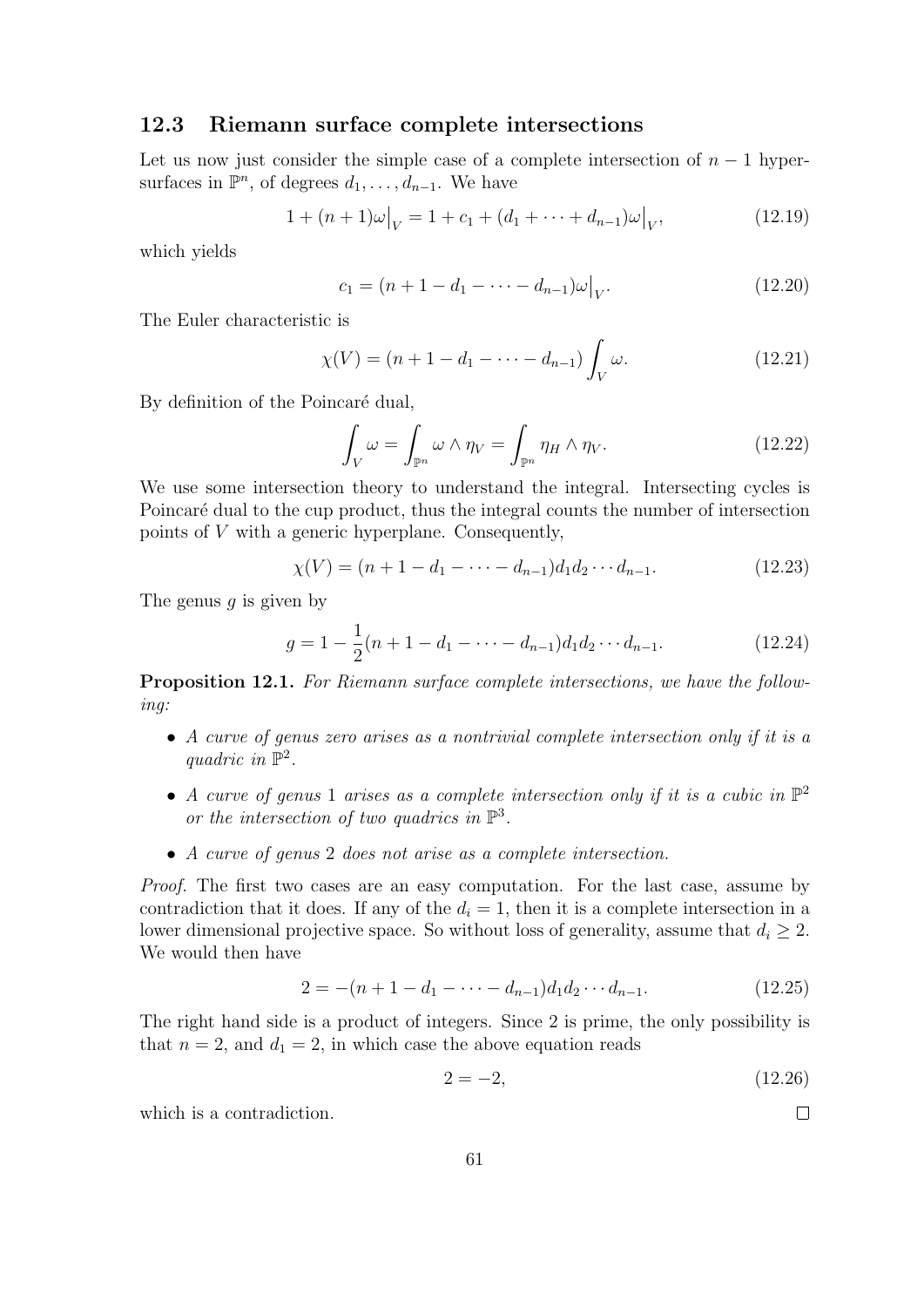#### 12.4 The twisted cubic

Here is an example of a surface which is not a complete intersection, called the twisted cubic. Consider

$$
\phi: \mathbb{P}^1 \to \mathbb{P}^3,\tag{12.27}
$$

by

$$
\phi([u, v]) = [u^3, u^2v, uv^2, v^3].
$$
\n(12.28)

Using coordinates  $[z_0, z_1, z_2, z_3]$ , the image of  $\phi$  lies on the intersection of 3 quadrics,

$$
z_0 z_2 = z_1^2 \tag{12.29}
$$

$$
z_1 z_3 = z_2^2 \tag{12.30}
$$

$$
z_0 z_3 = z_1 z_2. \tag{12.31}
$$

The intersection of any 2 of these equations vanishes on the twisted cubic, but has another zero component, and the third equation then picks out the correct component.

# 13 Lecture 13

### 13.1 Riemann-Roch Theorem

Instead of using the Hirzebruch signature Theorem to compute these characteristic numbers, we can use the Riemann-Roch formula for complex manifolds.

Let  $\mathcal E$  be a complex vector bundle over V of rank k. Assume that  $\mathcal E$  splits into a sum of line bundles

$$
\mathcal{E} = L_1 \oplus \cdots \oplus L_k. \tag{13.1}
$$

Let  $a_i = c_1(L_i)$ . Then

$$
c(\mathcal{E}) = (1 + a_1) \cdots (1 + a_k), \tag{13.2}
$$

which shows that  $c_j(\mathcal{E})$  is given by the elementary symmetric functions of the  $a_i$ , that is

$$
c_j(\mathcal{E}) = \sum_{i_1 < \dots < i_k} a_{i_1} \cdots a_{i_k}.\tag{13.3}
$$

Any other symmetric polynomial can always be expressed as a polynomial in the elementary symmetric functions. We define the Chern character as

$$
ch(\mathcal{E}) = e^{a_i} + \dots + e^{a_k}.
$$
\n(13.4)

Re-expressing in terms of the Chern classes, we have the first few terms of the Chern character:

$$
ch(\mathcal{E}) = rank(E) + c_1(\mathcal{E}) + \frac{1}{2} (c_1(\mathcal{E})^2 - 2c_2(\mathcal{E})) + \dots
$$
 (13.5)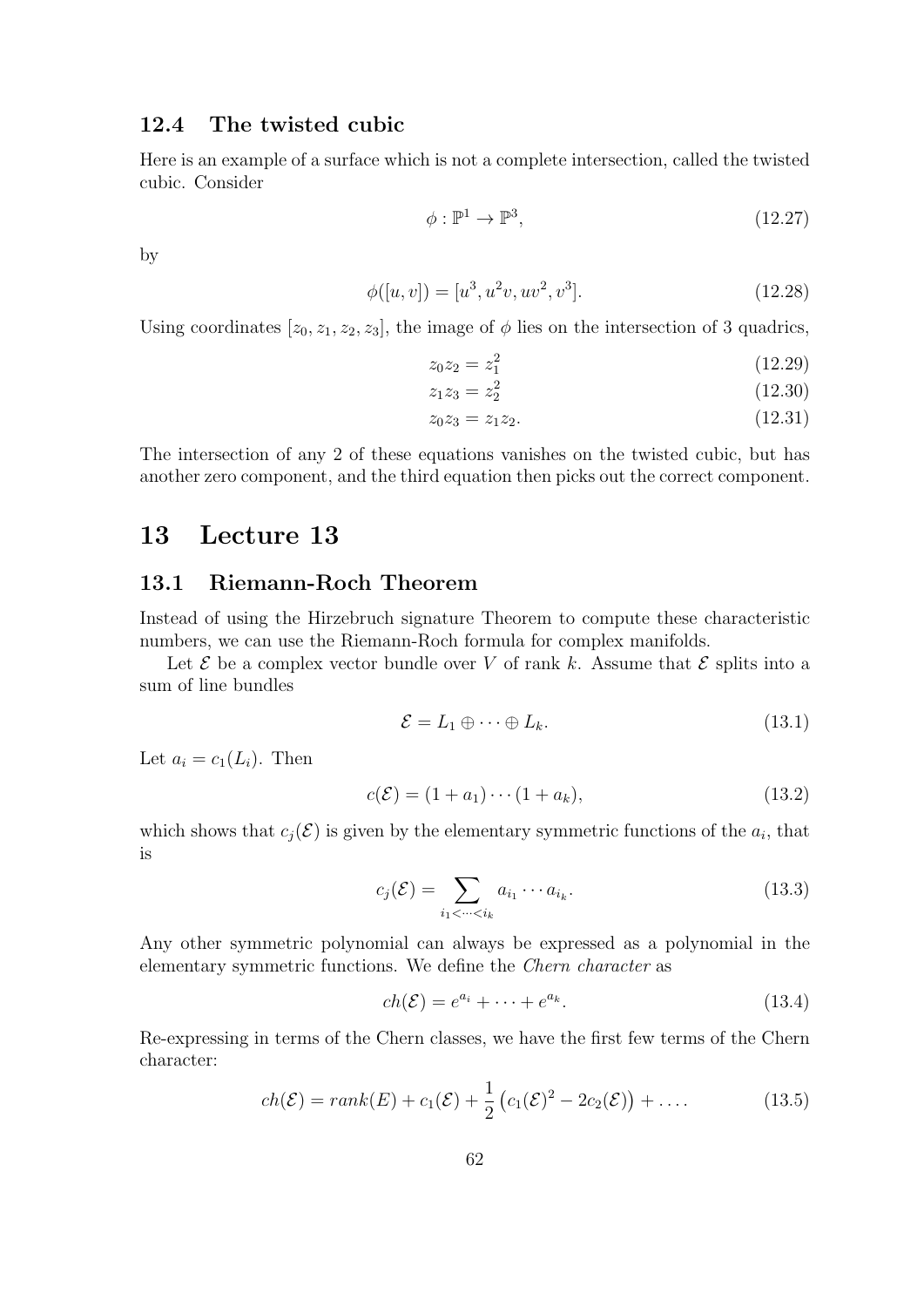The Todd Class is associated to

$$
Td(\mathcal{E}) = \frac{a_1}{1 - e^{-a_1}} \cdots \frac{a_k}{1 - e^{-a_k}}
$$
\n(13.6)

Re-expressing in terms of the Chern classes, we have the first few terms of the Todd class:

$$
Td(\mathcal{E}) = 1 + \frac{1}{2}c_1(\mathcal{E}) + \frac{1}{12}\left(c_1(\mathcal{E})^2 + c_2(\mathcal{E})\right) + \frac{1}{24}c_1(\mathcal{E})c_2(\mathcal{E}) + \dots
$$
 (13.7)

For an almost complex manifold V, let  $Td(V) = Td(T^{(1,0)}V)$ .

Note the following fact: except for  $ch_0$ , all of the Chern character and Todd polynomials are independent of the rank of the bundle.

Recall the Dolbeault complex with coefficients in a holomorphic vector bundle,

$$
\Omega^p(\mathcal{E}) \stackrel{\overline{\partial}}{\to} \Omega^{p+1}(\mathcal{E}).\tag{13.8}
$$

Let  $H^p(V,\mathcal{E})$  denote the pth cohomology group of this complex, and define the holomorphic Euler characteristic as

$$
\chi(V,\mathcal{E}) = \sum_{p=0}^{k} (-1)^p \dim_{\mathbb{C}}(H^p(V,\mathcal{E})).
$$
\n(13.9)

**Theorem 13.1.** (Riemann-Roch) Let  $\mathcal{E}$  be a holomorphic vector bundle over a com $plex \ manifold \ V. \ Then$ 

$$
\chi(V,\mathcal{E}) = \int_{V} ch(\mathcal{E}) \wedge Td(V). \tag{13.10}
$$

We look at a few special cases. Let V be a curve, and let  $\mathcal E$  be a line bundle over  $V$ , then we have

$$
\dim H^0(V,\mathcal{E}) - \dim H^1(V,\mathcal{E}) = \int_V c_1(\mathcal{E}) + \frac{1}{2}c_1(V). \tag{13.11}
$$

Recall that  $c_1(V)$  is the Euler class, and  $\int_V c_1(\mathcal{E})$  is the degree d of the line bundle. Using Serre duality, this is equivalent to

$$
\dim H^0(V, \mathcal{E}) - \dim H^0(V, K \otimes \mathcal{E}^*) = d + 1 - g,\tag{13.12}
$$

which is the classical Riemann-Roch Theorem for curves  $(g$  is the genus of  $V$ ).

Next, let V be of dimension 2, and  $\mathcal E$  be a line bundle, then

$$
\dim H^0(V, \mathcal{E}) - \dim H^1(V, \mathcal{E}) + \dim H^2(V, \mathcal{E})
$$
  
= 
$$
\int_V \frac{1}{2} c_1(\mathcal{E}) c_1(V) + \frac{1}{12} (c_1(V)^2 + c_2(V)).
$$
 (13.13)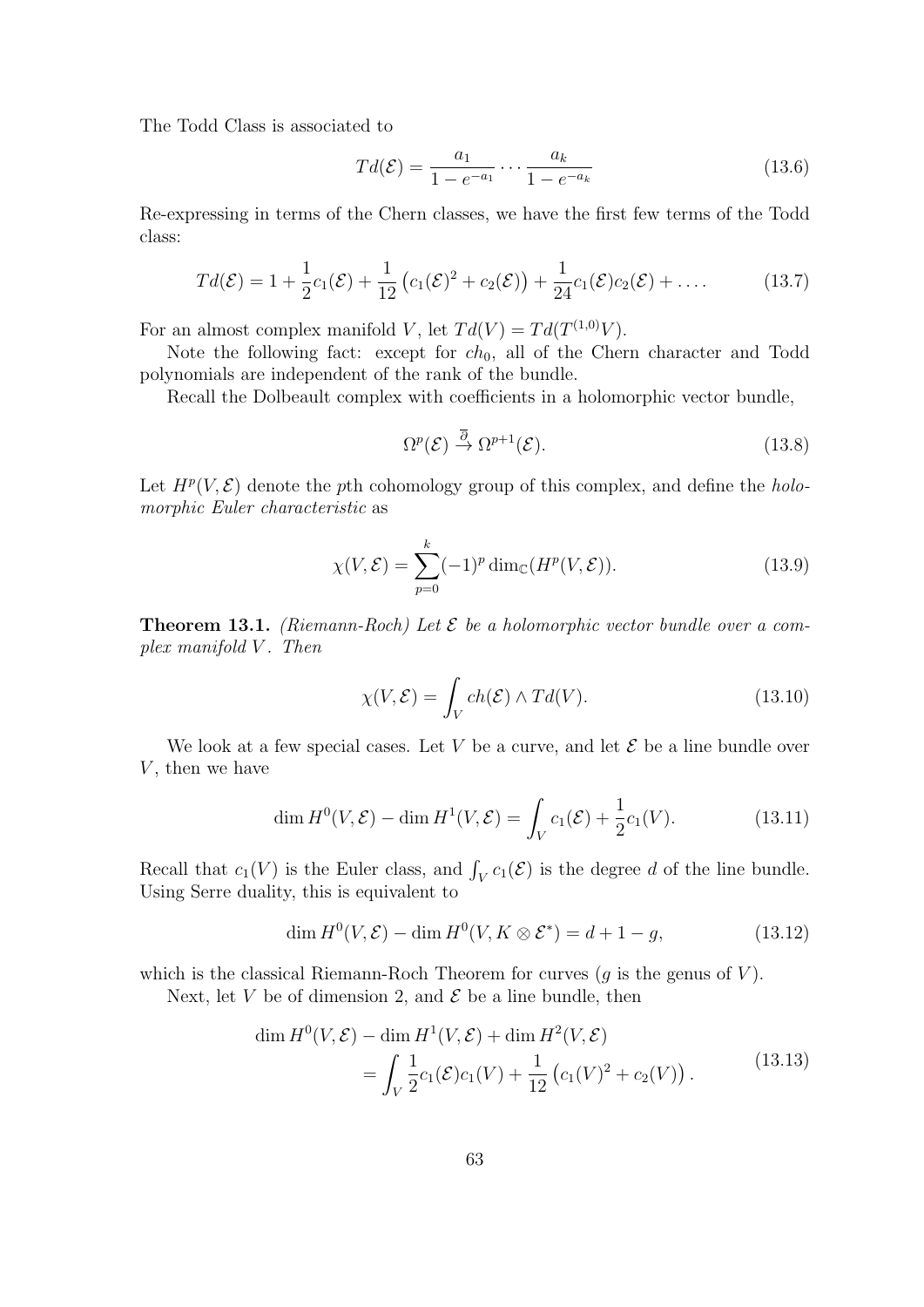If  $\mathcal E$  is the trivial line bundle, then this is

$$
1 - b^{0,1} + b^{0,2} = \frac{1}{12} \int_{V} \left( c_1(V)^2 + c_2(V) \right) \tag{13.14}
$$

If V is a hypersurface of degree d in  $\mathbb{P}^3$ , then this gives

$$
b^{0,2} = \frac{1}{6}(d-3)(d-2)(d-1),
$$
\n(13.15)

which is of course in agreement with  $(11.65)$  above. All of the other characteristic numbers follow from this.

If  $\mathcal E$  is a rank 2 bundle, then

$$
\dim H^0(V, \mathcal{E}) - \dim H^1(V, \mathcal{E}) + \dim H^2(V, \mathcal{E})
$$
\n
$$
= \int_V \frac{1}{2} c_1(\mathcal{E}) c_1(V) + \frac{1}{6} (c_1(V)^2 + c_2(V)) + \frac{1}{2} (c_1(\mathcal{E})^2 - 2c_2(\mathcal{E})). \tag{13.16}
$$

For fun, again we let V be a complex hypersurface in  $\mathbb{P}^3$ , and let E be  $\Omega^1$  =  $\Lambda^{(1,0)} = (T^{(1,0)})^*$ , so  $c_1(\Omega^1) = -c_1(V)$ , and  $c_2(\Omega^1) = c_2(V)$ . We have  $b^{0,1} = b^{1,0} = 0$ , and by Serre duality  $b^{1,2} = b^{1,0} = 0$ . So Riemann-Roch gives

$$
-b^{1,1} = \int_{V} \frac{1}{2} c_{1}(\Omega^{1}) c_{1}(V) + \frac{1}{6} (c_{1}(V)^{2} + c_{2}(V)) + \frac{1}{2} (c_{1}(\Omega^{1})^{2} - 2c_{2}(\Omega^{1}))
$$
  
= 
$$
\int_{V} \frac{-1}{2} c_{1}(V)^{2} + \frac{1}{6} (c_{1}(V)^{2} + c_{2}(V)) + \frac{1}{2} (c_{1}(V)^{2} - 2c_{2}(V))
$$
  
= 
$$
\int_{V} (\frac{1}{6} c_{1}(V)^{2} - \frac{5}{6} c_{2}(V))
$$
  
= 
$$
-\frac{1}{3} d(2d^{2} - 6d + 7),
$$

which is of course in agreement with  $(11.66)$  from above.

#### 13.2 Hodge numbers of Hopf surface

The Hodge diamond of a Hopf surface is

$$
\begin{array}{cccc}\n & 1 & & & & \\
0 & 1 & & & & \\
 & 0 & 0 & 0 & \\
 & 1 & 0 & & & \\
 & & 1 & & & \\
\end{array}
$$
\n(13.17)

To see this, obviously  $h^{0,0} = 1$  is trivial, and  $h^{2,2} = 0$  follows from Serre duality. Next,  $h^{1,0} = 0$  and  $h^{2,0} = 0$  since there are no holomorphic p-forms on  $\mathbb{C}^2$  which are invariant under the group action. By Serre duality, it follows that  $h^{1,2} = 0$  and  $h^{0,2} = 0$ . The Riemann-Roch formula (13.14) yields that

$$
h^{0,0} - h^{0,1} + h^{0,2} = 0,\t\t(13.18)
$$

which implies that  $h^{0,1} = 1$ . By Serre duality, it follows that  $h^{2,1} = 1$ . Finally, the Euler characteristic formula (9.19) yields that  $h^{1,1} = 0$ .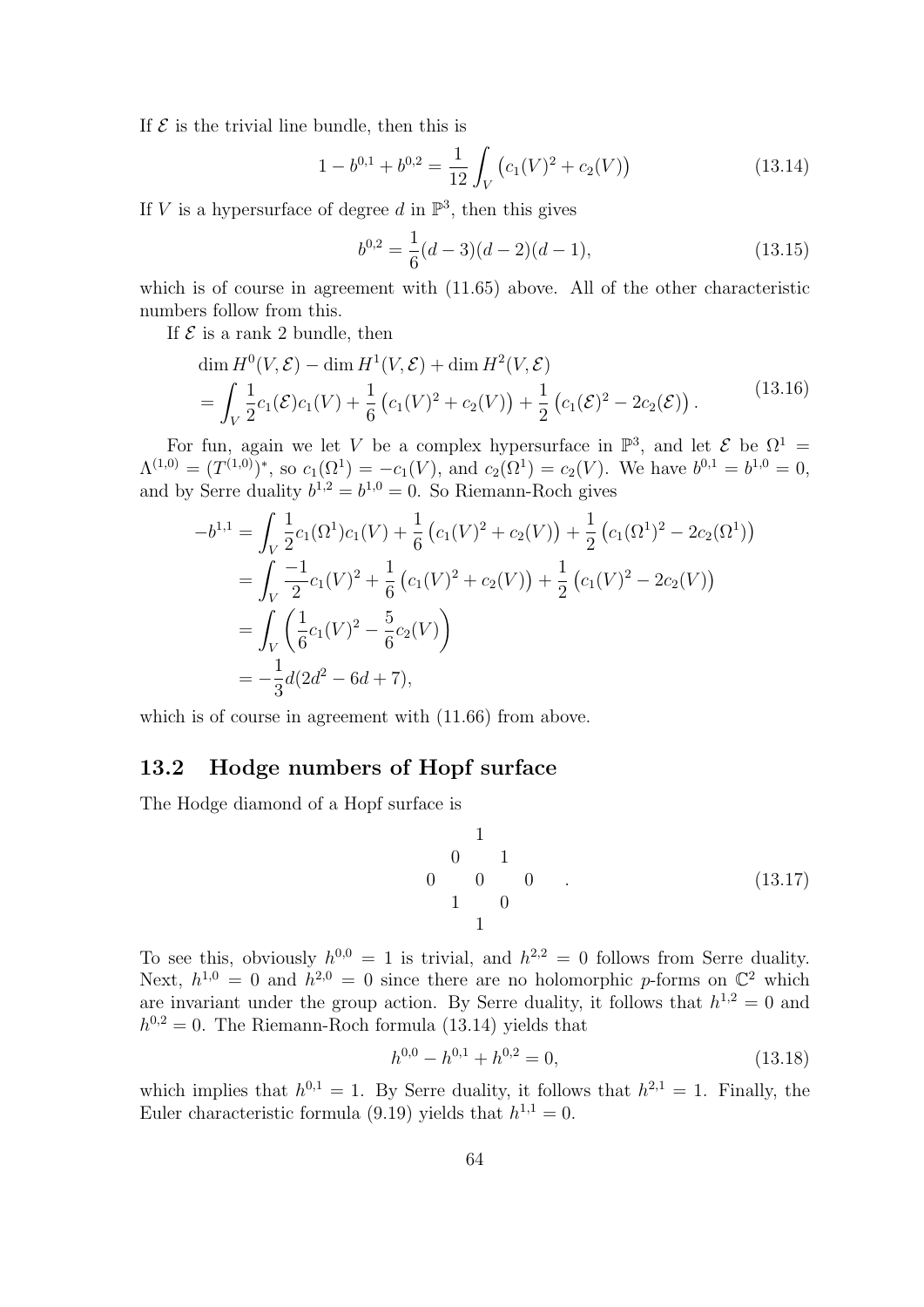# 14 Lecture 14

#### 14.1 Moduli of Riemann surfaces

The Riemann-Roch Theorem for a Riemann surface  $(M, J)$  and holomorphic line bundle  $\mathcal E$  says that

$$
dim(H^{0}(M,\mathcal{E})) - dim(H^{1}(M,\mathcal{E})) = d + 1 - k,
$$
\n(14.1)

where d is the the degree of the line bundle, and k is the genus of  $M$ . Note the degree is given by counting the zeroes and poles of any meromorphic section.

We apply this to  $\mathcal{E} = \Theta$ , the holomorphic tangent bundle. The degree of  $\Theta$  is  $2 - 2g$  which is the Euler characteristic. Note by Serre duality, we have

$$
H^1(M, \Theta) = H^0(M, \Theta^* \otimes \Theta^*),\tag{14.2}
$$

so the Riemann-Roch formula becomes

$$
dim(H^{0}(M,\Theta)) - H^{0}(M,\Theta^{*} \otimes \Theta^{*}) = d + 1 - k.
$$
 (14.3)

### 14.2 Genus 0

First consider the case of genus 0. In this case,  $\Theta^* \otimes \Theta^*$  degree  $-4$ , so has no holomorphic section. Riemann-Roch gives

$$
dim(H^0(M,\Theta)) = 3.
$$
\n
$$
(14.4)
$$

This is correct because the complex Lie algebra of holomorphic vector fields is isomorphic to the real Lie algebra of conformal vector fields, and the identity component is

$$
SO(3,1) = PSL(2,\mathbb{C}),\tag{14.5}
$$

which is a 6-dimensional real Lie group.

In fact, we have

Corollary 14.1. If  $(M, J)$  is a Riemann surface homeomorphic to  $S<sup>2</sup>$  then it is biholomorphic to the Riemann sphere  $(S^2, J_S)$ .

Proof. TBC.

#### 14.3 Genus 1

Next, the case of genus 1. Then the bundles have degree 0, so the space of sections is 1 dimensional, and Riemann-Roch gives 0 = 0. The moduli space is 1-dimensional. In fact, we have

Corollary 14.2. Any Riemann surface of genus 1 is biholomorphic to a complex torus.

Proof. TBC.

 $\Box$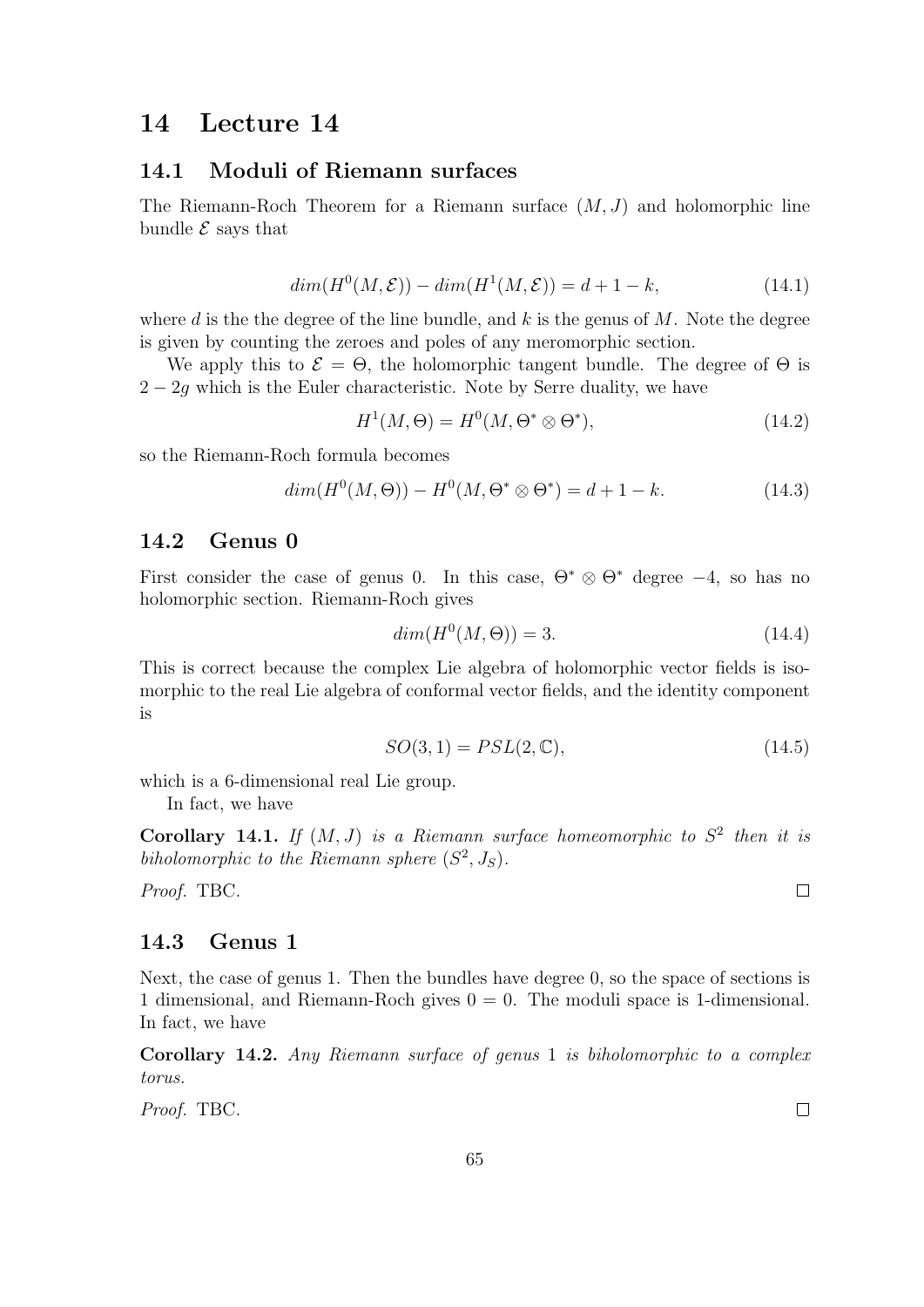#### 14.4 Genus  $>1$

We get something new for genus  $k > 1$ . In this case  $\Theta$  has negative degree, so has no holomorphic sections. The Riemann-Roch formula yields

$$
H1(M, \Theta) = H0(M, \Theta^* \otimes \Theta^*) = -(2 - 2k) - 1 + k = 3k - 3,
$$
 (14.6)

thus the moduli space has complex dimension  $3k-3$ . Since  $H^2(M, \Theta) = 0$  and  $H^0(M, \Theta) = 0$ , it is a smooth manifold of real dimension  $6k - 6$ .

The Riemann-Roch formula implies that all Riemann surfaces are in fact projective, but we will leave this to the interested student to provide a proof.

#### 14.5 Kodaira-Nakano vanishing theorem

# References

- [Biq13] Olivier Biquard, *Désingularisation de métriques d'Einstein. I*, Invent. Math. 192 (2013), no. 1, 197–252. MR 3032330
- [Ebi68] David G. Ebin, On the space of Riemannian metrics, Bull. Amer. Math. Soc. 74 (1968), 1001–1003. MR 0231410 (37 #6965)
- [FQ90] Michael H. Freedman and Frank Quinn, Topology of 4-manifolds, Princeton Mathematical Series, vol. 39, Princeton University Press, Princeton, NJ, 1990.
- [GH78] Phillip Griffiths and Joseph Harris, Principles of algebraic geometry, Wiley-Interscience [John Wiley & Sons], New York, 1978, Pure and Applied Mathematics.
- [Gil95] Peter B. Gilkey, Invariance theory, the heat equation, and the Atiyah-Singer index theorem, second ed., Studies in Advanced Mathematics, CRC Press, Boca Raton, FL, 1995.
- [GL80] Mikhael Gromov and H. Blaine Lawson, Jr., The classification of simply connected manifolds of positive scalar curvature, Ann. of Math. (2) 111 (1980), no. 3, 423–434.
- [Huy05] Daniel Huybrechts, Complex geometry, Universitext, Springer-Verlag, Berlin, 2005, An introduction. MR 2093043 (2005h:32052)
- [Koi78] Norihito Koiso, Nondeformability of Einstein metrics, Osaka J. Math. 15 (1978), no. 2, 419–433. MR 504300 (81h:53046)
- [Koi83] N. Koiso, Einstein metrics and complex structures, Invent. Math. 73 (1983), no. 1, 71–106. MR 707349 (85d:58018)